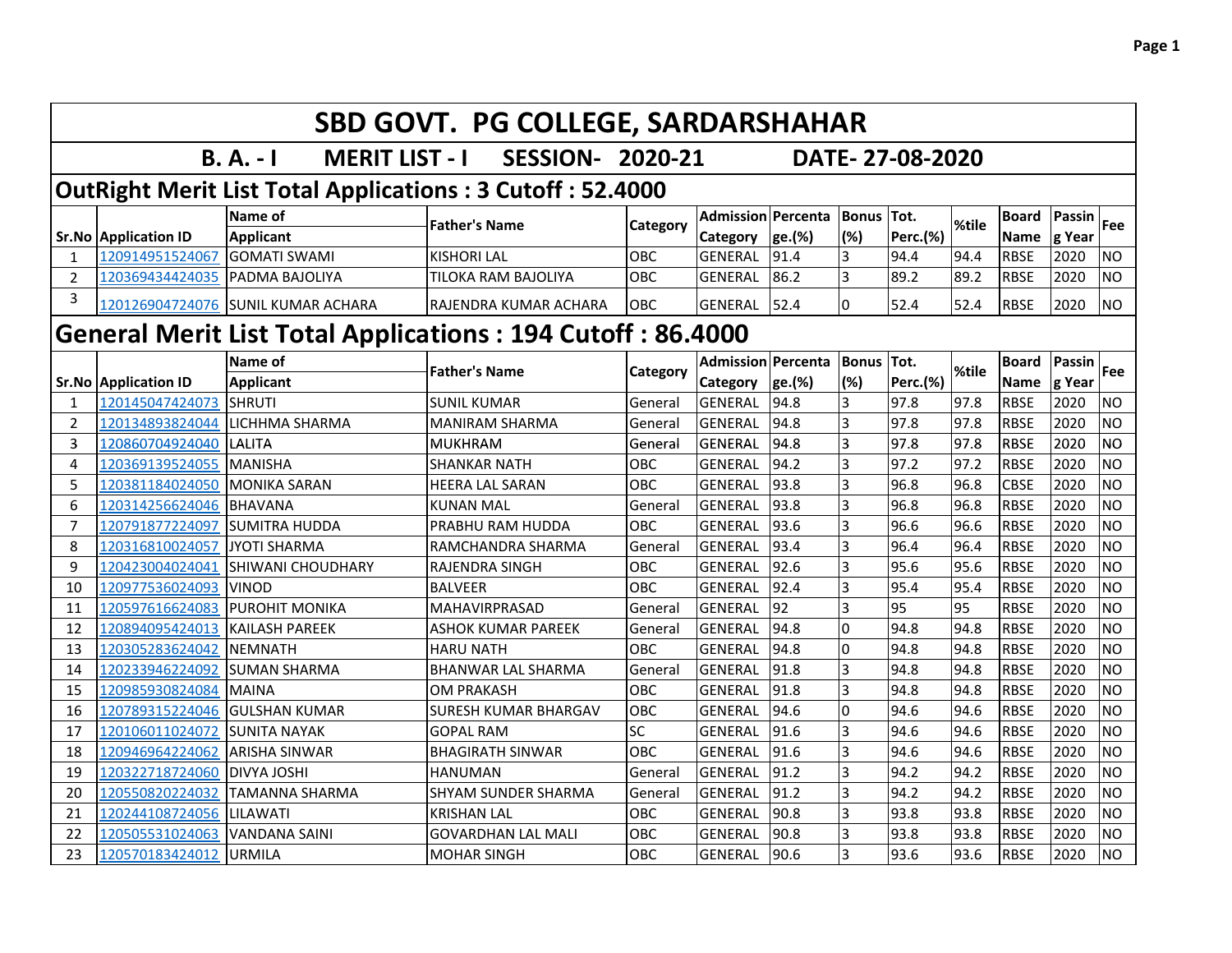| 24 | 120188703024087 AAINA KUMARI     |                                       | <b>CHETAN RAM</b>         | OBC        | GENERAL        | 190.6 | I3             | 93.6 | 93.6 | <b>RBSE</b> | 2020 | <b>NO</b>      |
|----|----------------------------------|---------------------------------------|---------------------------|------------|----------------|-------|----------------|------|------|-------------|------|----------------|
| 25 | 120531527024065 SUNITA MEHRA     |                                       | SHARWAN KUMAR             | <b>SC</b>  | GENERAL        | 90.6  | l3             | 93.6 | 93.6 | <b>RBSE</b> | 2020 | <b>NO</b>      |
| 26 | 120439741024060 POOJA DARA       |                                       | KESHARA RAM               | <b>OBC</b> | GENERAL        | 90.6  | 3              | 93.6 | 93.6 | <b>RBSE</b> | 2019 | <b>NO</b>      |
| 27 | 120888337524074 ANJANA PAREEK    |                                       | <b>BANAWARI LAL</b>       | General    | GENERAL        | 90.6  | l3             | 93.6 | 93.6 | <b>RBSE</b> | 2020 | <b>NO</b>      |
| 28 | 120717954024062  POOJA SHARMA    |                                       | OMPRAKASH SHARMA          | General    | <b>GENERAL</b> | 90.4  | 3              | 93.4 | 93.4 | <b>RBSE</b> | 2020 | <b>NO</b>      |
| 29 | 120843855224082 LALITA           |                                       | <b>MAHAVEER NATH</b>      | OBC        | <b>GENERAL</b> | 90.4  | 3              | 93.4 | 93.4 | <b>RBSE</b> | 2020 | <b>NO</b>      |
| 30 | 120145581924011                  | KALAWATI BARUPAL                      | <b>BHANWAR LAL</b>        | <b>SC</b>  | <b>GENERAL</b> | 90.4  | 3              | 93.4 | 93.4 | <b>RBSE</b> | 2020 | <b>NO</b>      |
| 31 | 120541941524050  KISHAN LAL DARA |                                       | DULARAM DARA              | OBC        | <b>GENERAL</b> | 93.2  | l0             | 93.2 | 93.2 | <b>RBSE</b> | 2020 | <b>NO</b>      |
| 32 | 120707025324071 AARTI            |                                       | <b>KANA RAM</b>           | General    | <b>GENERAL</b> | 90.2  | 3              | 93.2 | 93.2 | <b>RBSE</b> | 2020 | <b>NO</b>      |
| 33 | 120139656624020 SUMAN SWAMI      |                                       | SANTLAL                   | <b>OBC</b> | <b>GENERAL</b> | 90.2  | l3             | 93.2 | 93.2 | <b>RBSE</b> | 2020 | <b>NO</b>      |
| 34 |                                  | 120463212724079  CHANDRAKALA PRAJAPAT | <b>BHAGIRATH RAM</b>      | OBC        | <b>GENERAL</b> | 90.2  | 3              | 93.2 | 93.2 | <b>RBSE</b> | 2020 | <b>NO</b>      |
| 35 | 120942407524029  KIRAN GHODHA    |                                       | MANGAL CHAND GODHA        | <b>SC</b>  | <b>GENERAL</b> | 90.2  | 3              | 93.2 | 93.2 | <b>RBSE</b> | 2020 | <b>NO</b>      |
| 36 | 120331020324025                  | INARESH KUMAR SUTHAR                  | RAMLAL                    | OBC        | <b>GENERAL</b> | 193   | l0             | 93   | 93   | <b>RBSE</b> | 2020 | <b>NO</b>      |
| 37 | 120174253424038                  | <b>DIMPAL SAINI</b>                   | NARENDRA KUMAR SAINI      | OBC        | GENERAL        | 190   | 3              | 93   | 93   | <b>RBSE</b> | 2020 | <b>NO</b>      |
| 38 | 120135307224098 PUJA KUMARI      |                                       | <b>KRISHAN LAL</b>        | OBC        | <b>GENERAL</b> | 190   | 3              | 93   | 93   | <b>RBSE</b> | 2020 | <b>NO</b>      |
| 39 | 120699866524026  SARITA PAREEK   |                                       | <b>BHANWAR LAL PAREEK</b> | General    | <b>GENERAL</b> | l90   | 3              | 93   | 93   | <b>RBSE</b> | 2020 | <b>NO</b>      |
| 40 | 120809434324050 BHALA RAM        |                                       | <b>MAGHA RAM</b>          | <b>SC</b>  | <b>GENERAL</b> | 92.6  | I٥             | 92.6 | 92.6 | <b>RBSE</b> | 2020 | <b>NO</b>      |
| 41 | 120683778524051                  | <b>ISUNDAR</b>                        | <b>MANI RAM</b>           | SC         | <b>GENERAL</b> | 89.2  | Iз             | 92.2 | 92.2 | <b>RBSE</b> | 2020 | <b>NO</b>      |
| 42 | 120619672824039  IMARTI DHAKA    |                                       | <b>JAGDISH PRASAD</b>     | OBC        | <b>GENERAL</b> | 89.2  | Iз             | 92.2 | 92.2 | <b>RBSE</b> | 2020 | <b>NO</b>      |
| 43 | 120225037524045 SARITA KULHARY   |                                       | <b>MADANLAL KULHARY</b>   | OBC        | <b>GENERAL</b> | 89    | $\overline{3}$ | 92   | 92   | <b>RBSE</b> | 2020 | <b>NO</b>      |
| 44 | 120296303424080 SUNITA SARAN     |                                       | <b>HAR FUL SARAN</b>      | General    | <b>GENERAL</b> | 89    | Iз             | 92   | 92   | <b>RBSE</b> | 2020 | <b>NO</b>      |
| 45 |                                  | 120671646024040 NIMISHA RAJPUROHIT    | <b>KAMLESH RAJPUROHIT</b> | General    | <b>GENERAL</b> | 89    | 3              | 92   | 92   | <b>RBSE</b> | 2020 | <b>NO</b>      |
| 46 | 120736904824031                  | <b>JYOTI JHORAR</b>                   | <b>MANOJ</b>              | OBC        | <b>GENERAL</b> | 89    | 3              | 92   | 92   | <b>RBSE</b> | 2020 | <b>NO</b>      |
| 47 | 120302015024028 ANJANA PAREEK    |                                       | SANWAR MAL PAREEK         | General    | <b>GENERAL</b> | 89    | l3             | 92   | 92   | <b>RBSE</b> | 2020 | <b>NO</b>      |
| 48 | 120385163024071                  | <b>IBHAGVATI THALOR</b>               | <b>RAMESH KUMAR</b>       | <b>OBC</b> | <b>GENERAL</b> | 89    | 3              | 92   | 92   | <b>RBSE</b> | 2020 | <b>NO</b>      |
| 49 | 120533732024047 SUMAN KASWAN     |                                       | PALARAM                   | <b>OBC</b> | GENERAL        | 88.8  | l3             | 91.8 | 91.8 | <b>RBSE</b> | 2020 | <b>NO</b>      |
| 50 | 120933199024090  AANANDI KHATI   |                                       | <b>CHETAN RAM KHATI</b>   | <b>OBC</b> | <b>GENERAL</b> | 88.8  | l3             | 91.8 | 91.8 | <b>RBSE</b> | 2020 | <b>NO</b>      |
| 51 |                                  |                                       |                           |            |                |       |                |      |      |             |      |                |
|    | 120994615424034  KIRTI PAREEK    |                                       | HANUMAN PRASAD PANDIA     | General    | GENERAL        | 88.8  | I3             | 91.8 | 91.8 | <b>RBSE</b> | 2020 | NO.            |
| 52 | 120499402924091                  | <b>JAIDEV SHARMA</b>                  | <b>MANGILAL SHARMA</b>    | General    | <b>GENERAL</b> | 91.6  | l0             | 91.6 | 91.6 | <b>RBSE</b> | 2020 | <b>NO</b>      |
| 53 | 120713807324080 SUNITA PAREEK    |                                       | <b>UMADAT PAREEK</b>      | General    | <b>GENERAL</b> | 88.6  | l3             | 91.6 | 91.6 | <b>RBSE</b> | 2018 | <b>NO</b>      |
| 54 | 120719120224067 ANKITA           |                                       | RATI RAM                  | <b>OBC</b> | <b>GENERAL</b> | 88.6  | l3             | 91.6 | 91.6 | <b>RBSE</b> | 2020 | <b>NO</b>      |
| 55 | 120218558224019 PARVATI          |                                       | <b>RAJI RAM</b>           | <b>OBC</b> | <b>GENERAL</b> | 88.6  | l3             | 91.6 | 91.6 | <b>RBSE</b> | 2020 | <b>NO</b>      |
| 56 |                                  | 120570029224095 REKHA KUMARI JANGIR   | <b>DURGA DATT</b>         | <b>OBC</b> | <b>GENERAL</b> | 88.6  | $\overline{3}$ | 91.6 | 91.6 | <b>RBSE</b> | 2020 | <b>NO</b>      |
| 57 | 120488136824011 PUJA BENIWAL     |                                       | PHUSARAM                  | <b>OBC</b> | <b>GENERAL</b> | 88.4  | l3             | 91.4 | 91.4 | <b>RBSE</b> | 2020 | <b>NO</b>      |
| 58 | 120886642924093   BHARTI SHARMA  |                                       | <b>SHYAM LAL</b>          | General    | <b>GENERAL</b> | 88.4  | l3             | 91.4 | 91.4 | <b>RBSE</b> | 2020 | <b>NO</b>      |
| 59 | 120704087024013   DWARIKA SWAMI  |                                       | <b>SANT DAS SWAMI</b>     | OBC        | GENERAL 88.4   |       | 3              | 91.4 | 91.4 | <b>RBSE</b> | 2020 | N <sub>O</sub> |
|    |                                  |                                       |                           |            |                |       |                |      |      |             |      |                |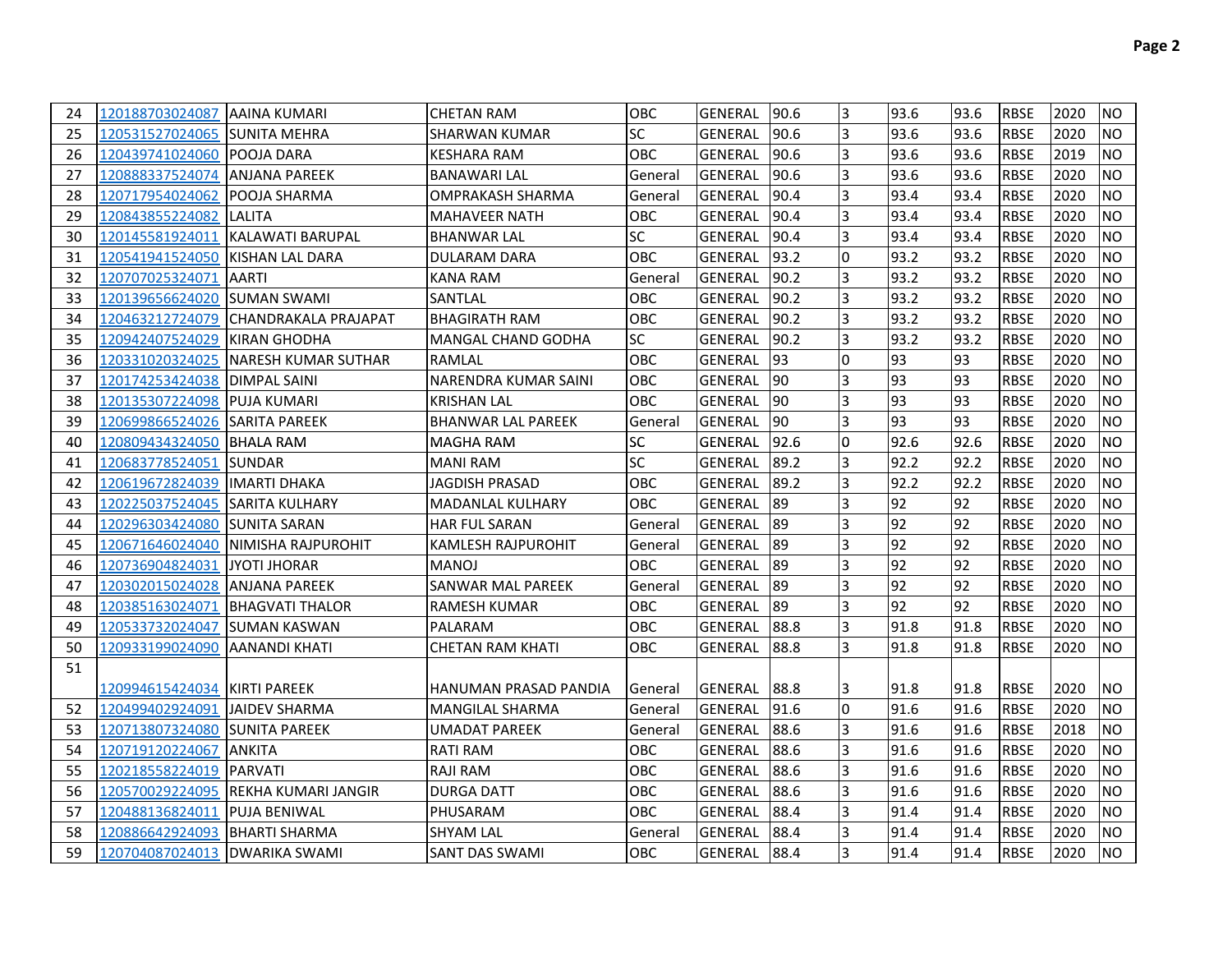| 60 | 120724459924034 BABITA SAINI   |                                      | <b>OM PRAKASH</b>         | <b>OBC</b> | GENERAL        | 88.2      | 3  | 91.2 | 91.2  | <b>RBSE</b> | 2020 | <b>NO</b> |
|----|--------------------------------|--------------------------------------|---------------------------|------------|----------------|-----------|----|------|-------|-------------|------|-----------|
| 61 | 120998105524099                | <b>JANJU</b>                         | <b>HAJARI RAM</b>         | OBC        | <b>GENERAL</b> | 88.2      | 3  | 91.2 | 91.2  | <b>RBSE</b> | 2020 | <b>NO</b> |
| 62 |                                |                                      | KESHARA RAM               | OBC        | GENERAL        | <b>91</b> | l0 | 91   | 91    | <b>RBSE</b> | 2020 | <b>NO</b> |
| 63 | 120831086624090 KOMAL SHARMA   |                                      | DEEN DAYAL                | General    | <b>GENERAL</b> | 188       | 3  | 91   | 91    | <b>RBSE</b> | 2020 | <b>NO</b> |
| 64 | 120120185724091 BALA KANWAR    |                                      | <b>PREM SINGH</b>         | General    | <b>GENERAL</b> | 188       | 3  | 91   | 91    | <b>RBSE</b> | 2020 | <b>NO</b> |
| 65 |                                |                                      | <b>BABULAL BHAT</b>       | General    | GENERAL        | 88        | 3  | 91   | 91    | <b>RBSE</b> | 2020 | <b>NO</b> |
| 66 | 120669267424087                | <b>IPOOJA</b>                        | DAYAL SINGH               | General    | GENERAL        | 87.8      | 3  | 90.8 | 90.8  | <b>RBSE</b> | 2020 | <b>NO</b> |
| 67 | 120835766824017 MONIKA         |                                      | RANJEET SARAN             | OBC        | GENERAL        | 87.8      | 3  | 90.8 | 90.8  | <b>RBSE</b> | 2020 | <b>NO</b> |
| 68 | 120851767924044                | <b>ISUCHITRA BIJARNIYA</b>           | <b>DALEEP KUMAR</b>       | OBC        | GENERAL        | 87.8      | 3  | 90.8 | 90.8  | <b>RBSE</b> | 2020 | <b>NO</b> |
| 69 | 120603686024069                | <b>IPOONAM NAI</b>                   | KANARAM NAI               | OBC        | GENERAL        | 187.8     | 3  | 90.8 | 90.8  | <b>RBSE</b> | 2020 | <b>NO</b> |
| 70 | 120407973924047                | <b>IMAMTA</b>                        | KHETA RAM                 | General    | <b>GENERAL</b> | 87.8      | 3  | 90.8 | 90.8  | <b>RBSE</b> | 2020 | <b>NO</b> |
| 71 | 120610377924046 MINAKSHI       |                                      | SAHI RAM SWAMI            | OBC        | GENERAL        | 87.6      | 3  | 90.6 | 90.6  | <b>RBSE</b> | 2020 | <b>NO</b> |
| 72 |                                | 120579708324025  PIYUSHIKA PAREEK    | <b>BHARAT PAREEK</b>      | General    | <b>GENERAL</b> | 87.6      | 3  | 90.6 | 90.6  | <b>RBSE</b> | 2020 | <b>NO</b> |
| 73 | 120537257624063  DWARKA        |                                      | UMASHANKAR                | General    | <b>GENERAL</b> | 87.6      | 3  | 90.6 | 90.6  | <b>RBSE</b> | 2020 | <b>NO</b> |
| 74 | 120863996224074                | <b>ISHVETA MEGHWAL</b>               | <b>MANIRAM MEGHWAL</b>    | SC         | GENERAL        | 87.6      | 3  | 90.6 | 90.6  | <b>RBSE</b> | 2020 | <b>NO</b> |
| 75 | 120459440924087                | <b>ICHHOTU PRAJAPAT</b>              | HARJI RAM PRAJAPAT        | OBC        | GENERAL        | 187.6     | 3  | 90.6 | 190.6 | <b>RBSE</b> | 2020 | <b>NO</b> |
| 76 | 120192109624087                | <b>POOJA GOSWAMI</b>                 | DHARMPAL GAR              | ОВС        | GENERAL        | 87.6      | 3  | 90.6 | 90.6  | <b>RBSE</b> | 2020 | <b>NO</b> |
| 77 | 120240728024029                | <b>IPREETI KANWAR</b>                | OMPRAKASH                 | OBC        | GENERAL        | 87.4      | 3  | 90.4 | 90.4  | <b>RBSE</b> | 2020 | <b>NO</b> |
| 78 | 120871645024080                | <b>POOJA MEGHWAL</b>                 | HIRA LAL MEGHWAL          | SC         | GENERAL        | 87.4      | 3  | 90.4 | 90.4  | <b>RBSE</b> | 2020 | <b>NO</b> |
| 79 | 120706194324046 SAHINA BANO    |                                      | IKBAL KHAN                | OBC        | GENERAL        | 87.4      | 3  | 90.4 | 90.4  | <b>RBSE</b> | 2020 | <b>NO</b> |
| 80 | 120501176724089                | JASODA SARAN                         | RAM KARAN                 | OBC        | GENERAL        | 87.4      | 3  | 90.4 | 90.4  | <b>RBSE</b> | 2020 | <b>NO</b> |
| 81 | 120696117224023  ANOP MEGHWAL  |                                      | KALURAM                   | SC         | GENERAL        | 87.4      | 3  | 90.4 | 90.4  | <b>RBSE</b> | 2020 | <b>NO</b> |
| 82 | 120489926624072                | NIKITA SAINI                         | <b>GOPAL KUMAR SAINI</b>  | OBC        | GENERAL        | 87.2      | 3  | 90.2 | 90.2  | <b>RBSE</b> | 2020 | <b>NO</b> |
| 83 |                                | 120843543424035 SANGEETA MEGHWAL     | HANSRAJ                   | SC         | <b>GENERAL</b> | 87.2      | 3  | 90.2 | 90.2  | <b>RBSE</b> | 2020 | <b>NO</b> |
| 84 | 120360720224066  JYOTI DAIRU   |                                      | <b>MANFOOL DAIRU</b>      | OBC        | GENERAL        | 87.2      | 3  | 90.2 | 90.2  | <b>RBSE</b> | 2020 | <b>NO</b> |
| 85 | 120210104124090                | <b>IDEEPIKA PAREEK</b>               | MADAN LAL                 | General    | GENERAL        | 87.2      | 13 | 90.2 | 90.2  | <b>RBSE</b> | 2020 | <b>NO</b> |
| 86 | 120840020824039                | <b>IVINOD</b>                        | SYODAN SINGH              | OBC        | <b>GENERAL</b> | 84.2      | 6  | 90.2 | 90.2  | <b>RBSE</b> | 2020 | <b>NO</b> |
| 87 | 120894115724095                | VIKASH KUMAR                         | <b>NAND LAL PAREEK</b>    | General    | <b>GENERAL</b> | 190       | 10 | 90   | 90    | <b>RBSE</b> | 2020 | <b>NO</b> |
| 88 | 120659303824018 DEEPAK LUNA    |                                      | OMPRAKASH                 | <b>SC</b>  | GENERAL        | 190       | 10 | 90   | 90    | <b>CBSE</b> | 2020 | <b>NO</b> |
| 89 | 120100983624056  MUKESH KUMAR  |                                      | <b>GULAB DAS</b>          | OBC        | <b>GENERAL</b> | 190       | 10 | 90   | 90    | <b>RBSE</b> | 2020 | <b>NO</b> |
| 90 | 120644291924050 SANJU          |                                      | RAMLAL SARAN              | OBC        | <b>GENERAL</b> | 87        | I3 | 90   | 90    | <b>RBSE</b> | 2020 | <b>NO</b> |
| 91 | 120486993724036  YASHODA SIDDH |                                      | <b>GIRDHARI NATH SIDH</b> | OBC        | GENERAL        | 87        | l3 | 90   | 90    | <b>RBSE</b> | 2020 | <b>NO</b> |
| 92 | 120303425624070  KISHAN PAREEK |                                      | <b>UMADAT PAREEK</b>      | General    | <b>GENERAL</b> | 89.8      | 10 | 89.8 | 89.8  | <b>RBSE</b> | 2020 | <b>NO</b> |
| 93 |                                | 120652033524027  POOJA KUMARI JANGIR | <b>DURGA DATT</b>         | OBC        | <b>GENERAL</b> | 86.8      | 3  | 89.8 | 89.8  | <b>RBSE</b> | 2020 | <b>NO</b> |
| 94 | 120681622424024  AARTI PUROHIT |                                      | RAMDEV SINGH PUROHIT      | General    | <b>GENERAL</b> | 86.8      | I3 | 89.8 | 89.8  | <b>RBSE</b> | 2020 | <b>NO</b> |
| 95 | 120703441624031 POOJA PAREEK   |                                      | <b>NANU RAM PAREEK</b>    | General    | <b>GENERAL</b> | 86.8      | 3  | 89.8 | 89.8  | <b>RBSE</b> | 2020 | <b>NO</b> |
| 96 | 120695520624036 RADHIKA PAREEK |                                      | <b>GOPAL RAM</b>          | General    | GENERAL 86.8   |           | 3  | 89.8 | 89.8  | <b>RBSE</b> | 2020 | <b>NO</b> |
|    |                                |                                      |                           |            |                |           |    |      |       |             |      |           |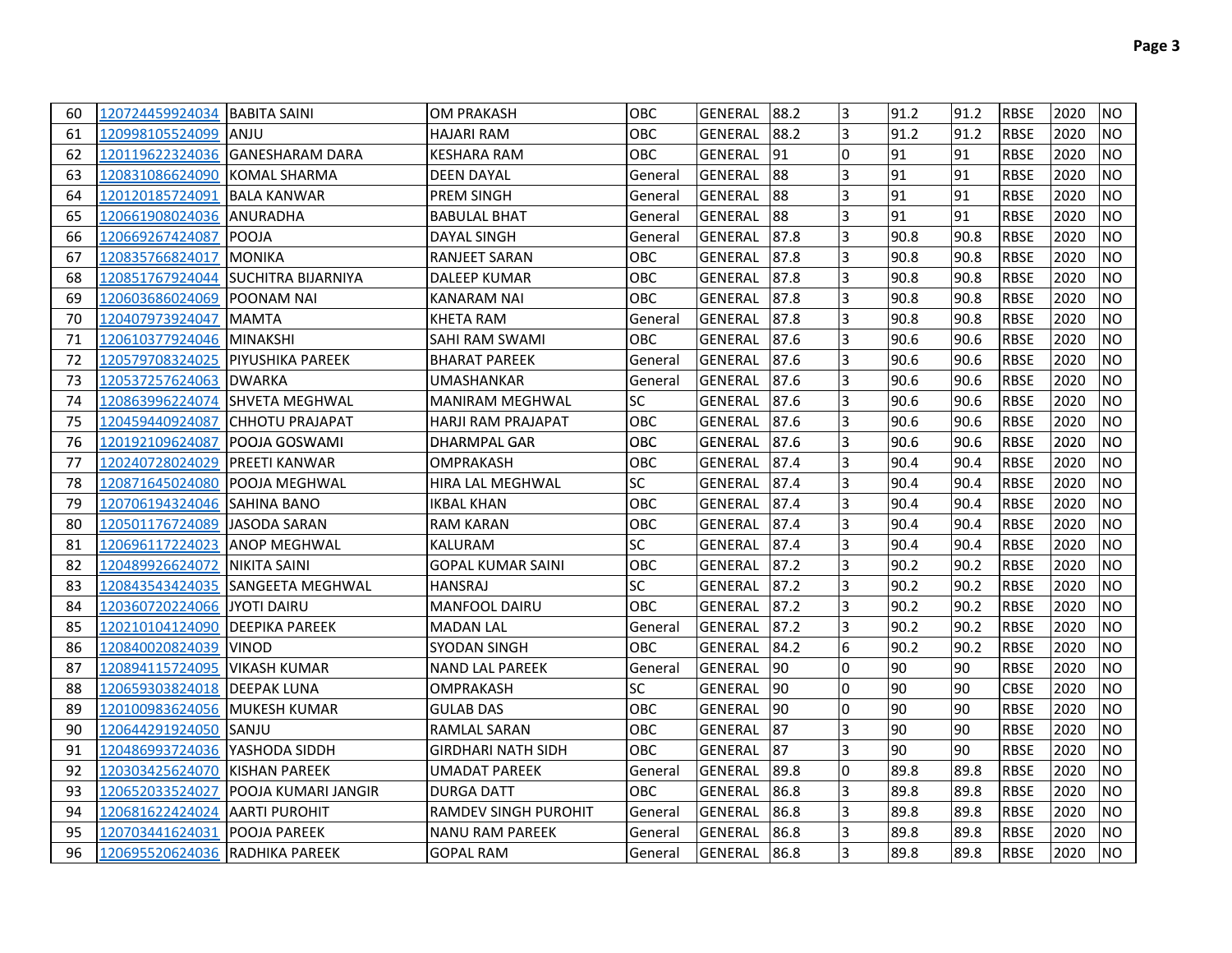| 97  | 120111728024048 SARITA           |                                      | IBAJRANG DAS               | <b>OBC</b> | GENERAL        | 86.8  | 13             | 89.8 | 89.8 | <b>RBSE</b> | 2020 | <b>INO</b> |
|-----|----------------------------------|--------------------------------------|----------------------------|------------|----------------|-------|----------------|------|------|-------------|------|------------|
| 98  | 120766541324018   MANISHA SUTHAR |                                      | <b>RATAN LAL SUTHAR</b>    | <b>OBC</b> | <b>GENERAL</b> | 86.8  | l3             | 89.8 | 89.8 | <b>RBSE</b> | 2020 | <b>NO</b>  |
| 99  | 120565546624058 SANWAR MAL       |                                      | TILOKA RAM                 | <b>OBC</b> | GENERAL        | 89.6  | 10             | 89.6 | 89.6 | <b>RBSE</b> | 2020 | <b>NO</b>  |
| 100 | 120439274724094 PRIYANKA RAJVI   |                                      | SHYOPAL SINGH              | General    | GENERAL        | 86.6  | 3              | 89.6 | 89.6 | <b>RBSE</b> | 2020 | <b>NO</b>  |
| 101 | 120101716924090 SUMITRA BARALA   |                                      | RAMAKISHAN BARALA          | OBC        | GENERAL        | 86.6  | 3              | 89.6 | 89.6 | <b>RBSE</b> | 2020 | <b>NO</b>  |
| 102 | 120824505924058 SUMITRA MOOND    |                                      | KISHANLAL                  | OBC        | GENERAL        | 86.6  | l3             | 89.6 | 89.6 | <b>RBSE</b> | 2020 | <b>NO</b>  |
| 103 | 120875887424056 NARESH SWAMI     |                                      | <b>BHUR DAS</b>            | OBC        | GENERAL        | 89.4  | 0              | 89.4 | 89.4 | <b>RBSE</b> | 2020 | <b>NO</b>  |
| 104 | 120797487024086 PINKI LAKHARA    |                                      | OMPRAKASH LAKHARA          | OBC        | GENERAL        | 86.4  | l3             | 89.4 | 89.4 | <b>RBSE</b> | 2020 | <b>NO</b>  |
| 105 |                                  | 120304103324019 SITA KUMARI BHAMBHU  | <b>SHANKAR LAL BHAMBHU</b> | OBC        | GENERAL        | 86.4  | l3             | 89.4 | 89.4 | <b>RBSE</b> | 2020 | <b>NO</b>  |
| 106 |                                  | 120190703624061 MONIKA PRAJAPAT      | <b>DHARAMCHAND</b>         | OBC        | <b>GENERAL</b> | 86.4  | Iз             | 89.4 | 89.4 | <b>RBSE</b> | 2020 | <b>NO</b>  |
| 107 |                                  | 120651943324066 POONAM MEGHWAL       | <b>BHAGIRATH RAM</b>       | <b>SC</b>  | <b>GENERAL</b> | 86.4  | Iз             | 89.4 | 89.4 | <b>RBSE</b> | 2020 | <b>NO</b>  |
| 108 | 120925930024081 NEHA KANWAR      |                                      | <b>KHINV SINGH</b>         | General    | <b>GENERAL</b> | 86.4  | l3             | 89.4 | 89.4 | <b>RBSE</b> | 2020 | <b>NO</b>  |
| 109 | 120360424324082                  | <b>ISARITA</b>                       | <b>PREM RAJ</b>            | OBC        | <b>GENERAL</b> | 86.4  | Iз             | 89.4 | 89.4 | <b>RBSE</b> | 2020 | <b>NO</b>  |
| 110 | 120184075924041                  | <b>ISUMAN</b>                        | <b>LAXMI NARAYAN</b>       | OBC        | <b>GENERAL</b> | 86.2  | Iз             | 89.2 | 89.2 | <b>RBSE</b> | 2020 | <b>NO</b>  |
| 111 | 120274748924060 NIKITA PAREEK    |                                      | <b>OM PRAKASH</b>          | General    | <b>GENERAL</b> | 86.2  | Iз             | 89.2 | 89.2 | <b>RBSE</b> | 2020 | <b>NO</b>  |
| 112 | 120876282024035 SONU SHARMA      |                                      | <b>VINOD KUMAR SHARMA</b>  | General    | <b>GENERAL</b> | 86.2  | l3             | 89.2 | 89.2 | <b>RBSE</b> | 2020 | <b>NO</b>  |
| 113 | 120665735724055 KIRAN            |                                      | <b>BANWARILAL</b>          | OBC        | <b>GENERAL</b> | 86.2  | Iз             | 89.2 | 89.2 | <b>RBSE</b> | 2020 | <b>NO</b>  |
| 114 |                                  |                                      |                            |            |                |       |                |      |      |             |      |            |
|     | 120552283124086 POOJA MEGHWAL    |                                      | BHAGWANA RAM MEGHWAL SC    |            | GENERAL        | 86.2  | I3             | 89.2 | 89.2 | IRBSE       | 2020 | <b>NO</b>  |
| 115 | 120768055424077                  | RAJNI                                | KISHAN SINGH RATHORE       | General    | <b>GENERAL</b> | 186   | 3              | 89   | 89   | <b>RBSE</b> | 2020 | <b>NO</b>  |
| 116 | 120453431524041                  | VINOD KUMARI SARAWAG                 | <b>SURJA RAM SARAWAG</b>   | OBC        | <b>GENERAL</b> | 86    | 3              | 89   | 89   | <b>RBSE</b> | 2020 | <b>NO</b>  |
| 117 | 120951625024012                  | <b>PRIYANKA PRAJAPAT</b>             | <b>GORISHANKAR</b>         | OBC        | <b>GENERAL</b> | 86    | 3              | 89   | 89   | <b>RBSE</b> | 2020 | <b>NO</b>  |
| 118 | 120664415324071                  | <b>PRIYA</b>                         | <b>MAHAVEER PRASAD</b>     | OBC        | <b>GENERAL</b> | 86    | 3              | 89   | 89   | <b>RBSE</b> | 2020 | <b>NO</b>  |
| 119 | 120401485024030                  | <b>SUNITA KUMARI</b>                 | <b>RUPA RAM</b>            | <b>SC</b>  | <b>GENERAL</b> | 86    | 3              | 89   | 89   | <b>RBSE</b> | 2020 | <b>NO</b>  |
| 120 |                                  | 120405675324049 MS SONAM KANWAR      | <b>RAJU SINGH RATHORE</b>  | General    | <b>GENERAL</b> | 86    | 3              | 89   | 89   | <b>RBSE</b> | 2020 | <b>NO</b>  |
| 121 | 120751057424061                  | MAMTA SWAMI                          | <b>BAJRANG SWAMI</b>       | OBC        | <b>GENERAL</b> | 86    | 3              | 89   | 89   | <b>RBSE</b> | 2020 | <b>NO</b>  |
| 122 | 120254842424060 RAVEENA DHAKA    |                                      | <b>MADAN LAL DHAKA</b>     | OBC        | <b>GENERAL</b> | 86    | 3              | 89   | 89   | <b>RBSE</b> | 2020 | <b>NO</b>  |
| 123 | 120490792924039                  | <b>POOJA SHARMA</b>                  | RAMAWATAR SHARMA           | General    | <b>GENERAL</b> | 85.8  | Iз             | 88.8 | 88.8 | <b>RBSE</b> | 2020 | <b>NO</b>  |
| 124 | 120295745024019   MANISHA SONI   |                                      | <b>RAJ KUMAR SONI</b>      | OBC        | <b>GENERAL</b> | 85.8  | Iз             | 88.8 | 88.8 | <b>RBSE</b> | 2020 | <b>NO</b>  |
| 125 | 120680851024037                  | <b>INDU</b>                          | <b>JAGDISH SHARMA</b>      | General    | <b>GENERAL</b> | 85.8  | $\overline{3}$ | 88.8 | 88.8 | <b>RBSE</b> | 2020 | <b>NO</b>  |
| 126 | 120744777324032 SUDEEP           |                                      | AJAY KUMAR                 | General    | <b>GENERAL</b> | 83.8  | 5              | 88.8 | 88.8 | <b>RBSE</b> | 2020 | <b>NO</b>  |
| 127 |                                  | 120973057424072 PAVITRA SINGH KASWAN | RADHESHYAM KASWAN          | OBC        | <b>GENERAL</b> | 88.6  | l0             | 88.6 | 88.6 | <b>RBSE</b> | 2020 | <b>NO</b>  |
| 128 | 120719589024016 SHARADA          |                                      | <b>CHANDU RAM</b>          | OBC        | <b>GENERAL</b> | 85.6  | Iз             | 88.6 | 88.6 | <b>RBSE</b> | 2020 | <b>NO</b>  |
| 129 | 120892100524031 MIRAN SWAMI      |                                      | <b>KISHAN LAL</b>          | OBC        | <b>GENERAL</b> | 85.6  | Iз             | 88.6 | 88.6 | <b>RBSE</b> | 2020 | <b>NO</b>  |
| 130 | 120335310524091                  | <b>KAVITA</b>                        | MEHAR CHAND                | OBC        | <b>GENERAL</b> | 85.6  | 3              | 88.6 | 88.6 | <b>RBSE</b> | 2020 | <b>NO</b>  |
| 131 | 120824536524080                  | VISHNU SHARMA                        | <b>BHADAR RAM SHARMA</b>   | General    | <b>GENERAL</b> | 88.4  | 0              | 88.4 | 88.4 | <b>RBSE</b> | 2020 | <b>NO</b>  |
| 132 | 120227977524090 SUNITA PAREEK    |                                      | <b>BHANWAR LAL PAREEK</b>  | General    | GENERAL        | 185.4 | 3              | 88.4 | 88.4 | <b>RBSE</b> | 2020 | <b>NO</b>  |
|     |                                  |                                      |                            |            |                |       |                |      |      |             |      |            |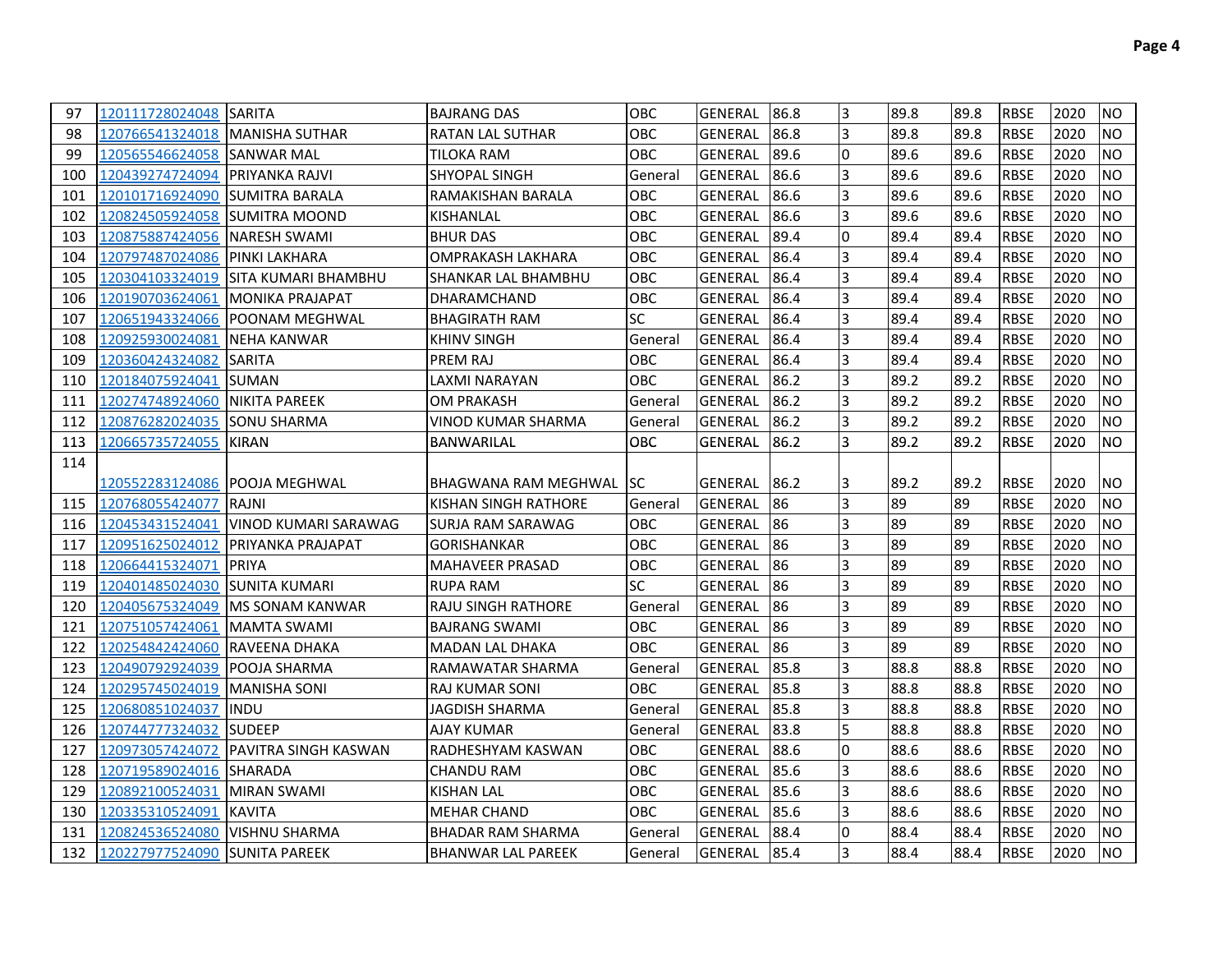| 133 | 120737893724088 SUMAN DHAKA     |                       | IPARTA RAM DHAKA         | <b>OBC</b> | GENERAL 185.4  |      | 13             | 88.4 | 88.4 | <b>RBSE</b> | 2020 | <b>INO</b> |
|-----|---------------------------------|-----------------------|--------------------------|------------|----------------|------|----------------|------|------|-------------|------|------------|
| 134 | 120941346024050 SAROJ SAHU      |                       | <b>MEHAR CHAND SAHU</b>  | <b>OBC</b> | GENERAL        | 85.4 | IЗ             | 88.4 | 88.4 | <b>RBSE</b> | 2020 | <b>NO</b>  |
| 135 | 120575946724073   DEVAKI        |                       | JAYANARAYAN              | OBC        | GENERAL        | 85.4 | IЗ             | 88.4 | 88.4 | <b>RBSE</b> | 2020 | <b>NO</b>  |
| 136 | 120570132024060 SUNITA          |                       | PREM RAJ                 | SC.        | GENERAL        | 85.4 | l3             | 88.4 | 88.4 | <b>RBSE</b> | 2020 | <b>NO</b>  |
| 137 | 120555722924049 NIRMALA BANA    |                       | <b>NETRAM BANA</b>       | General    | <b>GENERAL</b> | 85.4 | l3             | 88.4 | 88.4 | <b>RBSE</b> | 2020 | <b>NO</b>  |
| 138 | 120159002724013 YOGITA SHARMA   |                       | SHYAM SUNDAR SHARMA      | General    | <b>GENERAL</b> | 85.2 | l3             | 88.2 | 88.2 | <b>RBSE</b> | 2020 | <b>NO</b>  |
| 139 | 120975106924073 REKHA JOSHI     |                       | MUNNI RAM                | General    | GENERAL        | 85.2 | l3             | 88.2 | 88.2 | <b>RBSE</b> | 2020 | <b>NO</b>  |
| 140 | 120290995024019 RENU            |                       | AATMA RAM                | <b>OBC</b> | GENERAL        | 85.2 | l3             | 88.2 | 88.2 | <b>RBSE</b> | 2020 | <b>INO</b> |
| 141 | 120870652424090 DEVI LAL SIHAG  |                       | ARUN RAM SIHAG           | OBC        | GENERAL        | 88   | 0              | 88   | 88   | <b>RBSE</b> | 2020 | <b>INO</b> |
| 142 | 120183993624012 DEEPIKA ACHARA  |                       | PURAN MAL ACHARA         | OBC        | <b>GENERAL</b> | 85   | 3              | 88   | 88   | <b>RBSE</b> | 2020 | <b>NO</b>  |
| 143 | 120265413224040 POOJA JYANI     |                       | KUMBHA RAM JYANI         | OBC        | <b>GENERAL</b> | 85   | 3              | 88   | 88   | <b>RBSE</b> | 2020 | <b>NO</b>  |
| 144 | 120160826624011 PUSHPA HUDDA    |                       | JAGDISH PRASAD HUDDA     | OBC        | <b>GENERAL</b> | 85   | l3             | 88   | 88   | <b>RBSE</b> | 2020 | <b>NO</b>  |
| 145 | 120804852724017 SARITA          |                       | <b>MOHAR SINGH</b>       | OBC        | GENERAL        | 85   | l3             | 88   | 88   | <b>RBSE</b> | 2020 | <b>NO</b>  |
| 146 | 120275940724029 MAMTA           |                       | <b>GOPICHAND SWAMI</b>   | OBC        | GENERAL        | 85   | l3             | 88   | 88   | <b>RBSE</b> | 2020 | <b>NO</b>  |
| 147 | 120631021424049 MONIKA MALI     |                       | RAMAVATAR SAINI          | OBC        | <b>GENERAL</b> | 85   | 3              | 88   | 88   | <b>RBSE</b> | 2020 | <b>NO</b>  |
| 148 | 120212789524036 JYOTI SWAMI     |                       | <b>HEMRAJ SWAMI</b>      | OBC        | <b>GENERAL</b> | 85   | 3              | 88   | 88   | <b>RBSE</b> | 2020 | <b>NO</b>  |
| 149 | 120570082124060 INDRA           |                       | <b>MUKH RAM</b>          | OBC        | GENERAL        | 185  | 3              | 88   | 88   | <b>RBSE</b> | 2020 | <b>NO</b>  |
| 150 |                                 |                       |                          |            |                |      |                |      |      |             |      |            |
|     | 120884366224083 IARTI SHARMA    |                       | SANTOSH KUMAR SHARMA     | General    | GENERAL 185    |      | IЗ             | 88   | 88   | <b>RBSE</b> | 2020 | <b>NO</b>  |
| 151 | 120118113824000 SANDEEP         |                       | SANWARMAL                | General    | <b>GENERAL</b> | 87.8 | l0             | 87.8 | 87.8 | <b>RBSE</b> | 2020 | <b>NO</b>  |
| 152 | 120212982624080 GAURI SHANKAR   |                       | <b>KANA RAM PRAJAPAT</b> | <b>OBC</b> | GENERAL        | 87.8 | 0              | 87.8 | 87.8 | <b>RBSE</b> | 2020 | <b>NO</b>  |
| 153 | 120125562624060 DISHA SHARMA    |                       | RAMAWATAR SHARMA         | General    | <b>GENERAL</b> | 84.8 | Iз             | 87.8 | 87.8 | <b>RBSE</b> | 2020 | <b>NO</b>  |
| 154 | 120768067724026 RANI            |                       | <b>GIRDHARI GIR</b>      | OBC        | GENERAL        | 84.8 | l3             | 87.8 | 87.8 | <b>RBSE</b> | 2020 | <b>NO</b>  |
| 155 | 120185261724086 POOJA JAT       |                       | DAULAT RAM JAT           | OBC        | <b>GENERAL</b> | 84.8 | l3             | 87.8 | 87.8 | <b>RBSE</b> | 2020 | <b>NO</b>  |
| 156 | 120103480224045 GAYATRI THAKAN  |                       | <b>SUBHASH THAKAN</b>    | OBC        | <b>GENERAL</b> | 84.8 | Iз             | 87.8 | 87.8 | <b>RBSE</b> | 2020 | <b>NO</b>  |
| 157 | 120963265724091                 | MONIKA SHARMA         | SANWARRAM SHARMA         | General    | <b>GENERAL</b> | 84.6 | Iз             | 87.6 | 87.6 | <b>RBSE</b> | 2020 | <b>NO</b>  |
| 158 | 120532677224034 POONAM          |                       | <b>BHOJ RAJ JAKHAR</b>   | OBC        | <b>GENERAL</b> | 84.6 | Iз             | 87.6 | 87.6 | <b>RBSE</b> | 2020 | <b>NO</b>  |
| 159 | 120445492524074 KAVITA SUTHAR   |                       | <b>RATAN LAL</b>         | <b>OBC</b> | <b>GENERAL</b> | 84.4 | $\overline{3}$ | 87.4 | 87.4 | <b>RBSE</b> | 2020 | <b>NO</b>  |
| 160 | 120938487024060 KOMAL SHARMA    |                       | SHAMBHU DAYAL SHARMA     | General    | <b>GENERAL</b> | 84.4 | $\overline{3}$ | 87.4 | 87.4 | <b>RBSE</b> | 2020 | <b>NO</b>  |
| 161 | 120968582424065 MAMTA SONI      |                       | <b>IMRATILAL</b>         | OBC        | <b>GENERAL</b> | 84.4 | 3              | 87.4 | 87.4 | <b>RBSE</b> | 2020 | <b>NO</b>  |
| 162 | 120471658024072                 | <b>INDRA SAMARIYA</b> | RATAN LAL SAMARIYA       | <b>SC</b>  | <b>GENERAL</b> | 81.4 | 6              | 87.4 | 87.4 | <b>CBSE</b> | 2020 | <b>NO</b>  |
| 163 | 120894379424050 SAKSHI BHOJAK   |                       | SREERAM BHOJAK           | OBC        | <b>GENERAL</b> | 84.2 | Iз             | 87.2 | 87.2 | <b>RBSE</b> | 2020 | <b>NO</b>  |
| 164 | 120857244924060 NIRMALA DELU    |                       | <b>MAHENDRA DELU</b>     | OBC        | <b>GENERAL</b> | 84.2 | Iз             | 87.2 | 87.2 | <b>RBSE</b> | 2020 | <b>NO</b>  |
| 165 | 120802573524097                 | <b>ANKITA</b>         | <b>BHAGIRATH</b>         | General    | <b>GENERAL</b> | 84.2 | Iз             | 87.2 | 87.2 | <b>RBSE</b> | 2020 | <b>NO</b>  |
| 166 | 120148838024040 ANITA SHARMA    |                       | <b>RAM CHANDER</b>       | General    | <b>GENERAL</b> | 84.2 | Iз             | 87.2 | 87.2 | <b>RBSE</b> | 2020 | <b>NO</b>  |
| 167 | 120796926824030 SUMAN           |                       | <b>BIRAJA RAM</b>        | <b>SC</b>  | <b>GENERAL</b> | 84.2 | Iз             | 87.2 | 87.2 | <b>RBSE</b> | 2020 | <b>NO</b>  |
| 168 | 120995144824052 SONU SINDHARIYA |                       | OM PRAKASH SINDHARIYA    | <b>OBC</b> | GENERAL        | 87   | I٥             | 87   | 87   | <b>RBSE</b> | 2020 | <b>NO</b>  |
|     |                                 |                       |                          |            |                |      |                |      |      |             |      |            |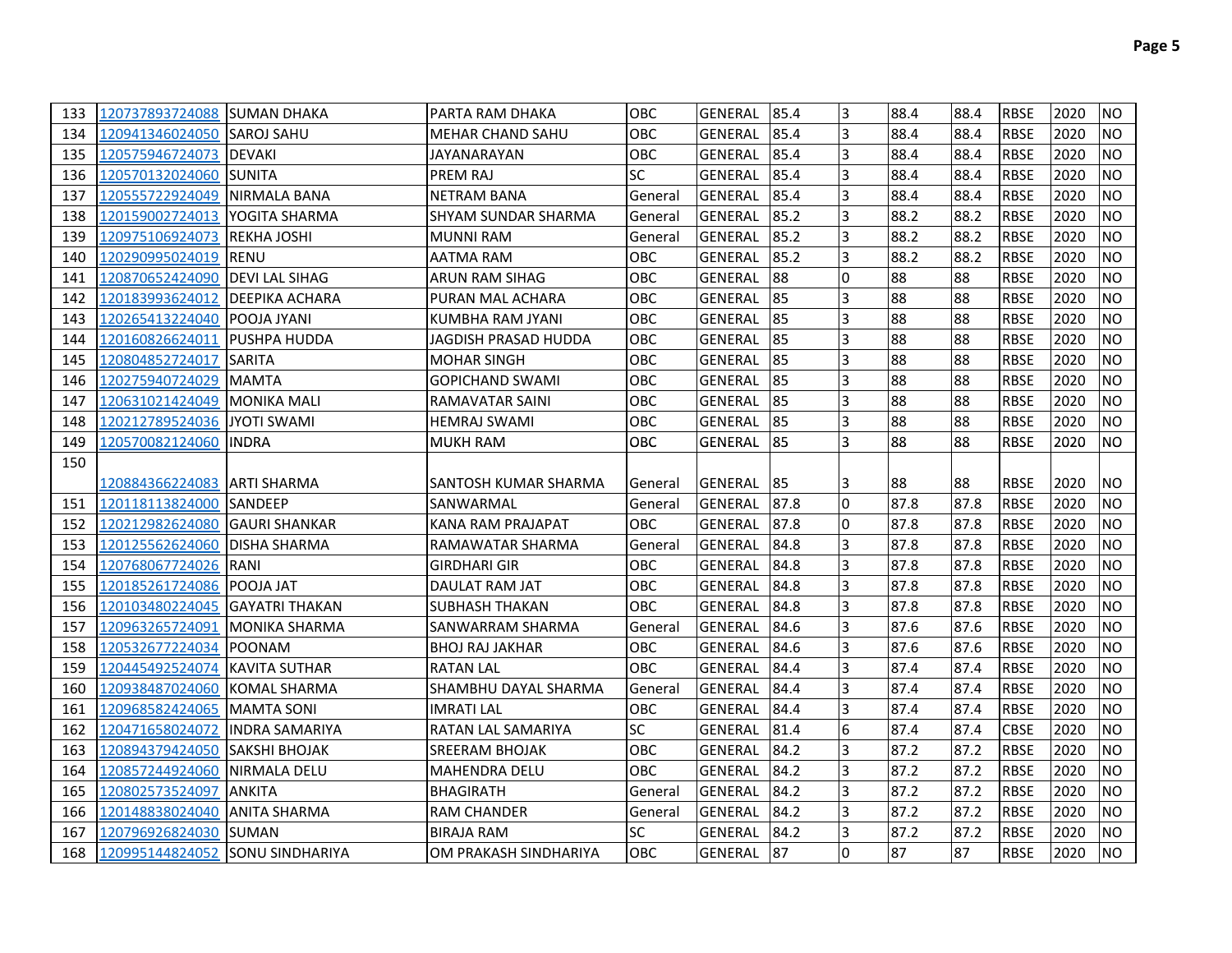| 169 |                              | 120150392024058 RADHAKRISHNA MEGHWAL | IPOORNA RAM MEGHWAL           | <b>SC</b>  | GENERAL              | <b>87</b> | 10 | 87   | 87   | <b>RBSE</b> | 2020 | <b>NO</b> |
|-----|------------------------------|--------------------------------------|-------------------------------|------------|----------------------|-----------|----|------|------|-------------|------|-----------|
| 170 | 120273050324063 SUMAN SUTHAR |                                      | <b>BHANWAR LAL SUTHAR</b>     | <b>OBC</b> | <b>GENERAL</b>       | 84        | l3 | 87   | 87   | <b>RBSE</b> | 2020 | <b>NO</b> |
| 171 | 120785017924050              | <b>BHAGWATI</b>                      | <b>RUPARAM</b>                | OBC        | <b>GENERAL</b>       | 84        | Iз | 87   | 87   | <b>RBSE</b> | 2020 | <b>NO</b> |
| 172 | 120154228024080              | LAJWANTI                             | <b>MANI RAM</b>               | <b>OBC</b> | <b>GENERAL</b>       | 84        | 3  | 87   | 87   | <b>RBSE</b> | 2020 | <b>NO</b> |
| 173 | 120970736024083              | <b>IGOPI RAM</b>                     | <b>SANWAR MAL</b>             | OBC        | <b>GENERAL</b>       | 86.8      | l0 | 86.8 | 86.8 | <b>RBSE</b> | 2020 | <b>NO</b> |
| 174 | 120528213024071              | NIKITA MALI                          | <b>BHAGIRATH MALI</b>         | OBC        | <b>GENERAL</b>       | 83.8      | l3 | 86.8 | 86.8 | <b>RBSE</b> | 2020 | <b>NO</b> |
| 175 | 120227660524040              | <b>DIPIKA</b>                        | SATPAL PUNIYA                 | OBC        | GENERAL              | 183.8     | 3  | 86.8 | 86.8 | <b>RBSE</b> | 2020 | <b>NO</b> |
| 176 | 120576813524041              | <b>IKRISHNA DARJI</b>                | <b>OM PRAKASH</b>             | OBC        | <b>GENERAL</b>       | 83.8      | l3 | 86.8 | 86.8 | <b>RBSE</b> | 2020 | <b>NO</b> |
| 177 | 120167980124035              | IMAYA SARAN                          | <b>RAM KARAN SARAN</b>        | OBC        | <b>GENERAL</b>       | 83.8      | l3 | 86.8 | 86.8 | <b>RBSE</b> | 2020 | <b>NO</b> |
| 178 |                              |                                      |                               |            |                      |           |    |      |      |             |      |           |
|     |                              | 120983458124089 PARVATI SARAWAG      | ISHARVAN KUMAR SARAWAG        | <b>OBC</b> | <b>GENERAL 183.8</b> |           | 13 | 86.8 | 86.8 | <b>RBSE</b> | 2020 | <b>NO</b> |
| 179 | 120299452324080              | VINITA GOSWAMI                       | AMI LAL GOSWAMI               | <b>OBC</b> | <b>GENERAL</b>       | 83.8      | 13 | 86.8 | 86.8 | <b>RBSE</b> | 2020 | <b>NO</b> |
| 180 | 120254063224088 MUSKAN       |                                      | RAJKUMAR AACHARIYA            | OBC        | <b>GENERAL</b>       | 83.8      | l3 | 86.8 | 86.8 | <b>RBSE</b> | 2020 | <b>NO</b> |
| 181 | 120105838324081              | <b>IPREM BHARGAV</b>                 | ISHRAWAN RAM                  | OBC        | <b>GENERAL</b>       | 83.8      | 3  | 86.8 | 86.8 | <b>RBSE</b> | 2020 | <b>NO</b> |
| 182 | 120257382824071              | POONAM SUTHAR                        | <b>DULARAM SUTHAR</b>         | OBC        | <b>GENERAL</b>       | 83.8      | 3  | 86.8 | 86.8 | <b>RBSE</b> | 2020 | <b>NO</b> |
| 183 | 120805783924044              | <b>GAURI SHANKAR GODHA</b>           | <b>KALURAM</b>                | SC         | <b>GENERAL</b>       | 86.6      | I٥ | 86.6 | 86.6 | <b>RBSE</b> | 2020 | <b>NO</b> |
| 184 | 120718259424023              | <b>MUKESH NATH</b>                   | <b>BHANWAR NATH</b>           | <b>OBC</b> | <b>GENERAL</b>       | 86.6      | l0 | 86.6 | 86.6 | <b>RBSE</b> | 2020 | <b>NO</b> |
| 185 | 120893765724094              | <b>MANISHA JOSHI</b>                 | <b>MANGILAL JOSHI</b>         | General    | <b>GENERAL</b>       | 83.6      | 3  | 86.6 | 86.6 | <b>RBSE</b> | 2020 | <b>NO</b> |
| 186 | 120914444524038              | <b>IBHARATI GURDA</b>                | KASHI RAM                     | <b>SC</b>  | <b>GENERAL</b>       | 83.6      | 3  | 86.6 | 86.6 | <b>RBSE</b> | 2020 | <b>NO</b> |
| 187 | 120752865924098              | <b>IDEEPIKA RATHOR</b>               | <b>RAVINDRA SINGH</b>         | General    | <b>GENERAL</b>       | 83.6      | Iз | 86.6 | 86.6 | <b>RBSE</b> | 2020 | <b>NO</b> |
| 188 | 120898855624061              | SUMAN DUDI                           | <b>BHAGIRATH DUDI</b>         | OBC        | <b>GENERAL</b>       | 83.6      | Iз | 86.6 | 86.6 | <b>RBSE</b> | 2020 | <b>NO</b> |
| 189 | 120148311424033              | <b>IPUNAM PRAKASH NAYAK</b>          | <b>PRABHU RAM</b>             | <b>SC</b>  | GENERAL              | 86.4      | l0 | 86.4 | 86.4 | <b>RBSE</b> | 2020 | <b>NO</b> |
| 190 | 120153748624089              | INARESH SHARMA                       | DHARAM PAL SHARMA             | General    | <b>GENERAL</b>       | 86.4      | I٥ | 86.4 | 86.4 | <b>RBSE</b> | 2020 | <b>NO</b> |
| 191 | 120368126024082              | IMANOJ KANWAR                        | <b>INDAR SINGH RAJPUROHIT</b> | General    | <b>GENERAL</b>       | 83.4      | l3 | 86.4 | 86.4 | <b>RBSE</b> | 2020 | <b>NO</b> |
| 192 | 120623814924013              | <b>JYOTI SUTHAR</b>                  | <b>BAJRANG LAL</b>            | <b>OBC</b> | <b>GENERAL</b>       | 83.4      | 3  | 86.4 | 86.4 | <b>RBSE</b> | 2020 | <b>NO</b> |
| 193 | 120658433524036              | <b>SAKUNTLA</b>                      | NATHURAM SHARMA               | General    | <b>GENERAL</b>       | 83.4      | Iз | 86.4 | 86.4 | <b>RBSE</b> | 2020 | <b>NO</b> |
| 194 | 120360075524086 NEHA JANGIR  |                                      | <b>ASHOK JANGIR</b>           | OBC        | GENERAL              | 83.4      | l3 | 86.4 | 86.4 | <b>RBSE</b> | 2020 | <b>NO</b> |

| Divyang Ortho Merit List Total Applications: 5 Cutoff: 55.4000 |                                      |                           |                 |                           |        |             |                 |       |              |                         |            |
|----------------------------------------------------------------|--------------------------------------|---------------------------|-----------------|---------------------------|--------|-------------|-----------------|-------|--------------|-------------------------|------------|
|                                                                | Name of                              | <b>Father's Name</b>      | <b>Category</b> | <b>Admission Percenta</b> |        | Bonus ITot. |                 | %tile | lBoard       | <sup>+</sup> Passin Fee |            |
| <b>Sr.No Application ID</b>                                    | <b>Applicant</b>                     |                           |                 | <b>Category</b>           | ge.(%) | $(\%)$      | <b>Perc.(%)</b> |       | <b>Name</b>  | g Year                  |            |
| 120527275124018 DEVA SARAN                                     |                                      | <b>TANNA RAM</b>          | <b>IOBC</b>     | <b>GENERAL</b>            | 177.6  |             | 180.6           | 180.6 | <b>RBSE</b>  | 2020                    | <b>INO</b> |
| 120207719424048 SANTOSH KUMAR                                  |                                      | <b>BHANWAR LAL</b>        | <b>OBC</b>      | <b>GENERAL</b>            | -169   |             | 169             | 169   | <b>RBSE</b>  | 2020                    | <b>INO</b> |
|                                                                | 120618778024058 RAMNIWAS SHARMA      | <b>IPURUSHOTAM SHARMA</b> | <b>General</b>  | <b>GENERAL</b>            | 65.6   |             | 68.6            | 68.6  | <b>RBSE</b>  | 2020                    | <b>INO</b> |
| 120778936224015 POOJA SAINI                                    |                                      | <b>ICHORU LAL SAINI</b>   | General         | <b>GENERAL</b>            | 63.8   |             | 66.8            | 66.8  | <b>IRBSE</b> | 2020                    | <b>INO</b> |
|                                                                | 120594671924000 AYUB KHAN KAYAMKHANI | <b>HABIB KHAN</b>         | ІОВС            | <b>GENERAL</b>            | 55.4   |             | 155.4           | 55.4  | <b>RBSE</b>  | 2020                    | <b>INO</b> |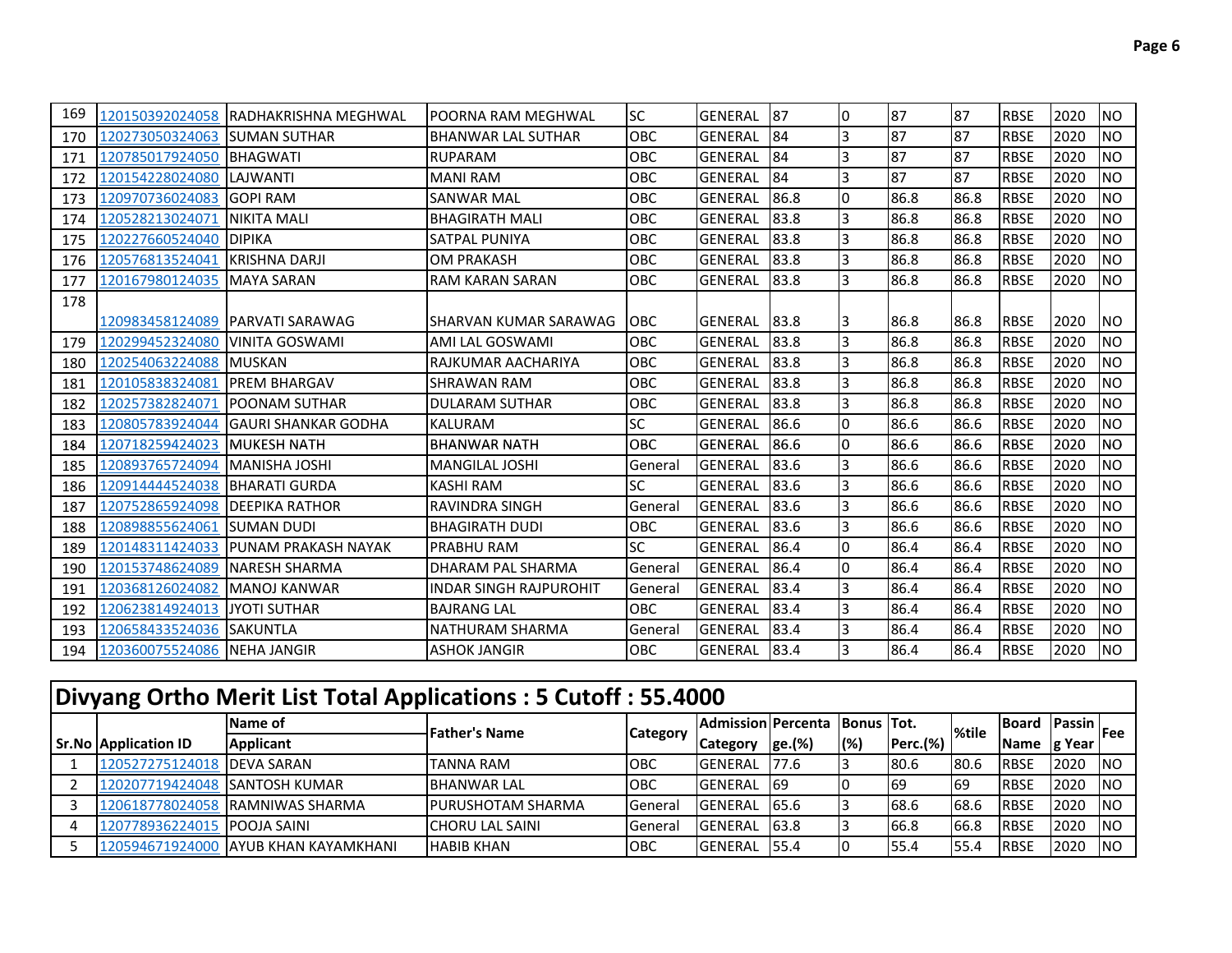|                |                             | <b>EWS Merit List Total Applications: 16 Cutoff: 46.2000</b> |                            |          |                           |        |            |                 |       |             |                                   |           |
|----------------|-----------------------------|--------------------------------------------------------------|----------------------------|----------|---------------------------|--------|------------|-----------------|-------|-------------|-----------------------------------|-----------|
|                |                             | Name of                                                      | <b>Father's Name</b>       | Category | <b>Admission Percenta</b> |        | Bonus Tot. |                 | %tile | Board       | $\overline{P}$ Passin $\vert$ Fee |           |
|                | <b>Sr.No Application ID</b> | <b>Applicant</b>                                             |                            |          | <b>Category</b>           | ge.(%) | (%)        | <b>Perc.(%)</b> |       | Name g Year |                                   |           |
|                |                             | RAVINDRA SINGH                                               |                            |          |                           |        |            |                 |       |             |                                   |           |
|                | 120621313624040 SHEKHAWAT   |                                                              | JAGDISH SINGH SHEKHAWAT    | General  | <b>EWS</b>                | 81     |            | 181             | 81    | <b>RBSE</b> | 2020                              | <b>NO</b> |
| $\overline{2}$ | 120817839024030             | <b>INIRMAL KUMAR</b>                                         | <b>RADHA KISHAN</b>        | General  | <b>EWS</b>                | 80.2   |            | 80.2            | 80.2  | <b>RBSE</b> | 2020                              | <b>NO</b> |
| 3              | 120114236024090             | <b>INEETU PAREEK</b>                                         | <b>HARISH KUMAR</b>        | General  | <b>EWS</b>                | 76     |            | 79              | 79    | <b>RBSE</b> | 2020                              | <b>NO</b> |
| 4              | 120487892224032             | <b>IDEEPIKA SHARMA</b>                                       | IPAWAN KUMAR SHARMA        | General  | <b>EWS</b>                | 75.2   | 3          | 78.2            | 78.2  | <b>RBSE</b> | 2020                              | <b>NO</b> |
| 5              | 120241080324039             | IMAHIPAL SHARMA                                              | RUPARAM SHARMA             | General  | <b>EWS</b>                | 75.4   |            | 75.4            | 75.4  | <b>RBSE</b> | 2020                              | <b>NO</b> |
| 6              | 120250250524032             | <b>ISUNIL KUMAR JOSHI</b>                                    | SAHIRAM JOSHI              | General  | <b>EWS</b>                | 74     |            | 74              | 74    | <b>RBSE</b> | 2020                              | <b>NO</b> |
| 7              | 120330599024066             | <b>PAWAN</b>                                                 | <b>GOPAL</b>               | General  | <b>EWS</b>                | 72.6   |            | 72.6            | 72.6  | <b>RBSE</b> | 2020                              | <b>NO</b> |
| 8              | 120390064924086             | IVIKRAM SINGH RAJPOOT                                        | <b>MOOL SINGH</b>          | General  | <b>EWS</b>                | 72.4   |            | 72.4            | 72.4  | <b>RBSE</b> | 2020                              | <b>NO</b> |
| 9              | 120854965324038             | IGHANSHYAM SHARMA                                            | VINOD KUMAR                | General  | <b>EWS</b>                | 67.6   |            | 67.6            | 67.6  | <b>RBSE</b> | 2020                              | <b>NO</b> |
| 10             | 120880878124026             | <b>IHARISH SHARMA</b>                                        | <b>SITA RAM SHARMA</b>     | General  | <b>EWS</b>                | 66.4   |            | 66.4            | 66.4  | <b>RBSE</b> | 2020                              | <b>NO</b> |
| 11             | 120383747224060             | <b>ILALCHAND PAREEK</b>                                      | <b>I</b> GOPICHAND PAREEK  | General  | <b>EWS</b>                | 65.8   |            | 65.8            | 65.8  | <b>RBSE</b> | 2020                              | <b>NO</b> |
| 12             | 120426585224018             | <b>ISURYA PRAKASH SHARMA</b>                                 | IBHAGIRATH SHARMA          | General  | <b>EWS</b>                | 65.2   |            | 65.2            | 65.2  | <b>RBSE</b> | 2020                              | <b>NO</b> |
| 13             | 120836201324056             | <b>IRANJEET SINGH</b>                                        | IRAGHUVEER SINGH           | General  | <b>EWS</b>                | 64     |            | 64              | 64    | <b>RBSE</b> | 2020                              | <b>NO</b> |
| 14             | 120772172124049             | <b>VASUDEV PAREEK</b>                                        | <b>SHIV NARAYAN PAREEK</b> | General  | <b>EWS</b>                | 63.6   |            | 63.6            | 63.6  | <b>RBSE</b> | 2020                              | <b>NO</b> |
| 15             | 120720555524011             | <b>IRAJVEER SINGH</b>                                        | SHISHPAL SINGH             | General  | <b>EWS</b>                | 56.6   |            | 56.6            | 56.6  | <b>RBSE</b> | 2020                              | <b>NO</b> |
| 16             | 120891484024098             | <b>IKULDEEP SINGH</b>                                        | <b>I</b> KESHARI SINGH     | General  | <b>EWS</b>                | 46.2   |            | 46.2            | 46.2  | <b>RBSE</b> | 2020                              | <b>NO</b> |

|   |                             |                            | <b>OBC Merit List Total Applications: 115 Cutoff: 82.2000</b> |                 |                             |        |             |                 |       |              |                                                                                                                                                                                                                                                                                                                                                                                                                                   |            |
|---|-----------------------------|----------------------------|---------------------------------------------------------------|-----------------|-----------------------------|--------|-------------|-----------------|-------|--------------|-----------------------------------------------------------------------------------------------------------------------------------------------------------------------------------------------------------------------------------------------------------------------------------------------------------------------------------------------------------------------------------------------------------------------------------|------------|
|   |                             | Name of                    | <b>Father's Name</b>                                          | <b>Category</b> | <b>Admission   Percenta</b> |        | Bonus ITot. |                 | %tile | <b>Board</b> | $\frac{1}{\sqrt{1-\frac{1}{\sqrt{1-\frac{1}{\sqrt{1-\frac{1}{\sqrt{1-\frac{1}{\sqrt{1-\frac{1}{\sqrt{1-\frac{1}{\sqrt{1-\frac{1}{\sqrt{1-\frac{1}{\sqrt{1-\frac{1}{\sqrt{1-\frac{1}{\sqrt{1-\frac{1}{\sqrt{1-\frac{1}{\sqrt{1-\frac{1}{\sqrt{1-\frac{1}{\sqrt{1-\frac{1}{\sqrt{1-\frac{1}{\sqrt{1-\frac{1}{\sqrt{1-\frac{1}{\sqrt{1-\frac{1}{\sqrt{1-\frac{1}{\sqrt{1-\frac{1}{\sqrt{1-\frac{1}{\sqrt{1-\frac{1}{\sqrt{1-\frac{1$ |            |
|   | <b>Sr.No Application ID</b> | <b>Applicant</b>           |                                                               |                 | <b>Category</b>             | ge.(%) | (%)         | <b>Perc.(%)</b> |       | <b>Name</b>  | g Year                                                                                                                                                                                                                                                                                                                                                                                                                            |            |
|   | 120390663224079             | PRATIBHA                   | <b>MAHAVEER</b>                                               | OBC             | OBC                         | 83.2   |             | 86.2            | 86.2  | <b>RBSE</b>  | 2020                                                                                                                                                                                                                                                                                                                                                                                                                              | <b>INO</b> |
|   | 120655804624016             | <b>IRATANA DAIRU</b>       | BHANWAR LAL DAIRU                                             | OBC             | <b>OBC</b>                  | 83.2   |             | 86.2            | 86.2  | <b>RBSE</b>  | 2020                                                                                                                                                                                                                                                                                                                                                                                                                              | <b>INO</b> |
| 3 | 12061436302401              | <b>ICHANDRAKALA BHARTI</b> | <b>DEVILAL BHARTI</b>                                         | OBC             | OBC                         | 83.2   |             | 86.2            | 86.2  | <b>RBSE</b>  | 2020                                                                                                                                                                                                                                                                                                                                                                                                                              | <b>INO</b> |
| 4 | 120725233524029             | <b>AYASHA</b>              | <b>PAPPU KHAN</b>                                             | OBC             | OBC                         | 83.2   |             | 86.2            | 86.2  | <b>RBSE</b>  | 2020                                                                                                                                                                                                                                                                                                                                                                                                                              | <b>INO</b> |
| 5 | 120622351624058             | TABSSUM GAURI              | <b>FIROJ GAURI</b>                                            | OBC             | OBC                         | 83.2   |             | 86.2            | 86.2  | <b>RBSE</b>  | 2020                                                                                                                                                                                                                                                                                                                                                                                                                              | <b>INO</b> |
| 6 | 120942432724030             | <b>SUBHASH SARAN</b>       | <b>RANJEET SARAN</b>                                          | OBC             | OBC                         | 186    | 10          | 86              | 86    | <b>RBSE</b>  | 2020                                                                                                                                                                                                                                                                                                                                                                                                                              | <b>NO</b>  |
|   | 120520750124090             | <b>JANURADHA GODARA</b>    | <b>BHAGIRATH GODARA</b>                                       | OBC             | <b>OBC</b>                  | 83     |             | 86              | 86    | <b>RBSE</b>  | 2020                                                                                                                                                                                                                                                                                                                                                                                                                              | <b>INO</b> |
| 8 |                             |                            |                                                               |                 |                             |        |             |                 |       |              |                                                                                                                                                                                                                                                                                                                                                                                                                                   |            |
|   | 120654639224053             | <b>IMANJU</b>              | <b>BHAGWANA RAM</b>                                           | MBC-OBC OBC     |                             | 83     |             | 186             | 186   | <b>RBSE</b>  | 2020                                                                                                                                                                                                                                                                                                                                                                                                                              | <b>INO</b> |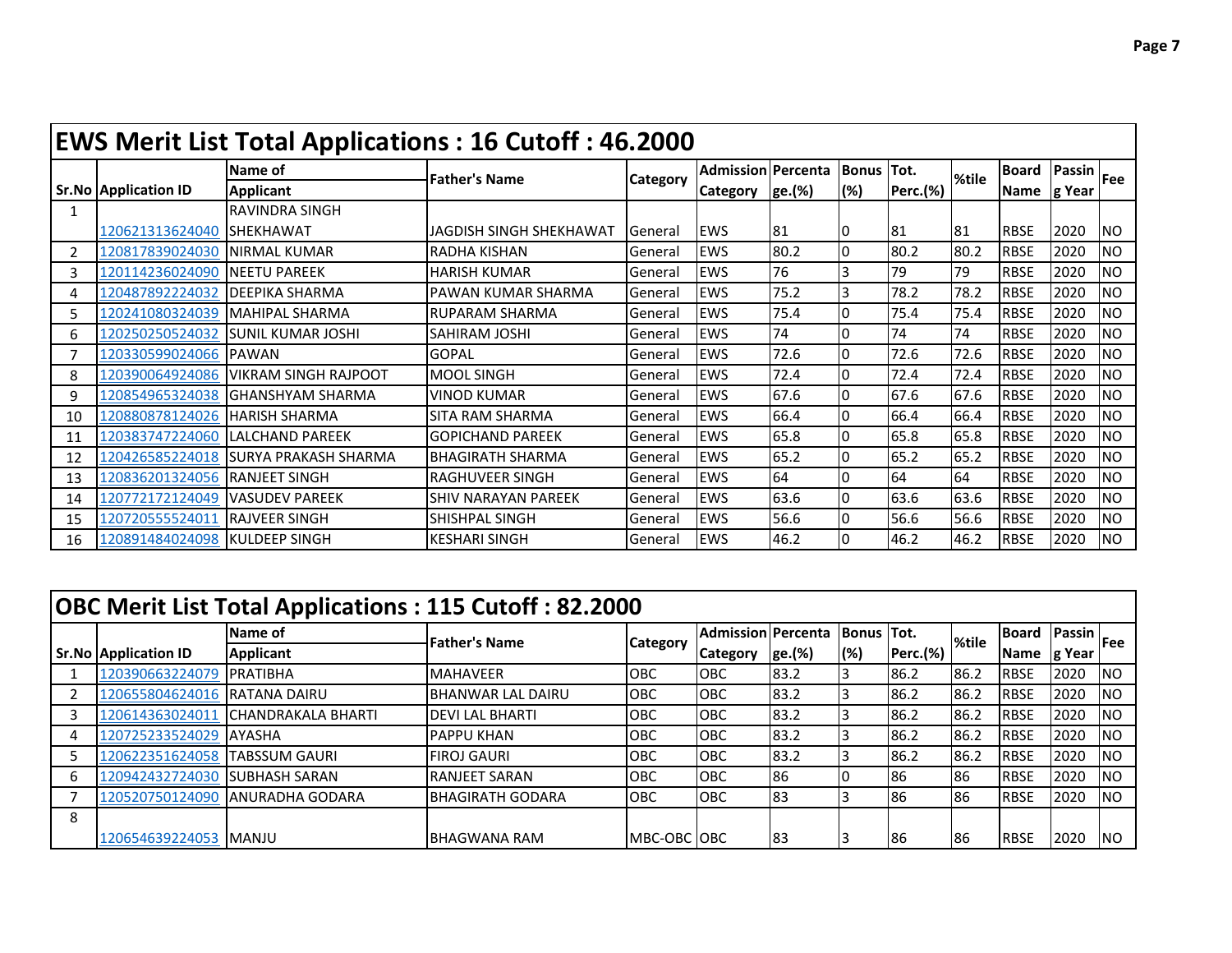| 9  | 120356021024038 PINKEY SAINI   |                                      | <b>SAMPAT RAM</b>        | OBC        | <b>OBC</b> | 83   | l3 | 86   | 86   | <b>RBSE</b> | 2020 | <b>NO</b>      |
|----|--------------------------------|--------------------------------------|--------------------------|------------|------------|------|----|------|------|-------------|------|----------------|
| 10 |                                | 120257264524098 BHEEMSEN SAHARAN     | <b>INDRAJ SAHARAN</b>    | OBC        | OBC        | 85.8 | l0 | 85.8 | 85.8 | <b>RBSE</b> | 2020 | <b>NO</b>      |
| 11 |                                |                                      | <b>ASHU DAS SWAMI</b>    | OBC        | OBC        | 85.8 | 0  | 85.8 | 85.8 | <b>RBSE</b> | 2020 | <b>NO</b>      |
| 12 | 120360185524026 KRANTI         |                                      | <b>NARENDAR KUMAR</b>    | OBC        | OBC        | 82.8 | 3  | 85.8 | 85.8 | <b>RBSE</b> | 2020 | NO.            |
| 13 | 120660807424035 SARLA PRAJAPAT |                                      | <b>BHANWAR LAL</b>       | OBC        | <b>OBC</b> | 82.8 | l3 | 85.8 | 85.8 | <b>RBSE</b> | 2020 | <b>NO</b>      |
| 14 |                                | 120340752224066 KANCHAN PRAJAPAT     | VINOD KUMAR PRAJAPAT     | <b>OBC</b> | <b>OBC</b> | 82.8 | 3  | 85.8 | 85.8 | <b>RBSE</b> | 2020 | <b>NO</b>      |
| 15 |                                | 120745972024012  DURGA CHAUDHARY     | <b>KUMBHARAM</b>         | OBC        | <b>OBC</b> | 82.8 | 3  | 85.8 | 85.8 | <b>RBSE</b> | 2020 | <b>NO</b>      |
| 16 | 120240506924044 TULSI SWAMI    |                                      | <b>BHAGWAN DAS</b>       | OBC        | <b>OBC</b> | 82.8 | l3 | 85.8 | 85.8 | <b>RBSE</b> | 2020 | <b>NO</b>      |
| 17 |                                | 120164188124062   VIKASH KUMAR KHOTH | IRAJENDAR KUMAR          | OBC        | <b>OBC</b> | 85.6 | 0  | 85.6 | 85.6 | <b>RBSE</b> | 2020 | <b>NO</b>      |
| 18 | 120697835024097                | <b>DEEPU SINGH</b>                   | <b>DEVI SINGH</b>        | OBC        | <b>OBC</b> | 85.6 | I٥ | 85.6 | 85.6 | <b>RBSE</b> | 2020 | <b>NO</b>      |
| 19 | 120615023624035 KHUSHI SAIN    |                                      | <b>MANOJ SAIN</b>        | OBC        | OBC        | 82.6 | 3  | 85.6 | 85.6 | <b>RBSE</b> | 2020 | <b>NO</b>      |
| 20 |                                |                                      | <b>VIKRAM SUTHAR</b>     | OBC        | OBC        | 82.6 | l3 | 85.6 | 85.6 | <b>RBSE</b> | 2020 | <b>NO</b>      |
| 21 | 120678161824077  MANISH SWAMI  |                                      | <b>MAHENDRA DAS</b>      | OBC        | <b>OBC</b> | 85.4 | 0  | 85.4 | 85.4 | <b>RBSE</b> | 2020 | <b>NO</b>      |
| 22 |                                | 120835234024091   VIKASH KUMAR SWAMI | SHRAWAN KUMAR SWAMI      | OBC        | <b>OBC</b> | 85.4 | 0  | 85.4 | 85.4 | <b>RBSE</b> | 2020 | <b>NO</b>      |
| 23 |                                |                                      | <b>MUKH RAM SIDH</b>     | <b>OBC</b> | <b>OBC</b> | 82.4 | l3 | 85.4 | 85.4 | <b>RBSE</b> | 2020 | NO.            |
| 24 | 120144081324070 SULOCHANA      |                                      | <b>MAHENDRA KUMAR</b>    | <b>OBC</b> | <b>OBC</b> | 82.4 | l3 | 85.4 | 85.4 | <b>RBSE</b> | 2020 | <b>NO</b>      |
| 25 |                                | 120576911824035  MANJU CHOUDHARY     | <b>MUKH RAM HUDDA</b>    | <b>OBC</b> | OBC        | 82.4 | Iз | 85.4 | 85.4 | <b>RBSE</b> | 2020 | <b>NO</b>      |
| 26 | 120621158124082 SUMITRA SIDDH  |                                      | <b>GIRDHARI NATH</b>     | OBC        | OBC        | 82.4 | l3 | 85.4 | 85.4 | <b>RBSE</b> | 2020 | <b>NO</b>      |
| 27 |                                | 120197416924024  DHEERAJ PRAJAPAT    | JAGDISH PRAJAPAT         | OBC        | <b>OBC</b> | 85.2 | 0  | 85.2 | 85.2 | <b>RBSE</b> | 2020 | <b>NO</b>      |
| 28 | 120678195824013 ROHITASH       |                                      | BHANWARLAL               | OBC        | OBC        | 85.2 | l0 | 85.2 | 85.2 | <b>RBSE</b> | 2020 | <b>NO</b>      |
| 29 | 120393993624060 SAROJ          |                                      | <b>SURJA RAM</b>         | OBC        | <b>OBC</b> | 82.2 | l3 | 85.2 | 85.2 | <b>RBSE</b> | 2020 | <b>NO</b>      |
| 30 |                                |                                      | <b>TARA CHAND</b>        | OBC        | OBC        | 82.2 | 3  | 85.2 | 85.2 | <b>RBSE</b> | 2020 | <b>NO</b>      |
| 31 | 120983237524070                | <b>DINESH KUMAR</b>                  | RAM KARAN NAI            | OBC        | OBC        | 85   | I٥ | 85   | 85   | <b>RBSE</b> | 2020 | <b>NO</b>      |
| 32 | 120621279824069                | <b>VIKAS KUMAR PRAJAPAT</b>          | RAM KARAN PRAJAPAT       | OBC        | OBC        | 85   | l0 | 85   | 85   | <b>RBSE</b> | 2020 | <b>NO</b>      |
| 33 | 120232516524071                | <b>MANIRAM</b>                       | SATYANARAYAN             | OBC        | OBC        | 85   | l0 | 85   | 85   | <b>RBSE</b> | 2020 | <b>NO</b>      |
| 34 | 120687928524057                | <b>VIKASH PRAJAPAT</b>               | JAGDISH PRAJAPAT         | OBC        | OBC        | 85   | l0 | 85   | 85   | <b>RBSE</b> | 2020 | <b>NO</b>      |
| 35 |                                |                                      | <b>NAGARMAL</b>          | OBC        | OBC        | 82   | l3 | 85   | 85   | <b>RBSE</b> | 2020 | <b>NO</b>      |
| 36 | 120430121924070 IPOOJA JAT     |                                      | SAHIRAM JAT              | OBC        | OBC        | 82   | l3 | 85   | 85   | <b>RBSE</b> | 2020 | <b>NO</b>      |
| 37 |                                |                                      | DEVILAL KARWASARA        | OBC        | OBC        | 82   | 3  | 85   | 85   | <b>RBSE</b> | 2020 | <b>NO</b>      |
| 38 | 120781217824045                | <b>KOMAL SIHAG</b>                   | <b>BHOOP SINGH SIHAG</b> | OBC        | OBC        | 82   | l3 | 85   | 85   | <b>RBSE</b> | 2020 | <b>NO</b>      |
| 39 | 120184350924042   MONIKA SAINI |                                      | <b>AJAY KUMAR</b>        | OBC        | OBC        | 81.8 | l3 | 84.8 | 84.8 | <b>RBSE</b> | 2020 | <b>NO</b>      |
| 40 |                                | 120879063724065 TRIVENI CHOUDHARY    | TRILOK CHAND KASWAN      | OBC        | OBC        | 81.8 | l3 | 84.8 | 84.8 | <b>RBSE</b> | 2020 | <b>NO</b>      |
| 41 | 120832085724087                | <b>SARITA</b>                        | SHYOPAL                  | <b>OBC</b> | OBC        | 81.8 | l3 | 84.8 | 84.8 | <b>RBSE</b> | 2020 | <b>NO</b>      |
| 42 | 120268873924052                | <b>IPOOJA</b>                        | <b>BHAGARAM</b>          | OBC        | OBC        | 81.8 | l3 | 84.8 | 84.8 | <b>RBSE</b> | 2020 | <b>NO</b>      |
| 43 | 120492512424019                | <b>VIDYADHAR GADHWAL</b>             | <b>MAMARAJ GADHWAL</b>   | OBC        | <b>OBC</b> | 84.6 | l0 | 84.6 | 84.6 | <b>RBSE</b> | 2020 | <b>NO</b>      |
| 44 | 120106776424035                | <b>VIJAY KUMAR</b>                   | <b>DEVILAL</b>           | OBC        | OBC        | 84.6 | l0 | 84.6 | 84.6 | <b>RBSE</b> | 2020 | <b>NO</b>      |
| 45 | 120644196624068 POONAM KUMARI  |                                      | <b>RAN SINGH</b>         | OBC        | OBC        | 81.6 | l3 | 84.6 | 84.6 | <b>RBSE</b> | 2020 | N <sub>O</sub> |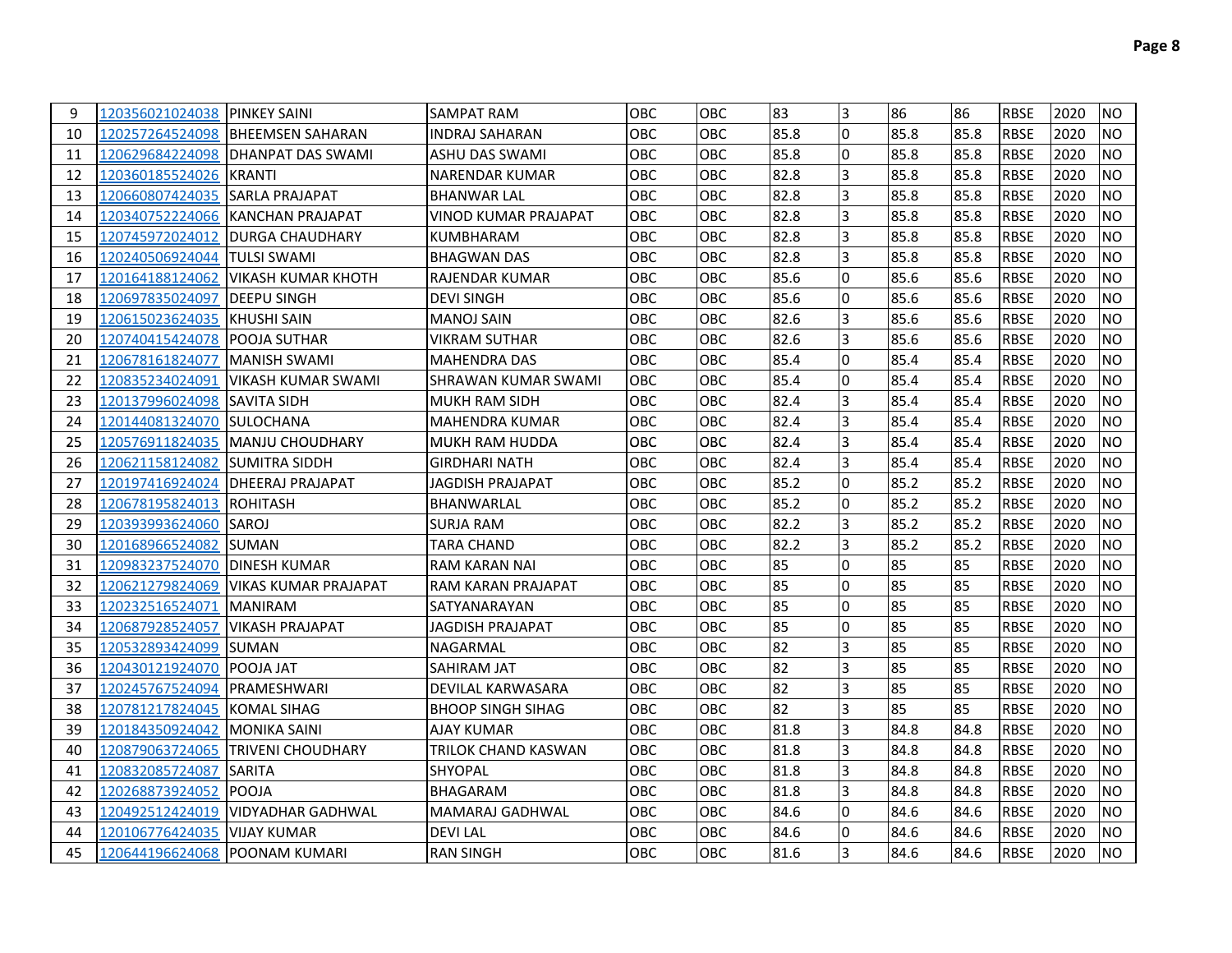| 46 | 120482483624090 SAROJ           |                                       | IPREM CHAND SARAN         | <b>OBC</b>  | OBC        | 81.6 | 13  | 84.6 | 84.6 | <b>RBSE</b> | 2020 | <b>NO</b> |
|----|---------------------------------|---------------------------------------|---------------------------|-------------|------------|------|-----|------|------|-------------|------|-----------|
| 47 | 120981279124070 VIMLA SARAN     |                                       | OM PRAKASH SARAN          | OBC         | <b>OBC</b> | 81.6 | 3   | 84.6 | 84.6 | <b>RBSE</b> | 2020 | <b>NO</b> |
| 48 | 120235141724076  BABULAL        |                                       | <b>DEVILAL BAWARA</b>     | <b>OBC</b>  | <b>OBC</b> | 84.4 | I٥  | 84.4 | 84.4 | <b>RBSE</b> | 2020 | <b>NO</b> |
| 49 | 120459178924038 RAM NIWASH      |                                       | LICHHU RAM DARA           | OBC         | <b>OBC</b> | 84.4 | l0  | 84.4 | 84.4 | <b>RBSE</b> | 2020 | <b>NO</b> |
| 50 | 120383283324050 BHAIRU SINGH    |                                       | <b>DEEPU DAN</b>          | <b>OBC</b>  | <b>OBC</b> | 84.4 | l0. | 84.4 | 84.4 | <b>RBSE</b> | 2020 | <b>NO</b> |
| 51 |                                 |                                       |                           |             |            |      |     |      |      |             |      |           |
|    | 120164653724025   NIKITA GURJAR |                                       | SURENDRA PAL GURJAR       | MBC-OBC OBC |            | 81.4 | I3  | 84.4 | 84.4 | <b>RBSE</b> | 2020 | <b>NO</b> |
| 52 | 120208061624018 LAXMI PRAJAPAT  |                                       | BHANWAR LAL PRAJAPAT      | OBC         | <b>OBC</b> | 81.4 | l3  | 84.4 | 84.4 | <b>RBSE</b> | 2020 | <b>NO</b> |
| 53 | 120528343224092 SAROJ SWAMI     |                                       | <b>MAHAVEER DAS</b>       | OBC         | OBC        | 81.4 | 3   | 84.4 | 84.4 | <b>RBSE</b> | 2020 | <b>NO</b> |
| 54 | 120944094924081 PRASHANSA SONI  |                                       | VIJAY KUMAR SONI          | OBC         | <b>OBC</b> | 81.4 | 3   | 84.4 | 84.4 | <b>RBSE</b> | 2020 | <b>NO</b> |
| 55 | 120295973824089                 | <b>VIMALA SWAMI</b>                   | <b>BHAGWAN DAS</b>        | OBC         | OBC        | 81.4 | l3  | 84.4 | 84.4 | <b>RBSE</b> | 2020 | <b>NO</b> |
| 56 |                                 | 120855600224079  VIRENDERA PRAJAPAT   | <b>PAWAN KUMAR</b>        | OBC         | OBC        | 84.2 | l0  | 84.2 | 84.2 | <b>RBSE</b> | 2020 | <b>NO</b> |
| 57 | 120784271824065  POONAM JANGHU  |                                       | NEMCHAND JANGHU           | OBC         | OBC        | 81.2 | 3   | 84.2 | 84.2 | <b>RBSE</b> | 2020 | <b>NO</b> |
| 58 | 120375539024062 SUMAN SINWAR    |                                       | <b>MOHAR SINGH SINWAR</b> | OBC         | OBC        | 81.2 | 3   | 84.2 | 84.2 | <b>RBSE</b> | 2020 | <b>NO</b> |
| 59 | 120554022324045 JAYPAL          |                                       | SHISHRAM POONIYA          | OBC         | OBC        | 84   | l0  | 84   | 84   | <b>RBSE</b> | 2020 | <b>NO</b> |
| 60 |                                 | 120198017524027  SANWAR MAL SARAN     | PARATA RAM SARAN          | OBC         | OBC        | 84   | l0  | 84   | 84   | <b>CBSE</b> | 2020 | <b>NO</b> |
| 61 | 120125120924039 BHANWARI        |                                       | <b>KISHAN LAL</b>         | OBC         | OBC        | 81   | 3   | 84   | 84   | <b>RBSE</b> | 2020 | <b>NO</b> |
| 62 | 120165121024095  ANITA DHAKA    |                                       | MAHIPAL DHAKA             | OBC         | OBC        | 81   | 3   | 84   | 84   | <b>RBSE</b> | 2020 | <b>NO</b> |
| 63 | 120659547224092  DEVKI          |                                       | PHULA RAM                 | OBC         | <b>OBC</b> | 81   | 3   | 84   | 84   | <b>RBSE</b> | 2020 | <b>NO</b> |
| 64 | 120674079224041                 | <b>ICHANDRAKLA BAJOLIYA</b>           | TILOKA RAM BAJOLIYA       | OBC         | OBC        | 81   | 3   | 84   | 84   | <b>RBSE</b> | 2020 | <b>NO</b> |
| 65 | 120595571724000                 | IRIDHU KANWAR CHARAN                  | NANDU DAN                 | OBC         | OBC        | 81   | 3   | 84   | 84   | <b>RBSE</b> | 2020 | NO.       |
| 66 | 120349469124046   MONIKA CHAHAR |                                       | <b>HANSRAJ</b>            | OBC         | OBC        | 81   | l3  | 84   | 84   | <b>RBSE</b> | 2020 | <b>NO</b> |
| 67 | 120193919024075 SANDEEP         |                                       | JUGLAL                    | OBC         | OBC        | 83.8 | l0  | 83.8 | 83.8 | <b>RBSE</b> | 2020 | <b>NO</b> |
| 68 | 120302861824051  MANGI LAL      |                                       | <b>GOPI RAM RANWA</b>     | OBC         | <b>OBC</b> | 83.8 | I٥  | 83.8 | 83.8 | <b>RBSE</b> | 2020 | <b>NO</b> |
| 69 | 120877125024080 PANKAJ PRAJAPAT |                                       | <b>ONKARMAL PRAJAPAT</b>  | OBC         | OBC        | 83.8 | l0  | 83.8 | 83.8 | <b>RBSE</b> | 2020 | <b>NO</b> |
| 70 | 120431629624020 KAMLESH         |                                       | <b>KISHAN LAL</b>         | OBC         | OBC        | 80.8 | l3  | 83.8 | 83.8 | <b>RBSE</b> | 2020 | <b>NO</b> |
| 71 | 120452525024053 BHARTI SONI     |                                       | <b>BUDHMAL SONI</b>       | OBC         | <b>OBC</b> | 80.8 | 3   | 83.8 | 83.8 | <b>RBSE</b> | 2020 | <b>NO</b> |
| 72 | 120519182324036 SANIKA PRAJAPAT |                                       | <b>MOTI LAL PRAJAPAT</b>  | OBC         | <b>OBC</b> | 80.8 | l3  | 83.8 | 83.8 | <b>RBSE</b> | 2020 | <b>NO</b> |
| 73 |                                 | 120654993824072  ISURESH KUMAR SARAN  | MAHAVEER PRASAD SARAN     | OBC         | OBC        | 83.6 | I0  | 83.6 | 83.6 | <b>RBSE</b> | 2020 | <b>NO</b> |
| 74 | 120924041424039 PUSHPA          |                                       | <b>HAR CHAND</b>          | <b>OBC</b>  | <b>OBC</b> | 80.6 | 3   | 83.6 | 83.6 | <b>RBSE</b> | 2020 | <b>NO</b> |
| 75 |                                 |                                       | RAJENDRA                  | OBC         | <b>OBC</b> | 80.6 | 3   | 83.6 | 83.6 | <b>RBSE</b> | 2020 | <b>NO</b> |
| 76 |                                 | 120789645924069 PRAHLAD GODARA        | RAJIRAM GODARA            | OBC         | <b>OBC</b> | 83.4 | I٥  | 83.4 | 83.4 | <b>RBSE</b> | 2020 | <b>NO</b> |
| 77 |                                 | 120742439824079  YUVRAJ SINGH CHAUHAN | <b>NAR SINGH</b>          | OBC         | <b>OBC</b> | 83.4 | I٥  | 83.4 | 83.4 | <b>RBSE</b> | 2020 | <b>NO</b> |
| 78 |                                 | 120586492324070 SURESH KUMAR SARAN    | <b>RAM KUMAR SARAN</b>    | OBC         | <b>OBC</b> | 83.4 | l0  | 83.4 | 83.4 | <b>RBSE</b> | 2020 | NO.       |
| 79 |                                 | 120763493424022 PRIYANKA KUMARI SARAN | <b>REVANTA RAM</b>        | OBC         | <b>OBC</b> | 80.4 | l3  | 83.4 | 83.4 | <b>RBSE</b> | 2020 | <b>NO</b> |
| 80 | 120321534324067 JAY SINGH DUDI  |                                       | <b>DUNGAR RAM DUDI</b>    | OBC         | OBC        | 80.4 | 3   | 83.4 | 83.4 | <b>RBSE</b> | 2020 | <b>NO</b> |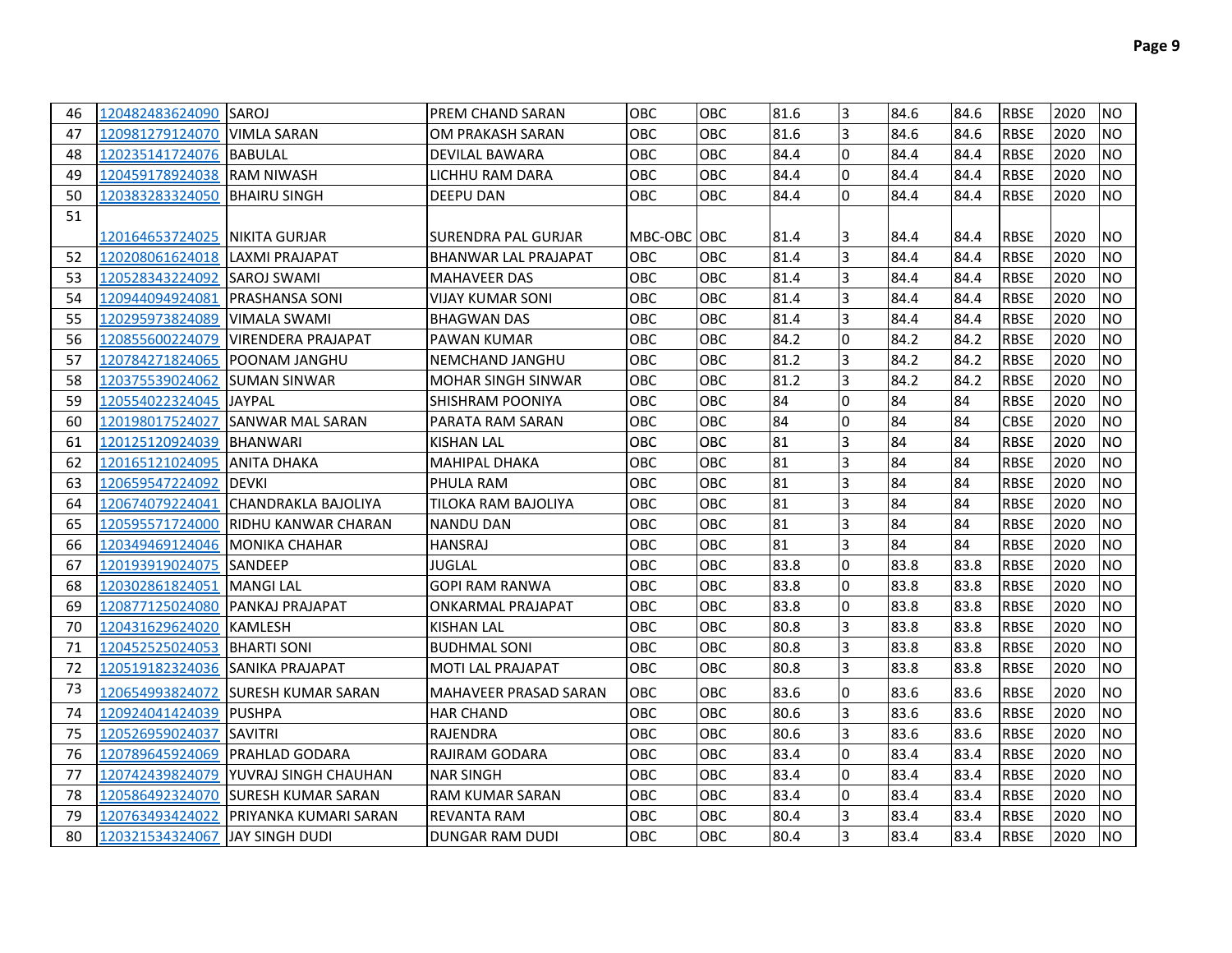| 81  | 120657751924080                | <b>JANJANI KANWAR</b>              | PRATAP SINGH KHINCHI      | OBC        | OBC        | 80.4 | 3              | 83.4 | 83.4 | <b>RBSE</b> | 2020 | <b>NO</b> |
|-----|--------------------------------|------------------------------------|---------------------------|------------|------------|------|----------------|------|------|-------------|------|-----------|
| 82  | 120275873024068                | <b>POOJA DAIRU</b>                 | <b>BHANWAR LAL DAIRU</b>  | <b>OBC</b> | OBC        | 80.4 | l3             | 83.4 | 83.4 | <b>RBSE</b> | 2020 | <b>NO</b> |
| 83  | 120654867024019 ANITA DUDI     |                                    | <b>BHAGU RAM DUDI</b>     | <b>OBC</b> | OBC        | 80.4 | 3              | 83.4 | 83.4 | <b>RBSE</b> | 2020 | <b>NO</b> |
| 84  | 120149737024096                | <b>MAYA PRAJAPAT</b>               | <b>HARI RAM PRAJAPAT</b>  | OBC        | OBC        | 80.4 | l3             | 83.4 | 83.4 | <b>RBSE</b> | 2020 | <b>NO</b> |
| 85  | 120927981324040                | <b>VIMLA SARAN</b>                 | DULA RAM SARAN            | <b>OBC</b> | OBC        | 80.4 | $\overline{3}$ | 83.4 | 83.4 | <b>RBSE</b> | 2020 | <b>NO</b> |
| 86  | 120596675824018                | <b>BAJARANG NATH</b>               | <b>OMNATH</b>             | OBC        | OBC        | 83.2 | l0             | 83.2 | 83.2 | <b>RBSE</b> | 2020 | <b>NO</b> |
| 87  | 120403099524042                | <b>VASUNDHRA</b>                   | BHAGAVANARAM              | OBC        | OBC        | 80.2 | 3              | 83.2 | 83.2 | <b>RBSE</b> | 2020 | <b>NO</b> |
| 88  | 120587726724090                | <b>ROSHANI TANDI</b>               | <b>HARI RAM TANDI</b>     | OBC        | OBC        | 80.2 | 3              | 83.2 | 83.2 | <b>RBSE</b> | 2020 | <b>NO</b> |
| 89  | 120256428924054                | <b>PARWATI NAI</b>                 | <b>SHANKAR LAL</b>        | <b>OBC</b> | OBC        | 80.2 | 3              | 83.2 | 83.2 | <b>RBSE</b> | 2020 | <b>NO</b> |
| 90  | 120812449024013 SARITA DUDI    |                                    | <b>HEMA RAM DUDI</b>      | OBC.       | OBC        | 80.2 | l3             | 83.2 | 83.2 | <b>RBSE</b> | 2019 | <b>NO</b> |
| 91  | 120402161224088 VIJENDRA KHATI |                                    | <b>FOOLCHAND KHATI</b>    | OBC.       | OBC        | 83   | I٥             | 83   | 83   | <b>RBSE</b> | 2020 | <b>NO</b> |
| 92  |                                |                                    |                           |            |            |      |                |      |      |             |      |           |
|     |                                | 120196438024070 ARJUN RAM PRAJAPAT | RAMESHWAR LAL PRAJAPAT    | <b>OBC</b> | OBC        | 83   | 10             | 83   | 83   | <b>RBSE</b> | 2020 | <b>NO</b> |
| 93  | 120100329324038                | <b>ISHARDA</b>                     | <b>SHIV SHANKAR SARAN</b> | OBC        | OBC        | 80   | $\overline{3}$ | 83   | 83   | <b>RBSE</b> | 2020 | <b>NO</b> |
| 94  | 120756138824094 ANJANA NATH    |                                    | <b>DHANPAT NATH</b>       | OBC        | OBC        | 80   | 3              | 83   | 83   | <b>RBSE</b> | 2020 | <b>NO</b> |
| 95  | 120335080624072                | <b>KAVITA DHAKA</b>                | <b>DUDARAM DHAKA</b>      | OBC        | OBC        | 80   | l3             | 83   | 83   | <b>RBSE</b> | 2019 | <b>NO</b> |
| 96  | 120737233624047                | IKRISHANA SINWAR                   | <b>HARPAL SINWAR</b>      | OBC        | OBC        | 80   | lз             | 83   | 83   | <b>RBSE</b> | 2020 | <b>NO</b> |
| 97  | 120658667024039                | <b>GAYATRI NAI</b>                 | SANWARMAL NAI             | <b>OBC</b> | OBC        | 80   | l3             | 83   | 83   | <b>RBSE</b> | 2020 | <b>NO</b> |
| 98  |                                | 120760837824096 SATVEER PRAJAPAT   | <b>HARIRAM</b>            | <b>OBC</b> | OBC        | 82.8 | I٥             | 82.8 | 82.8 | <b>RBSE</b> | 2020 | <b>NO</b> |
| 99  | 120759242224012                | <b>PANKAJ SUTHAR</b>               | RAMGOPAL                  | OBC        | OBC        | 82.8 | I٥             | 82.8 | 82.8 | <b>RBSE</b> | 2020 | <b>NO</b> |
| 100 | 120692389524070                | <b>SAVITRI JHORAR</b>              | <b>MOHAN LAL</b>          | OBC        | OBC        | 79.8 | l3             | 82.8 | 82.8 | <b>RBSE</b> | 2020 | <b>NO</b> |
| 101 | 120479462424010                | <b>BARJI SARAN</b>                 | SANWARMAL SARAN           | OBC        | OBC        | 79.8 | l3             | 82.8 | 82.8 | <b>RBSE</b> | 2020 | <b>NO</b> |
| 102 | 120270825724062                | <b>RAJENDRA KUMAR</b>              | <b>SUBHASH</b>            | OBC        | OBC        | 82.6 | I٥             | 82.6 | 82.6 | <b>RBSE</b> | 2020 | <b>NO</b> |
| 103 | 120113532024090                | <b>IMOHINI SWAMI</b>               | <b>SHANKAR LAL</b>        | <b>OBC</b> | <b>OBC</b> | 79.6 | l3             | 82.6 | 82.6 | <b>RBSE</b> | 2020 | <b>NO</b> |
| 104 | 120845971724051                | <b>MAYAWATI</b>                    | <b>FULA RAM</b>           | <b>OBC</b> | OBC        | 79.6 | 3              | 82.6 | 82.6 | <b>RBSE</b> | 2020 | <b>NO</b> |
| 105 | 120355016724044 POOJA          |                                    | AATMA RAM                 | OBC        | OBC        | 79.6 | 3              | 82.6 | 82.6 | <b>RBSE</b> | 2020 | <b>NO</b> |
| 106 | 120555936024032                | <b>SONA SWAMI</b>                  | SHRAWAN DAS SWAMI         | OBC        | OBC        | 79.6 | l3             | 82.6 | 82.6 | <b>RBSE</b> | 2020 | <b>NO</b> |
| 107 | 120592301924017                | <b>MAYA KASWAN</b>                 | OMPRAKASH                 | OBC        | OBC        | 79.6 | l3             | 82.6 | 82.6 | <b>RBSE</b> | 2020 | <b>NO</b> |
| 108 | 120944039524060                | <b>IVINOD KUMAR</b>                | SHISHPAL GAR              | OBC        | OBC        | 82.4 | I٥             | 82.4 | 82.4 | <b>RBSE</b> | 2020 | <b>NO</b> |
| 109 |                                | 120748604924048 SURENDRA BHOOKAR   | <b>MOHAN LAL BHOOKAR</b>  | OBC        | <b>OBC</b> | 82.2 | l0             | 82.2 | 82.2 | <b>RBSE</b> | 2020 | <b>NO</b> |
| 110 | 120505395124068 URMILA SAHARAN |                                    | <b>HARI RAM SAHARAN</b>   | OBC        | OBC        | 79.2 | l3             | 82.2 | 82.2 | <b>RBSE</b> | 2020 | <b>NO</b> |
| 111 | 120975238424099                | ms puja jangid                     | mugna ram jangid          | OBC        | OBC        | 79.2 | 3              | 82.2 | 82.2 | <b>RBSE</b> | 2020 | <b>NO</b> |
| 112 | 120697889124013 ANITA          |                                    | RAJPAL                    | OBC        | OBC        | 79.2 | 3              | 82.2 | 82.2 | <b>RBSE</b> | 2020 | <b>NO</b> |
| 113 | 120779374824070                | <b>MAINAWATI</b>                   | <b>TEJPAL GIRI</b>        | OBC        | OBC        | 79.2 | Iз             | 82.2 | 82.2 | <b>RBSE</b> | 2020 | <b>NO</b> |
| 114 | 120479608324084                | <b>KANCHAN</b>                     | <b>HETRAM</b>             | <b>OBC</b> | OBC        | 79.2 | Iз             | 82.2 | 82.2 | <b>RBSE</b> | 2020 | <b>NO</b> |
| 115 |                                |                                    |                           |            |            |      |                |      |      |             |      |           |
|     | 120251748924028 BASANTI SWAMI  |                                    | MAHAVEER PRASAD SWAMI     | <b>OBC</b> | <b>OBC</b> | 79.2 | l3             | 82.2 | 82.2 | <b>RBSE</b> | 2020 | <b>NO</b> |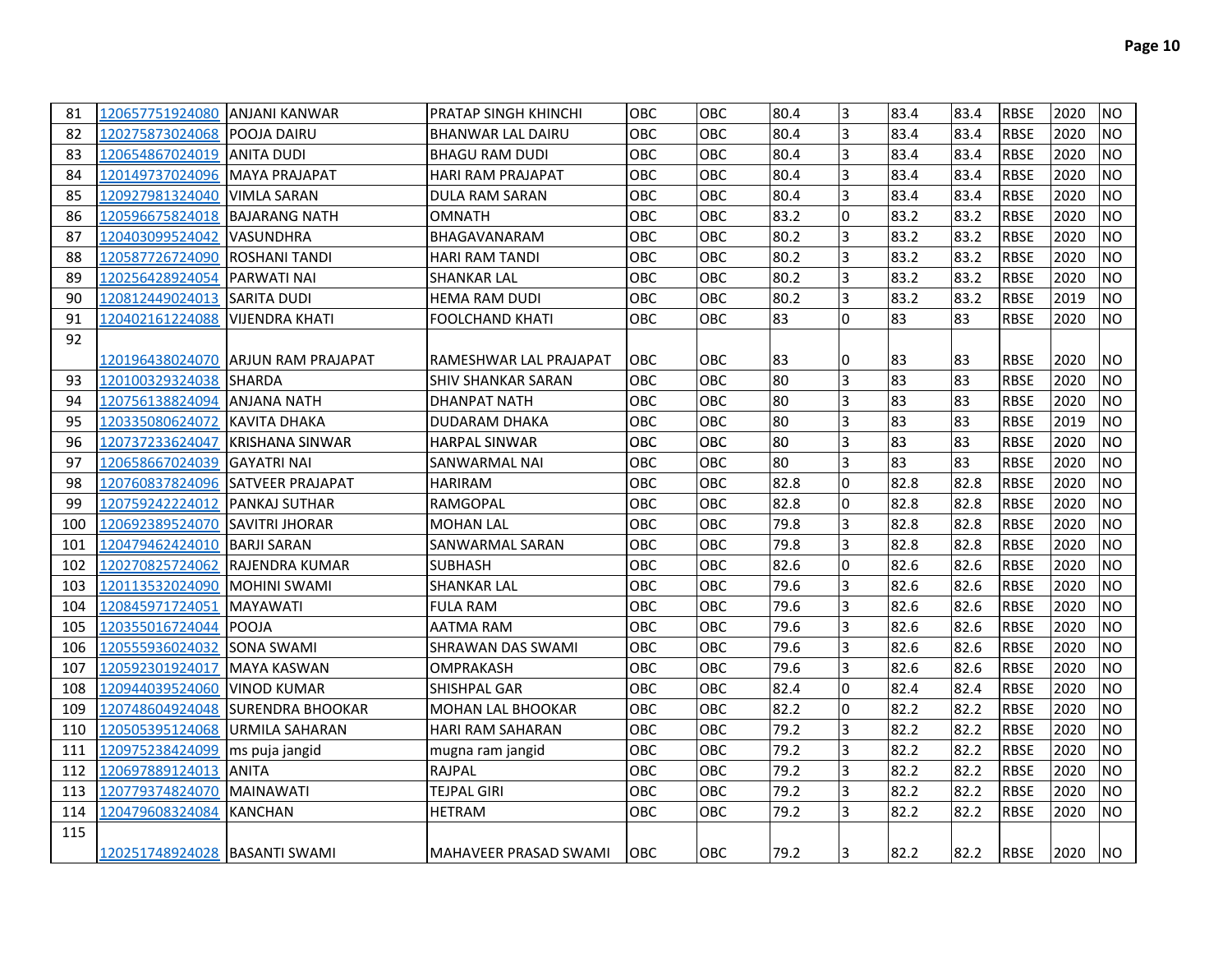|              |                             | <b>SC Merit List Total Applications: 87 Cutoff: 75.4000</b> |                            |           |                           |        |            |                 |       |              |        |                |
|--------------|-----------------------------|-------------------------------------------------------------|----------------------------|-----------|---------------------------|--------|------------|-----------------|-------|--------------|--------|----------------|
|              |                             | Name of                                                     | <b>Father's Name</b>       | Category  | <b>Admission Percenta</b> |        | Bonus Tot. |                 | %tile | <b>Board</b> | Passin | <b>Fee</b>     |
|              | <b>Sr.No Application ID</b> | <b>Applicant</b>                                            |                            |           | Category                  | ge.(%) | (%)        | <b>Perc.(%)</b> |       | <b>Name</b>  | g Year |                |
| $\mathbf{1}$ | 120936789024027             | <b>SUMAN KUMARI</b>                                         | <b>BHAIRA RAM</b>          | SC        | <b>SC</b>                 | 83.4   | 3          | 86.4            | 86.4  | <b>RBSE</b>  | 2020   | <b>NO</b>      |
| 2            | 120314902424031             | <b>BHAGWANI</b>                                             | RAMESHWARLAL               | SC        | <b>SC</b>                 | 83.2   | 3          | 86.2            | 86.2  | <b>RBSE</b>  | 2020   | <b>NO</b>      |
| 3            | 120649273224082             | <b>IBIJU MEGHWAL</b>                                        | <b>DUNGAR RAM</b>          | SC        | <b>SC</b>                 | 82.8   | 3          | 85.8            | 85.8  | <b>RBSE</b>  | 2020   | <b>NO</b>      |
| 4            | 120457646724070             | NIRMALA MEHARA                                              | <b>MAHAVEER PRASAD</b>     | <b>SC</b> | <b>SC</b>                 | 82.8   | 3          | 85.8            | 85.8  | <b>RBSE</b>  | 2020   | <b>NO</b>      |
| 5            | 120560984124020             | <b>SHARMILA</b>                                             | <b>PREM RAJ</b>            | SC        | <b>SC</b>                 | 82.8   | 3          | 85.8            | 85.8  | <b>RBSE</b>  | 2020   | <b>NO</b>      |
| 6            | 120992127024070             | LAXMI                                                       | SHISHPAL NAYAK             | SC        | <b>SC</b>                 | 82.2   | 3          | 85.2            | 85.2  | <b>RBSE</b>  | 2020   | <b>NO</b>      |
| 7            | 120286125824084             | <b>JAIPAL MEGHWAL</b>                                       | <b>MOHAN RAM</b>           | SC        | SC                        | 85     | I0         | 85              | 85    | <b>RBSE</b>  | 2020   | <b>NO</b>      |
| 8            | 120171883024057             | INEMICHAND GODHA                                            | <b>BHANWAR LAL GODHA</b>   | SC        | <b>SC</b>                 | 85     | I0         | 85              | 85    | <b>RBSE</b>  | 2020   | <b>NO</b>      |
| 9            | 120853974924075             | <b>POONAM MEGHWAL</b>                                       | KHIRAJ RAM                 | SC        | <b>SC</b>                 | 82     | 3          | 85              | 85    | <b>RBSE</b>  | 2020   | <b>NO</b>      |
| 10           | 120652188024046             | <b>IREKHA PANWAR</b>                                        | <b>BANWARI LAL</b>         | <b>SC</b> | SC                        | 82     | 3          | 85              | 85    | <b>RBSE</b>  | 2020   | <b>NO</b>      |
| 11           | 120511886324042             | <b>RENU MEGHWAL</b>                                         | <b>HAJARI RAM</b>          | SC        | SC                        | 81.8   | l3         | 84.8            | 84.8  | <b>RBSE</b>  | 2020   | <b>NO</b>      |
| 12           | 120161023224098             | <b>TARAMANI SINGHMAR</b>                                    | <b>JAGDISH SINGHMAR</b>    | <b>SC</b> | <b>SC</b>                 | 81.6   | 3          | 84.6            | 84.6  | <b>RBSE</b>  | 2020   | <b>NO</b>      |
| 13           | 120901226224046             | <b>MANGILAL</b>                                             | <b>HANUMANA RAM</b>        | SC        | <b>SC</b>                 | 84.4   | 0          | 84.4            | 84.4  | <b>RBSE</b>  | 2020   | <b>NO</b>      |
| 14           | 120154534724035             | <b>I</b> SONU MEGHWAL                                       | <b>BHAGU RAM MEGHWAL</b>   | <b>SC</b> | <b>SC</b>                 | 81.4   | 3          | 84.4            | 84.4  | <b>RBSE</b>  | 2020   | <b>NO</b>      |
| 15           | 120914383024061             | <b>JAITA</b>                                                | SHISHPAL MEGHWAL           | <b>SC</b> | <b>SC</b>                 | 81.2   | 3          | 84.2            | 84.2  | <b>RBSE</b>  | 2020   | <b>NO</b>      |
| 16           | 120114321024024             | <b>KAVITA BAROR</b>                                         | <b>SULTANA RAM BAROR</b>   | <b>SC</b> | $\overline{SC}$           | 81     | 3          | 84              | 84    | <b>RBSE</b>  | 2020   | <b>NO</b>      |
| 17           | 120536112024079             | KAUSHLYA RANGERA                                            | <b>BHADAR RAM</b>          | SC        | SC                        | 81     | 3          | 84              | 84    | <b>RBSE</b>  | 2020   | <b>NO</b>      |
| 18           | 120543976024045             | SUSHMITA RANGERA                                            | LAXMAN RAM                 | SC        | SC                        | 81     | 3          | 84              | 84    | <b>RBSE</b>  | 2020   | <b>NO</b>      |
| 19           | 120786080624030             | <b>RENU</b>                                                 | <b>DULA RAM</b>            | SC        | <b>SC</b>                 | 80.8   | IЗ         | 83.8            | 83.8  | <b>RBSE</b>  | 2020   | <b>NO</b>      |
| 20           | 120150286924038             | <b>MANJU NAYAK</b>                                          | <b>SOHANRAM NAYAK</b>      | <b>SC</b> | <b>SC</b>                 | 80.8   | 3          | 83.8            | 83.8  | <b>RBSE</b>  | 2020   | N <sub>O</sub> |
| 21           | 120841973024051             | <b>ANJALI PALIWAL</b>                                       | <b>HANUMAN PALIWAL</b>     | <b>SC</b> | <b>SC</b>                 | 80.6   | 3          | 83.6            | 83.6  | <b>RBSE</b>  | 2020   | <b>NO</b>      |
| 22           | 120377386624055             | <b>POOJA</b>                                                | <b>BIRABAL RAM MEGHWAL</b> | <b>SC</b> | <b>SC</b>                 | 80.4   | 3          | 83.4            | 83.4  | <b>RBSE</b>  | 2020   | <b>NO</b>      |
| 23           | 120411290224017             | <b>HEMANT</b>                                               | <b>SHANKAR LAL</b>         | SC        | SC                        | 83.2   | l0         | 83.2            | 83.2  | <b>RBSE</b>  | 2020   | <b>NO</b>      |
| 24           | 120183771924025             | <b>POOJA MEGHWAL</b>                                        | KISHAN LAL MEGHWAL         | SC        | <b>SC</b>                 | 80.2   | 3          | 83.2            | 83.2  | <b>RBSE</b>  | 2020   | <b>NO</b>      |
| 25           | 120337858124085             | <b>SAROJ</b>                                                | <b>TILOKA RAM</b>          | <b>SC</b> | <b>SC</b>                 | 80     | 3          | 83              | 83    | <b>RBSE</b>  | 2020   | <b>NO</b>      |
| 26           | 120118203124058             | <b>SARITA</b>                                               | <b>NANK RAM BAROR</b>      | SC        | SC                        | 80     | 3          | 83              | 83    | <b>RBSE</b>  | 2020   | <b>NO</b>      |
| 27           | 120455783524052             | <b>PREMLATA MEGHWAL</b>                                     | AMILAL                     | SC        | <b>SC</b>                 | 79.8   | 3          | 82.8            | 82.8  | <b>RBSE</b>  | 2020   | <b>NO</b>      |
| 28           | 120241617124087             | KISHNA MEGHWAL                                              | <b>OM PRAKASH</b>          | SC        | <b>SC</b>                 | 79.6   | 3          | 82.6            | 82.6  | <b>RBSE</b>  | 2020   | <b>NO</b>      |
| 29           | 120741721524040             | <b>ASHOK KUMAR</b>                                          | GOPI RAM                   | SC        | <b>SC</b>                 | 82.4   | I0         | 82.4            | 82.4  | <b>RBSE</b>  | 2020   | <b>NO</b>      |
| 30           | 120933466424052             | <b>POOJA MEGHWAL</b>                                        | <b>SHANKAR LAL MEGHWAL</b> | <b>SC</b> | <b>SC</b>                 | 79.4   | 13         | 82.4            | 82.4  | <b>RBSE</b>  | 2020   | <b>NO</b>      |
| 31           | 120329898824037             | <b>ROSHANI MEGHWAL</b>                                      | <b>DEEPA RAM</b>           | <b>SC</b> | <b>SC</b>                 | 79.4   | 3          | 82.4            | 82.4  | <b>RBSE</b>  | 2020   | <b>NO</b>      |
| 32           | 120887495524040             | <b>MANJU SANSI</b>                                          | <b>JAINARAYAN SANSI</b>    | <b>SC</b> | <b>SC</b>                 | 79.4   | 3          | 82.4            | 82.4  | <b>RBSE</b>  | 2020   | <b>NO</b>      |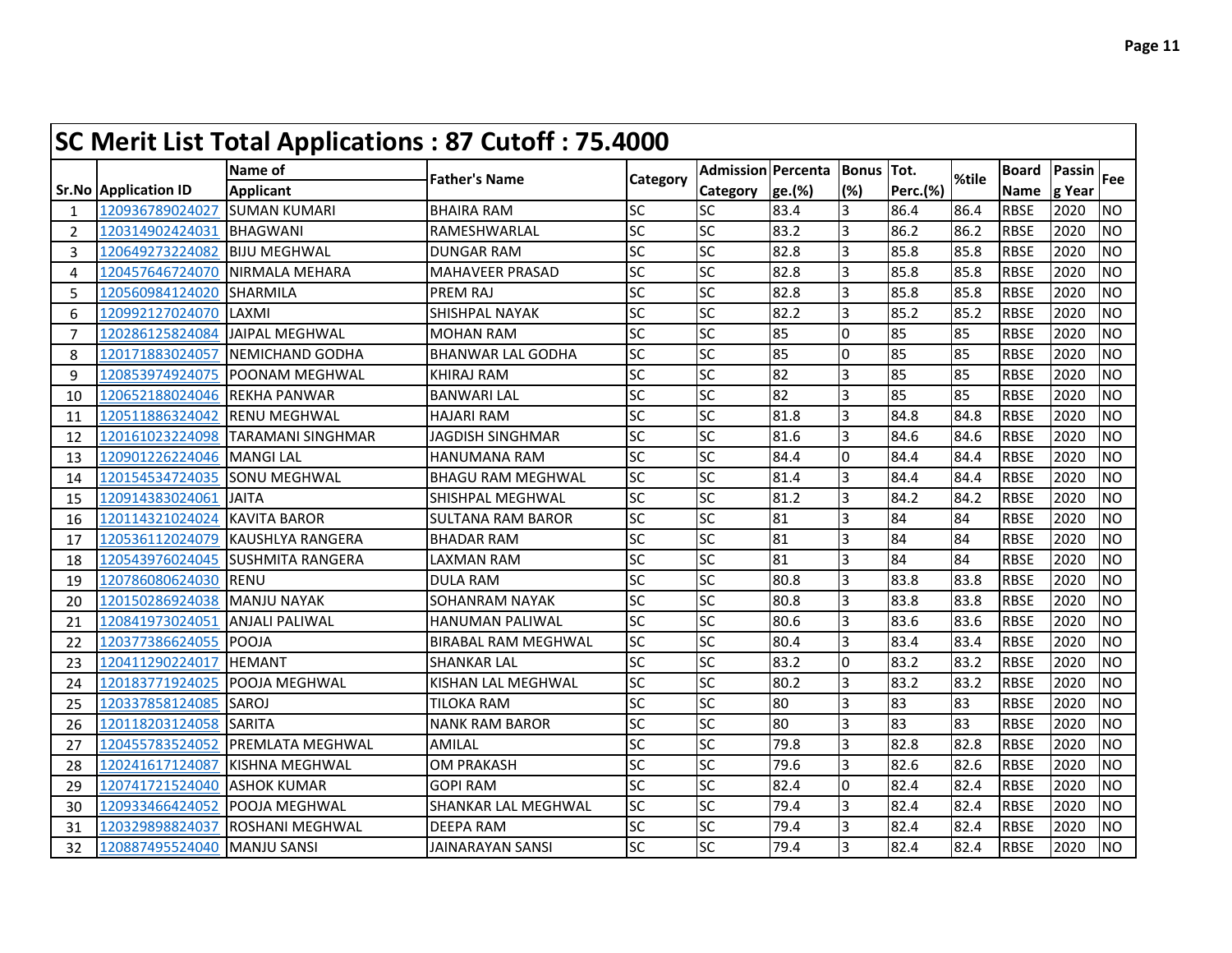| 33 | 120116898924039 GANGA KUMARI     |                                     | OM PRAKASH MEGHWAL         | <b>SC</b> | <b>SC</b> | 79.2 | 3        | 82.2 | 82.2 | <b>RBSE</b> | 2020 | <b>NO</b> |
|----|----------------------------------|-------------------------------------|----------------------------|-----------|-----------|------|----------|------|------|-------------|------|-----------|
| 34 |                                  | 120815700424023 SUMITRA MEGHWAL     | DALIP MEGHWAL              | SC        | <b>SC</b> | 79.2 | 3        | 82.2 | 82.2 | <b>RBSE</b> | 2020 | <b>NO</b> |
| 35 | 120674098124016 KAVITA           |                                     | <b>PURA RAM</b>            | <b>SC</b> | SC        | 79.2 | 3        | 82.2 | 82.2 | <b>RBSE</b> | 2020 | NO.       |
| 36 | 120362668324061                  | KAVITA MEGHWAL                      | <b>BHANWAR LAL</b>         | SC        | SC        | 79.2 | 3        | 82.2 | 82.2 | <b>RBSE</b> | 2020 | <b>NO</b> |
| 37 | 120886913824077                  | <b>ISANTOSH</b>                     | BHANWAR LAL                | <b>SC</b> | <b>SC</b> | 78.8 | 3        | 81.8 | 81.8 | <b>RBSE</b> | 2020 | <b>NO</b> |
| 38 |                                  |                                     |                            |           |           |      |          |      |      |             |      |           |
|    |                                  | 120930162124031 IRADHESHYAM MEGHWAL | MAHAVIR PRASAD MEGHWAL ISC |           | SC        | 81.6 | 10       | 81.6 | 81.6 | <b>RBSE</b> | 2020 | INO       |
| 39 |                                  | 120480151024056 RADHA SINGHMAR      | <b>MULA RAM</b>            | SC        | <b>SC</b> | 78.6 | 3        | 81.6 | 81.6 | <b>RBSE</b> | 2020 | <b>NO</b> |
| 40 |                                  |                                     | CHUNNILAL                  | <b>SC</b> | <b>SC</b> | 81.4 | IO.      | 81.4 | 81.4 | <b>RBSE</b> | 2020 | INO.      |
| 41 | 120256046724025 SAROJ MEGHWAL    |                                     | OM PRAKASH                 | SC        | SC        | 78.2 | 3        | 81.2 | 81.2 | <b>RBSE</b> | 2020 | <b>NO</b> |
| 42 | 120517437424054 KHUSHBU          |                                     | KRISHAN KUMAR              | <b>SC</b> | <b>SC</b> | 78   | 3        | 81   | 81   | <b>RBSE</b> | 2020 | <b>NO</b> |
| 43 | 120528175524022  ISHRAMILA KAMAR |                                     | <b>HARI RAM</b>            | SC        | SC        | 78   | 3        | 81   | 81   | <b>RBSE</b> | 2020 | INO.      |
| 44 | 120922686024083 DEVI LAL         |                                     | SAHI RAM                   | SC        | <b>SC</b> | 80.6 | l0       | 80.6 | 80.6 | <b>RBSE</b> | 2020 | <b>NO</b> |
| 45 | 120314439524078   MANGI LAL      |                                     | <b>BHAGIRATH BAROR</b>     | SC        | <b>SC</b> | 80.6 | 0        | 80.6 | 80.6 | <b>RBSE</b> | 2020 | <b>NO</b> |
| 46 | 120654127424050 RAMDEV NAYAK     |                                     | SITARAM NAYAK              | SC        | SC        | 80.4 | IO.      | 80.4 | 80.4 | <b>RBSE</b> | 2020 | INO.      |
| 47 | 120848905224089                  | <b>BABITA</b>                       | RAM CHANDER                | SC        | <b>SC</b> | 77.4 | 3        | 80.4 | 80.4 | <b>RBSE</b> | 2019 | <b>NO</b> |
| 48 | 120805224324040                  | <b>IRAKESH KUMAR NAYAK</b>          | <b>BABU LAL NAYAK</b>      | <b>SC</b> | <b>SC</b> | 80.2 | I٥       | 80.2 | 80.2 | <b>RBSE</b> | 2020 | <b>NO</b> |
| 49 | 120350453424084                  | <b>ISUMAN</b>                       | <b>MOMAN RAM MEGHWAL</b>   | <b>SC</b> | SC        | 77   | 3        | 80   | 80   | <b>RBSE</b> | 2020 | <b>NO</b> |
| 50 | 120850697124059                  | <b>IHARI RAM MEGHWAL</b>            | DAULATRAM MEGHWAL          | <b>SC</b> | SC        | 79.8 | 0        | 79.8 | 79.8 | <b>RBSE</b> | 2020 | NO.       |
| 51 | 120572872024070                  | <b>IJAI SINGH</b>                   | <b>KULDEEP MEGHWAL</b>     | SC        | <b>SC</b> | 79.6 | I٥       | 79.6 | 79.6 | <b>RBSE</b> | 2020 | <b>NO</b> |
| 52 | 120930674824082                  | IPRIYANKA KANTIWAL                  | JAGADISH PRASAD            | SC        | <b>SC</b> | 76.4 | 3        | 79.4 | 79.4 | IRBSE       | 2020 | <b>NO</b> |
| 53 | 120524421124099                  | <b>IPRIYANKA</b>                    | <b>MANOJ KUMAR</b>         | SC        | SC        | 76.2 | I3       | 79.2 | 79.2 | <b>RBSE</b> | 2020 | NO.       |
| 54 | 120770107824089                  | <b>POONAM MEGHWAL</b>               | SUBHASH CHANDRA            | SC        | SC        | 76   | 3        | 79   | 79   | <b>RBSE</b> | 2020 | INO       |
| 55 | 120690595424029                  | IPOONAM                             | KRISHAN KUMAR              | SC        | SC        | 76   | 3        | 79   | 79   | <b>RBSE</b> | 2020 | <b>NO</b> |
| 56 | 120240755324038                  | <b>JINA NAYAK</b>                   | LALCHAND NAYAK             | SC        | SC        | 75.8 | 3        | 78.8 | 78.8 | <b>RBSE</b> | 2020 | <b>NO</b> |
| 57 | 120664371824097                  | <b>SONU MEGHWAL</b>                 | CHORU RAM                  | SC        | SC        | 75.8 | 3        | 78.8 | 78.8 | <b>RBSE</b> | 2020 | <b>NO</b> |
| 58 | 120189511824092                  | IMONIKA MEGHWAL                     | MADANLAL MEGHWAL           | SC        | <b>SC</b> | 75.6 | 3        | 78.6 | 78.6 | <b>RBSE</b> | 2020 | <b>NO</b> |
| 59 | 120991978924084                  | MAHENDRA KUMAR                      | GOPI RAM                   | SC        | SC        | 78.4 | 0        | 78.4 | 78.4 | <b>RBSE</b> | 2020 | <b>NO</b> |
| 60 | 120616319424020                  | KANCHAN HALU                        | MAGHARAM HALU              | <b>SC</b> | SC        | 75.4 | 3        | 78.4 | 78.4 | <b>RBSE</b> | 2020 | <b>NO</b> |
| 61 | 120162633024039                  | TARA CHAND GURDA                    | DAYARAM GURDA              | SC        | <b>SC</b> | 78   | 0        | 78   | 78   | <b>RBSE</b> | 2020 | <b>NO</b> |
| 62 | 120936779024022                  | SHISHPAL                            | PRABHU RAM MEGHWAL         | <b>SC</b> | SC        | 77.8 | 0        | 77.8 | 77.8 | <b>RBSE</b> | 2020 | <b>NO</b> |
| 63 | 120674374024020                  | <b>KAVITA MEGHWAL</b>               | <b>MANI RAM MEGHWAL</b>    | SC        | <b>SC</b> | 74.8 | 3        | 77.8 | 77.8 | <b>RBSE</b> | 2020 | <b>NO</b> |
| 64 | 120505681124012                  | <b>PURKHA RAM MEGHWAL</b>           | NOPA RAM                   | SC        | <b>SC</b> | 77.6 | l0       | 77.6 | 77.6 | <b>RBSE</b> | 2019 | <b>NO</b> |
| 65 |                                  |                                     |                            |           |           |      |          |      |      |             |      |           |
|    |                                  |                                     | <b>SHANKAR LAL</b>         | <b>SC</b> | SC        | 77.6 | 10       | 77.6 | 77.6 | <b>RBSE</b> | 2020 | <b>NO</b> |
| 66 | 120719605324090                  | <b>VIKASH MEGHWAL</b>               | <b>MEGHA RAM MANDAR</b>    | <b>SC</b> | <b>SC</b> | 74.6 | 3        | 77.6 | 77.6 | <b>RBSE</b> | 2020 | <b>NO</b> |
| 67 | 120820850024029 MONU GURDA       |                                     | SARDARARAM                 | <b>SC</b> | <b>SC</b> | 77.2 | $\Omega$ | 77.2 | 77.2 | <b>RBSE</b> | 2020 | INO.      |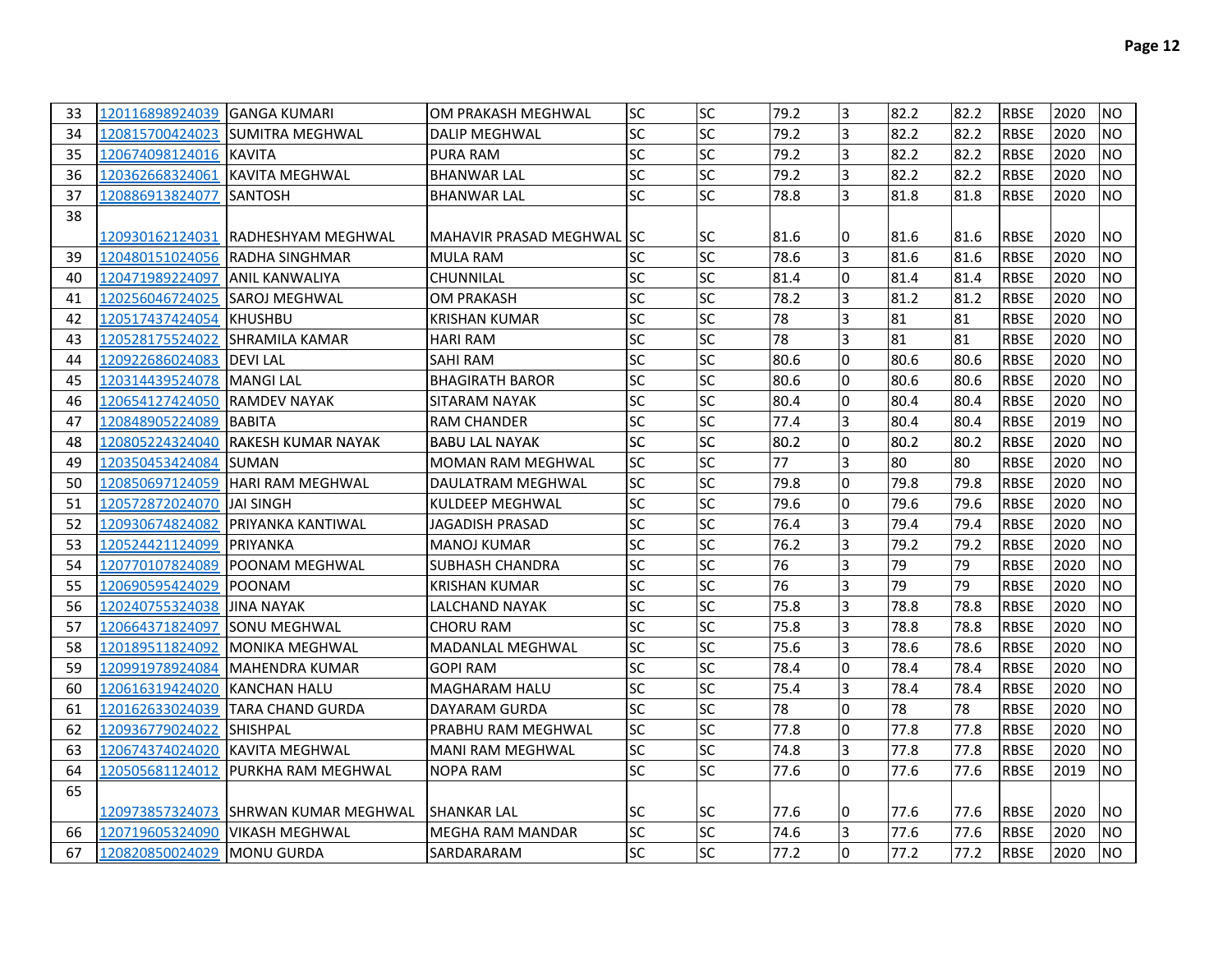| 68 | 120177100024089            | <b>RUNECHA RAM</b>                    | <b>IPARMESHWAR LAL</b>    | <b>SC</b> | <b>SC</b> | 77.2 | 10 | 77.2 | 77.2 | <b>RBSE</b> | 2020 | <b>NO</b> |
|----|----------------------------|---------------------------------------|---------------------------|-----------|-----------|------|----|------|------|-------------|------|-----------|
| 69 | 120283160024083            | <b>IKAMLA MEGHWAL</b>                 | IRUPA RAM MEGHWAL         | <b>SC</b> | <b>SC</b> | 74.2 | l3 | 77.2 | 77.2 | <b>RBSE</b> | 2020 | <b>NO</b> |
| 70 | 120306686024097            | <b>ISETHA RAM NAYAK</b>               | <b>MALA RAM</b>           | <b>SC</b> | <b>SC</b> | 77   | I٥ | 77   | 77   | <b>RBSE</b> | 2020 | <b>NO</b> |
| 71 | 120321081924057            | <b>BHAJAN LAL</b>                     | <b>PREM RAJ</b>           | <b>SC</b> | <b>SC</b> | 77   | I٥ | 77   | 77   | <b>RBSE</b> | 2020 | <b>NO</b> |
| 72 | 120558141324026            | <b>IKAVITA MEGHWAL</b>                | KISHANLAL MEGHWAL         | <b>SC</b> | <b>SC</b> | 74   | l3 | 77   | 77   | <b>RBSE</b> | 2020 | <b>NO</b> |
| 73 | 120941262024046            | <b>BHAGWANTI</b>                      | <b>BHANVAR LAL</b>        | <b>SC</b> | <b>SC</b> | 74   | l3 | 77   | 77   | <b>RBSE</b> | 2020 | <b>NO</b> |
| 74 | 120759726124048            | <b>IPOOJA MEGHWAL</b>                 | <b>GOVIND RAM</b>         | <b>SC</b> | <b>SC</b> | 73.8 | l3 | 76.8 | 76.8 | <b>RBSE</b> | 2020 | <b>NO</b> |
| 75 | 120637419524050            | <b>ISURENDRA NAYAK</b>                | TILOKA RAM                | <b>SC</b> | <b>SC</b> | 76.6 | I٥ | 76.6 | 76.6 | <b>RBSE</b> | 2020 | <b>NO</b> |
| 76 | 120814429524038            | <b>IRAKESH KUMAR BAROR</b>            | <b>SAHAB RAM BAROR</b>    | <b>SC</b> | <b>SC</b> | 76.4 | I0 | 76.4 | 76.4 | <b>RBSE</b> | 2020 | <b>NO</b> |
| 77 | 120597270724099            | <b>BAJRANG LAL MEGHWAL</b>            | <b>BHAGIRATH MEGHWAL</b>  | <b>SC</b> | <b>SC</b> | 76.4 | I٥ | 76.4 | 76.4 | <b>RBSE</b> | 2020 | <b>NO</b> |
| 78 | 120384625524020            | <b>IMAINA MEGHWAL</b>                 | <b>HAJARI RAM MEGHWAL</b> | <b>SC</b> | <b>SC</b> | 73.4 | l3 | 76.4 | 76.4 | <b>RBSE</b> | 2020 | <b>NO</b> |
| 79 | 120645465224045            | <b>IPRIYA MEGHWAL</b>                 | <b>MAMRAJ MEGHWAL</b>     | <b>SC</b> | <b>SC</b> | 73.4 | 13 | 76.4 | 76.4 | <b>RBSE</b> | 2020 | <b>NO</b> |
| 80 | 120760383624079            | <b>IINDRA MEGHWAL</b>                 | <b>MOTA RAM MEGHWAL</b>   | <b>SC</b> | <b>SC</b> | 73.4 | 3  | 76.4 | 76.4 | <b>RBSE</b> | 2020 | <b>NO</b> |
| 81 | 120778328124082            | <b>ISHIV NARAYAN</b>                  | KHETA RAM                 | <b>SC</b> | <b>SC</b> | 76.2 |    | 76.2 | 76.2 | <b>RBSE</b> | 2020 | <b>NO</b> |
| 82 | 120839123424048            | <b>IDEVENDAR MEGHWAL</b>              | <b>JAI DEV PRASAD</b>     | <b>SC</b> | <b>SC</b> | 76   |    | 76   | 76   | <b>RBSE</b> | 2020 | <b>NO</b> |
| 83 |                            |                                       |                           |           |           |      |    |      |      |             |      |           |
|    |                            | 120568152824087 SUNITA KUMARI MEGHWAL | <b>TARU RAM</b>           | <b>SC</b> | <b>SC</b> | 73   | I3 | 76   | 176  | <b>RBSE</b> | 2020 | <b>NO</b> |
| 84 | 120803873924010 VASUNDHARA |                                       | <b>RAMCHANDRA</b>         | <b>SC</b> | <b>SC</b> | 73   | l3 | 76   | 76   | <b>RBSE</b> | 2020 | <b>NO</b> |
| 85 | 120905575324049            | <b>IPRIYANKA MEGHWAL</b>              | SAGAR MAL MEGHWAL         | <b>SC</b> | <b>SC</b> | 73   | l3 | 76   | 76   | <b>RBSE</b> | 2020 | <b>NO</b> |
| 86 | 120985587924011            | <b>IMAHESH SANSI</b>                  | <b>GODHURAM SANSI</b>     | <b>SC</b> | <b>SC</b> | 75.6 | I0 | 75.6 | 75.6 | <b>RBSE</b> | 2020 | <b>NO</b> |
| 87 | 120453785124056            | <b>ILILADHAR MEGHWAL</b>              | <b>NANDRAM</b>            | <b>SC</b> | <b>SC</b> | 75.4 | I0 | 75.4 | 75.4 | <b>RBSE</b> | 2020 | <b>NO</b> |

## **ST Merit List Total Applications : 23 Cutoff : 43.0000**

|    |                              | . .<br>Name of             | <b>Father's Name</b>    |                 | Admission   Percenta |        | <b>Bonus Tot.</b> |                 | %tile | <b>Board</b> | $\frac{1}{\sqrt{1-\frac{1}{\sqrt{1-\frac{1}{\sqrt{1-\frac{1}{\sqrt{1-\frac{1}{\sqrt{1-\frac{1}{\sqrt{1-\frac{1}{\sqrt{1-\frac{1}{\sqrt{1-\frac{1}{\sqrt{1-\frac{1}{\sqrt{1-\frac{1}{\sqrt{1-\frac{1}{\sqrt{1-\frac{1}{\sqrt{1-\frac{1}{\sqrt{1-\frac{1}{\sqrt{1-\frac{1}{\sqrt{1-\frac{1}{\sqrt{1-\frac{1}{\sqrt{1-\frac{1}{\sqrt{1-\frac{1}{\sqrt{1-\frac{1}{\sqrt{1-\frac{1}{\sqrt{1-\frac{1}{\sqrt{1-\frac{1}{\sqrt{1-\frac{1$ |            |
|----|------------------------------|----------------------------|-------------------------|-----------------|----------------------|--------|-------------------|-----------------|-------|--------------|-----------------------------------------------------------------------------------------------------------------------------------------------------------------------------------------------------------------------------------------------------------------------------------------------------------------------------------------------------------------------------------------------------------------------------------|------------|
|    | <b>Sr.No Application ID</b>  | Applicant                  |                         | <b>Category</b> | Category             | ge.(%) | (%)               | <b>Perc.(%)</b> |       | <b>Name</b>  | g Year                                                                                                                                                                                                                                                                                                                                                                                                                            |            |
|    | 120772378124074              | <b>SUNITA MEENA</b>        | <b>GOVIND RAM MEENA</b> | .ST             | .ST                  | 78.8   |                   | 81.8            | 81.8  | <b>RBSE</b>  | 2020                                                                                                                                                                                                                                                                                                                                                                                                                              | <b>INO</b> |
|    | 120459180024016 POOJA MEENA  |                            | KALU RAM MEENA          | <b>ST</b>       | ST.                  | 77.2   |                   | 80.2            | 80.2  | <b>RBSE</b>  | 2020                                                                                                                                                                                                                                                                                                                                                                                                                              | <b>INO</b> |
|    | 120144638424036 SHANTI MEENA |                            | <b>JAGMAL MEENA</b>     | <b>ST</b>       | lst                  | 76.6   |                   | 79.6            | 79.6  | <b>RBSE</b>  | 2020                                                                                                                                                                                                                                                                                                                                                                                                                              | <b>INO</b> |
| 4  | 120903187424094              | <b>IMONIKA MEENA</b>       | PRAKASH KUMAR MEENA     | <b>ST</b>       | lst                  | 71.4   |                   | 74.4            | 74.4  | <b>RBSE</b>  | 2020                                                                                                                                                                                                                                                                                                                                                                                                                              | <b>NO</b>  |
|    | 120728513524054              | IMOHIT KUMAR MEENA         | <b>DULI CHAND MEENA</b> | <b>ST</b>       | <b>ST</b>            | 71.4   |                   | 71.4            | 71.4  | <b>RBSE</b>  | 2020                                                                                                                                                                                                                                                                                                                                                                                                                              | <b>INO</b> |
| 6  | 120119024924046              | <b>VIKAS</b>               | <b>SURJEET MEENA</b>    | .ST             | .ST                  | 70     |                   | 70              | 70    | <b>RBSE</b>  | 2020                                                                                                                                                                                                                                                                                                                                                                                                                              | <b>INO</b> |
|    | 120695846924042              | <b>SANDEEP KUMAR MEENA</b> | <b>SANTLAL</b>          | .ST             | <b>ST</b>            | 69.2   | 10                | 69.2            | 69.2  | <b>RBSE</b>  | 2020                                                                                                                                                                                                                                                                                                                                                                                                                              | <b>INO</b> |
| 8  | 120708578824087              | <b>IPRAMOD KUMAR MEENA</b> | <b>ARJUN LAL</b>        | <b>ST</b>       | lst                  | 68     | 10                | 68              | 168   | <b>RBSE</b>  | 2020                                                                                                                                                                                                                                                                                                                                                                                                                              | <b>NO</b>  |
| 9  | 120947642024069              | <b>ISANGEETA MEENA</b>     | <b>RAMNIWAS</b>         | .ST             | lst                  | 64.8   |                   | 67.8            | 67.8  | <b>RBSE</b>  | 2020                                                                                                                                                                                                                                                                                                                                                                                                                              | <b>NO</b>  |
| 10 | 120981577924066              | INISHI MEENA               | RAM SINGH MEENA         | ST              | lST                  | 63     |                   | 66              | 66    | <b>RBSE</b>  | 2020                                                                                                                                                                                                                                                                                                                                                                                                                              | <b>INO</b> |
| 11 | 120251542024032              | <b>IPRIYANKA MEENA</b>     | <b>HANSRAJ</b>          | IST             | S1                   | 61.6   |                   | 64.6            | 64.6  | <b>RBSE</b>  | 2020                                                                                                                                                                                                                                                                                                                                                                                                                              | <b>NO</b>  |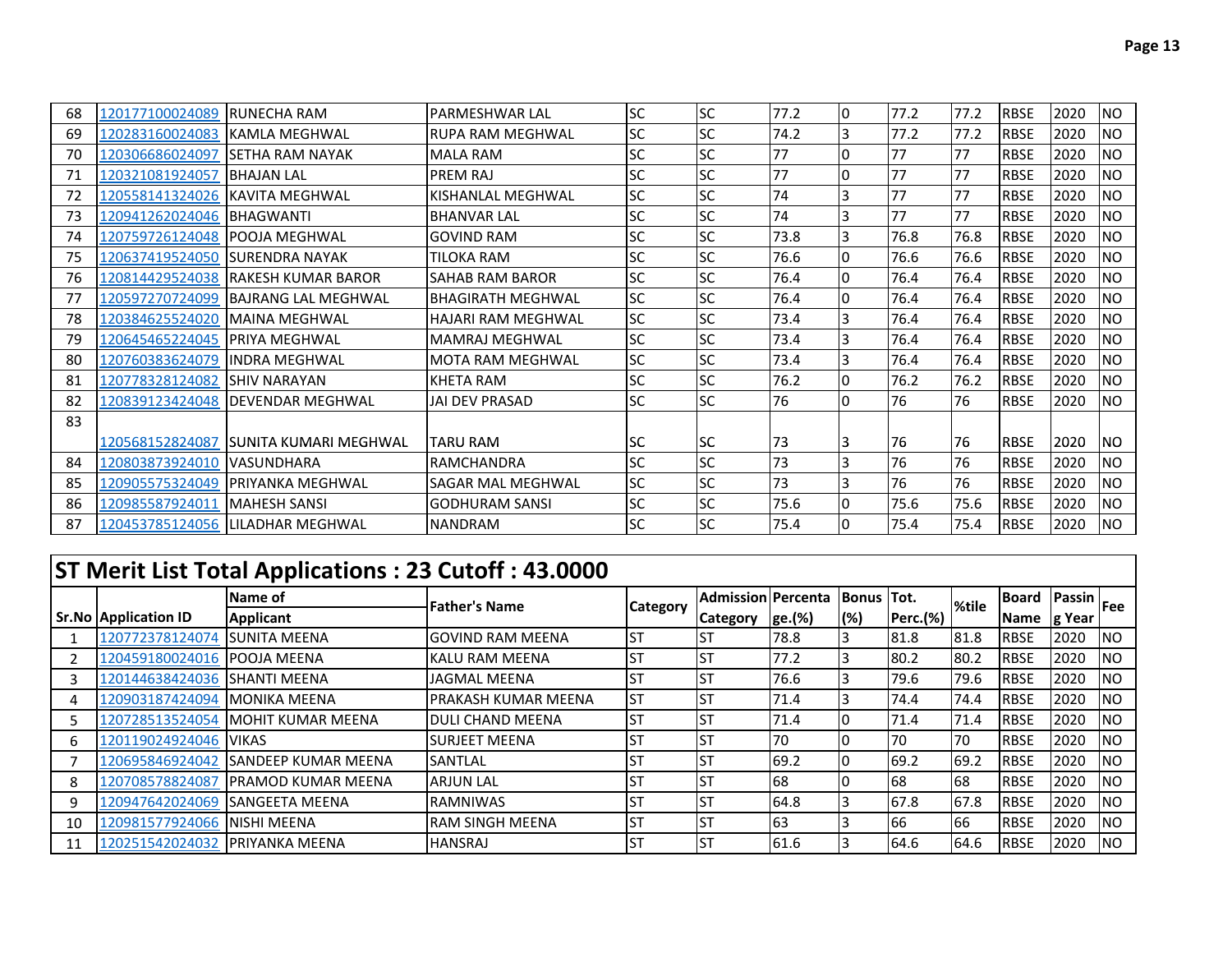| 12 | 120562411824014 SORABH MEENA |                          | IHAJARIMAL MEENA            | <b>ST</b> | lst | 63   | 63   | 63        | <b>RBSE</b>  | 2020 | <b>INO</b> |
|----|------------------------------|--------------------------|-----------------------------|-----------|-----|------|------|-----------|--------------|------|------------|
| 13 | 120170354024045              | ILAXMAN MEENA            | <b>IRAMKUMAR MEENA</b>      | <b>ST</b> | Ist | 63   | 63   | 63        | <b>IRBSE</b> | 2020 | <b>INO</b> |
| 14 | 120132716024030              | <b>IMOHIT MEENA</b>      | <b>HAJARIMAL MEENA</b>      | ST        | Ist | 62.8 | 62.8 | 62.8      | <b>IRBSE</b> | 2020 | <b>INO</b> |
| 15 | 120847384824060              | <b>ASHOK MEENA</b>       | <b>ISURESH KUMAR</b>        | <b>ST</b> | lst | 60.8 | 60.8 | 60.8      | <b>RBSE</b>  | 2019 | <b>INO</b> |
| 16 | 120983823324051              | <b>ISONU MEENA</b>       | <b>KANARAM</b>              | <b>ST</b> | lst | 57.8 | 60.8 | 60.8      | <b>IRBSE</b> | 2020 | <b>NO</b>  |
| 17 | 120520161724055              | ISAVITRI MEENA           | <b>IRAM DEV</b>             | <b>ST</b> | lst | 57.2 | 60.2 | 60.2      | <b>RBSE</b>  | 2020 | <b>NO</b>  |
| 18 | 120135044924049              | IASHISH MEENA            | ISANWATA RAM                | <b>ST</b> | lst | 158  | I58  | 158       | <b>IRBSE</b> | 2019 | <b>INO</b> |
| 19 | 120276609424050              | <b>JANIL KUMAR MEENA</b> | <b>ILIKHAMI CHAND MEENA</b> | <b>ST</b> | lst | 54.4 | 54.4 | 54.4      | <b>RBSE</b>  | 2020 | <b>INO</b> |
| 20 | 120899600624042              | IMUKESH MEENA            | IRAJU RAM MEENA             | IST       | lst | 52.6 | 52.6 | 52.6      | <b>IRBSE</b> | 2020 | <b>INO</b> |
| 21 | 120758080424063              | <b>IRAHUL MEENA</b>      | <b>HANUMAN PRASAD</b>       | IST       | lst | 52.2 | 52.2 | 52.2      | <b>RBSE</b>  | 2020 | <b>NO</b>  |
| 22 | 120249517224098              | IMAHESH KUMAR MEENA      | <b>JAMAR CHAND</b>          | <b>ST</b> | lst | 51.8 | 51.8 | 51.8      | <b>IRBSE</b> | 2020 | <b>NO</b>  |
| 23 | 120866437824044              | IMANOJ KUMAR MEENA       | <b>MALARAM</b>              | IST       | lst | 43   | 43   | <b>43</b> | <b>RBSE</b>  | 2020 | <b>NO</b>  |

## **MBC Merit List Total Applications : 10 Cutoff : 51.6000**

|    |                              | Name of                 | <b>Father's Name</b> | <b>Category</b> | Admission   Percenta |        | <b>Bonus Tot.</b> |                 | %tile | <b>Board</b> | $\frac{1}{\sqrt{1-\frac{1}{\sqrt{1-\frac{1}{\sqrt{1-\frac{1}{\sqrt{1-\frac{1}{\sqrt{1-\frac{1}{\sqrt{1-\frac{1}{\sqrt{1-\frac{1}{\sqrt{1-\frac{1}{\sqrt{1-\frac{1}{\sqrt{1-\frac{1}{\sqrt{1-\frac{1}{\sqrt{1-\frac{1}{\sqrt{1-\frac{1}{\sqrt{1-\frac{1}{\sqrt{1-\frac{1}{\sqrt{1-\frac{1}{\sqrt{1-\frac{1}{\sqrt{1-\frac{1}{\sqrt{1-\frac{1}{\sqrt{1-\frac{1}{\sqrt{1-\frac{1}{\sqrt{1-\frac{1}{\sqrt{1-\frac{1}{\sqrt{1-\frac{1$ |            |
|----|------------------------------|-------------------------|----------------------|-----------------|----------------------|--------|-------------------|-----------------|-------|--------------|-----------------------------------------------------------------------------------------------------------------------------------------------------------------------------------------------------------------------------------------------------------------------------------------------------------------------------------------------------------------------------------------------------------------------------------|------------|
|    | <b>Sr.No Application ID</b>  | <b>Applicant</b>        |                      |                 | <b>Category</b>      | ge.(%) | (%)               | <b>Perc.(%)</b> |       | Name         | g Year                                                                                                                                                                                                                                                                                                                                                                                                                            |            |
|    | 120554295324037              | <b>MAYA GURJAR</b>      | INIRMAL KUMAR GURJAR | MBC-OBC         | MBC                  | 73     |                   | 76              | 76    | <b>RBSE</b>  | 2020                                                                                                                                                                                                                                                                                                                                                                                                                              | <b>NO</b>  |
|    | 120908736024096              | <b>JOMPRAKASH LUHAR</b> | <b>HARIRAM</b>       | MBC-OBC         | <b>MBC</b>           | 75.8   | IC                | 75.8            | 75.8  | <b>RBSE</b>  | 2020                                                                                                                                                                                                                                                                                                                                                                                                                              | <b>INO</b> |
|    | 120152616024057              | <b>MONIKA</b>           | <b>BHADAR RAM</b>    | MBC-OBC         | <b>MBC</b>           | 69     |                   | 172             | 72    | <b>RBSE</b>  | 2020                                                                                                                                                                                                                                                                                                                                                                                                                              | <b>INO</b> |
|    | 120357860424023 RAMLAL RAIKA |                         | <b>HARIRAM RAIKA</b> | MBC-OBC         | <b>MBC</b>           | 171    |                   | 71              | 71    | <b>RBSE</b>  | 2020                                                                                                                                                                                                                                                                                                                                                                                                                              | <b>INO</b> |
|    | 120333858324080              | <b>ISUNITA</b>          | <b>DEVILAL</b>       | MBC-OBC         | <b>MBC</b>           | 67.8   |                   | 70.8            | 70.8  | <b>RBSE</b>  | 2020                                                                                                                                                                                                                                                                                                                                                                                                                              | <b>INO</b> |
| 6  | 120283471424062              | <b>SONIYA</b>           | <b>BHADAR RAM</b>    | MBC-OBC         | <b>MBC</b>           | 63     |                   | 66              | 166   | <b>RBSE</b>  | 2020                                                                                                                                                                                                                                                                                                                                                                                                                              | <b>INO</b> |
|    | 120670825024019              | <b>UAYANT GURJAR</b>    | IMADAN LAL GURJAR    | MBC-OBC         | <b>MBC</b>           | 64     | IO                | 64              | 64    | <b>RBSE</b>  | 2020                                                                                                                                                                                                                                                                                                                                                                                                                              | <b>INO</b> |
| 8  |                              |                         |                      |                 |                      |        |                   |                 |       |              |                                                                                                                                                                                                                                                                                                                                                                                                                                   |            |
|    | 120895123024055              | IRAMCHANDRA SINGH RAIKA | IDHANNA RAM RAIKA    | MBC-OBC         | <b>MBC</b>           | 60.2   |                   | 60.2            | 60.2  | <b>RBSE</b>  | 2020                                                                                                                                                                                                                                                                                                                                                                                                                              | <b>INO</b> |
| 9  | 120461075424027              | <b>IBHAGIRATH RAIKA</b> | İGIRDHARI RAM        | MBC-OBC         | <b>MBC</b>           | 52.8   |                   | 52.8            | 52.8  | <b>RBSE</b>  | 2020                                                                                                                                                                                                                                                                                                                                                                                                                              | <b>INO</b> |
| 10 | 120698288324011              | <b>VINOD KUMAR</b>      | <b>BHADAR RAM</b>    | MBC-OBC         | <b>MBC</b>           | 51.6   |                   | 51.6            | 51.6  | <b>RBSE</b>  | 2019                                                                                                                                                                                                                                                                                                                                                                                                                              | <b>NO</b>  |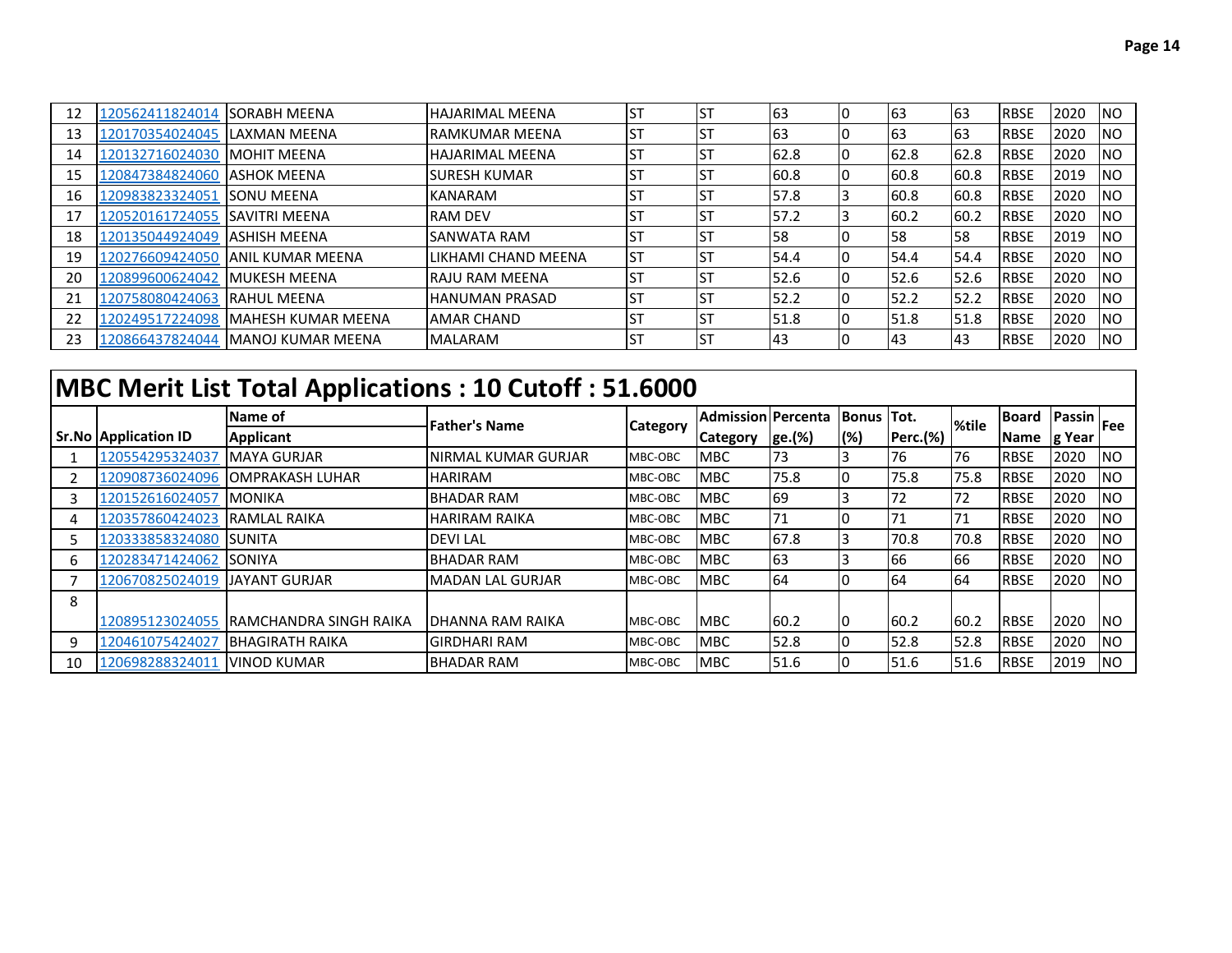|                | <b>SBD GOVT. PG COLLEGE, SARDARSHAHAR</b> |                              |                               |          |                              |                    |                 |          |       |                             |                  |           |  |  |
|----------------|-------------------------------------------|------------------------------|-------------------------------|----------|------------------------------|--------------------|-----------------|----------|-------|-----------------------------|------------------|-----------|--|--|
|                |                                           |                              | <b>GENERAL - WAITING - I</b>  |          |                              |                    |                 |          |       |                             |                  |           |  |  |
| Sr.No          | <b>Application ID</b>                     | <b>Name of Applicant</b>     | <b>Father's Name</b>          | Category | <b>Admission</b><br>Category | Percentag<br>e.(%) | Bonus(Tot.<br>% | Perc.(%) | %tile | <b>Board</b><br><b>Name</b> | Passin<br>g Year | Fee       |  |  |
| 1              | 120166650624016                           | <b>SHAKSHI PAREEK</b>        | <b>PAWAN KUMAR</b>            | General  | Waiting                      | 83.2               | 3               | 86.2     | 86.2  | <b>RBSE</b>                 | 2020             | No        |  |  |
| $\overline{2}$ | 120358276624088                           | MANISHA SHARMA               | JAYAPRAKASH                   | General  | Waiting                      | 83.2               | <sup>3</sup>    | 86.2     | 86.2  | <b>RBSE</b>                 | 2020             | No        |  |  |
| 3              | 120192402024057                           | <b>GAYATRI NAI</b>           | PREM RAJ NAI                  | General  | Waiting                      | 83                 | $\overline{3}$  | 86       | 86    | <b>RBSE</b>                 | 2020             | No        |  |  |
| 4              | 120180188324086                           | <b>ANKITA PAREEK</b>         | <b>MANI RAM PAREEK</b>        | General  | Waiting                      | 83                 | <sup>3</sup>    | 86       | 86    | <b>RBSE</b>                 | 2020             | <b>No</b> |  |  |
| 5              | 120544742424012                           | <b>SWATI SHARMA</b>          | SANWARMAL SHARMA              | General  | Waiting                      | 82.6               | 3               | 85.6     | 85.6  | <b>RBSE</b>                 | 2020             | <b>No</b> |  |  |
| 6              | 120522955824035                           | <b>LALI PUROHIT</b>          | <b>BHAGIRATH SINGH</b>        | General  | Waiting                      | 82.6               | $\overline{3}$  | 85.6     | 85.6  | <b>RBSE</b>                 | 2020             | <b>No</b> |  |  |
| $\overline{7}$ | 120570795824062                           | <b>VIJAYA PAREEK</b>         | PRABHURAM                     | General  | Waiting                      | 82.4               | 3               | 85.4     | 85.4  | <b>RBSE</b>                 | 2020             | <b>No</b> |  |  |
| 8              | 120388369024099                           | SAKSHI AGARWAL               | <b>JUGAL KISHORE AGARWAL</b>  | General  | Waiting                      | 82.2               | 3               | 85.2     | 85.2  | <b>RBSE</b>                 | 2020             | <b>No</b> |  |  |
| 9              | 120985312624010                           | <b>GARGI UPADHYAY</b>        | <b>JAGDISH PRASAD</b>         | General  | Waiting                      | 82.2               | $\overline{3}$  | 85.2     | 85.2  | <b>RBSE</b>                 | 2020             | <b>No</b> |  |  |
| 10             | 120940244924076                           | <b>BHAWANA PAREEK</b>        | TILOK CHAND                   | General  | Waiting                      | 82.2               | $\overline{3}$  | 85.2     | 85.2  | <b>RBSE</b>                 | 2020             | <b>No</b> |  |  |
| 11             |                                           |                              |                               |          |                              |                    |                 |          |       | Haryana                     |                  |           |  |  |
|                | 120122775624054                           | <b>KRAPAL SINGH</b>          | <b>HADAMAN SINGH</b>          | General  | Waiting                      | 84.8               | 0               | 84.8     | 84.8  | <b>Board</b>                | 2020             | <b>No</b> |  |  |
| 12             | 120200520724043                           | <b>RANVEER SINGH RATHORE</b> | <b>MAHENDRA SINGH</b>         | General  | Waiting                      | 84.8               | $\Omega$        | 84.8     | 84.8  | <b>RBSE</b>                 | 2020             | No        |  |  |
| 13             |                                           |                              |                               |          |                              |                    |                 |          |       |                             |                  |           |  |  |
|                | 120777569124045                           | <b>PRANJAL NIRWAN</b>        | NARENDRA SINGH NIRWAN         | General  | Waiting                      | 81.8               | 3               | 84.8     | 84.8  | <b>RBSE</b>                 | 2020             | <b>No</b> |  |  |
| 14             | 120555034624095                           | <b>MAMTA JOSHI</b>           | <b>BIRBAL RAM</b>             | General  | Waiting                      | 81.8               | $\overline{3}$  | 84.8     | 84.8  | <b>RBSE</b>                 | 2020             | <b>No</b> |  |  |
| 15             | 120693914024042                           | <b>NARENDRA SINGH</b>        | MOHAN SINGH                   | General  | Waiting                      | 84.6               | <sup>o</sup>    | 84.6     | 84.6  | <b>RBSE</b>                 | 2020             | No        |  |  |
| 16             | 120670895624010                           | <b>NEPAL SINGH RATHORE</b>   | SHARWAN SINGH                 | General  | Waiting                      | 84.6               | 0               | 84.6     | 84.6  | <b>RBSE</b>                 | 2020             | No        |  |  |
| 17             | 120469724024033                           | ILAXMINARAYAN PAREEK         | SATY NARAYAN PAREEK           | General  | Waiting                      | 84.6               | 0               | 84.6     | 84.6  | <b>RBSE</b>                 | 2020             | <b>No</b> |  |  |
| 18             | 120388458624058                           | <b>DEVKI JOSHI</b>           | SHYAMSUNDAR                   | General  | Waiting                      | 81.6               | 3               | 84.6     | 84.6  | <b>RBSE</b>                 | 2020             | <b>No</b> |  |  |
| 19             | 120467566024072                           | <b>PRIYANKA</b>              | UMMED SINGH                   | General  | Waiting                      | 81.6               | 3               | 84.6     | 84.6  | <b>RBSE</b>                 | 2020             | <b>No</b> |  |  |
| 20             | 120627293324031                           | KARISHMA JOSHI               | <b>BABU LAL JOSHI</b>         | General  | Waiting                      | 81.2               | 3               | 84.2     | 84.2  | <b>RBSE</b>                 | 2020             | <b>No</b> |  |  |
| 21             | 120639341824042                           | <b>EKTA RAJPUROHIT</b>       | <b>GIRDHARI SINGH</b>         | General  | Waiting                      | 81                 | $\overline{3}$  | 84       | 84    | <b>RBSE</b>                 | 2020             | No        |  |  |
| 22             | 120348706524094                           | <b>UJALA</b>                 | <b>GULAB SINGH</b>            | General  | Waiting                      | 81                 | $\overline{3}$  | 84       | 84    | <b>RBSE</b>                 | 2020             | <b>No</b> |  |  |
| 23             | 120180369724011                           | <b>BHAGWATI PANDIYA</b>      | INDARCHAND                    | General  | Waiting                      | 81                 | $\overline{3}$  | 84       | 84    | <b>RBSE</b>                 | 2020             | <b>No</b> |  |  |
| 24             | 120311103424029                           | <b>RAKESH KUMAR PAREEK</b>   | <b>DOULAT RAM</b>             | General  | Waiting                      | 83.8               | $\Omega$        | 83.8     | 83.8  | <b>RBSE</b>                 | 2020             | <b>No</b> |  |  |
| 25             | 120336661124095                           | <b>GOPAL SINGH</b>           | <b>VIJENDRA SINGH RATHORE</b> | General  | Waiting                      | 83.8               | l0              | 83.8     | 83.8  | <b>RBSE</b>                 | 2020             | No        |  |  |
| 26             | 120968048424029                           | SAWITRI JAKHAR               | <b>SANT LAL JAKHAR</b>        | General  | Waiting                      | 80.8               | $\overline{3}$  | 83.8     | 83.8  | <b>RBSE</b>                 | 2020             | <b>No</b> |  |  |
| 27             | 120936792924063                           | <b>MONIKA KANWAR</b>         | <b>RANJEET SINGH</b>          | General  | Waiting                      | 80.6               | $\overline{3}$  | 83.6     | 83.6  | <b>RBSE</b>                 | 2020             | <b>No</b> |  |  |
| 28             | 120657558424034                           | POOJA SHARMA                 | <b>RAJKUMAR</b>               | General  | Waiting                      | 80.6               | $\overline{3}$  | 83.6     | 83.6  | <b>RBSE</b>                 | 2020             | <b>No</b> |  |  |
| 29             | 120132735124060                           | <b>PRIYA PAREEK</b>          | <b>SURESH KUMAR PAREEK</b>    | General  | Waiting                      | 80.6               | lз              | 83.6     | 83.6  | <b>RBSE</b>                 | 2020             | <b>No</b> |  |  |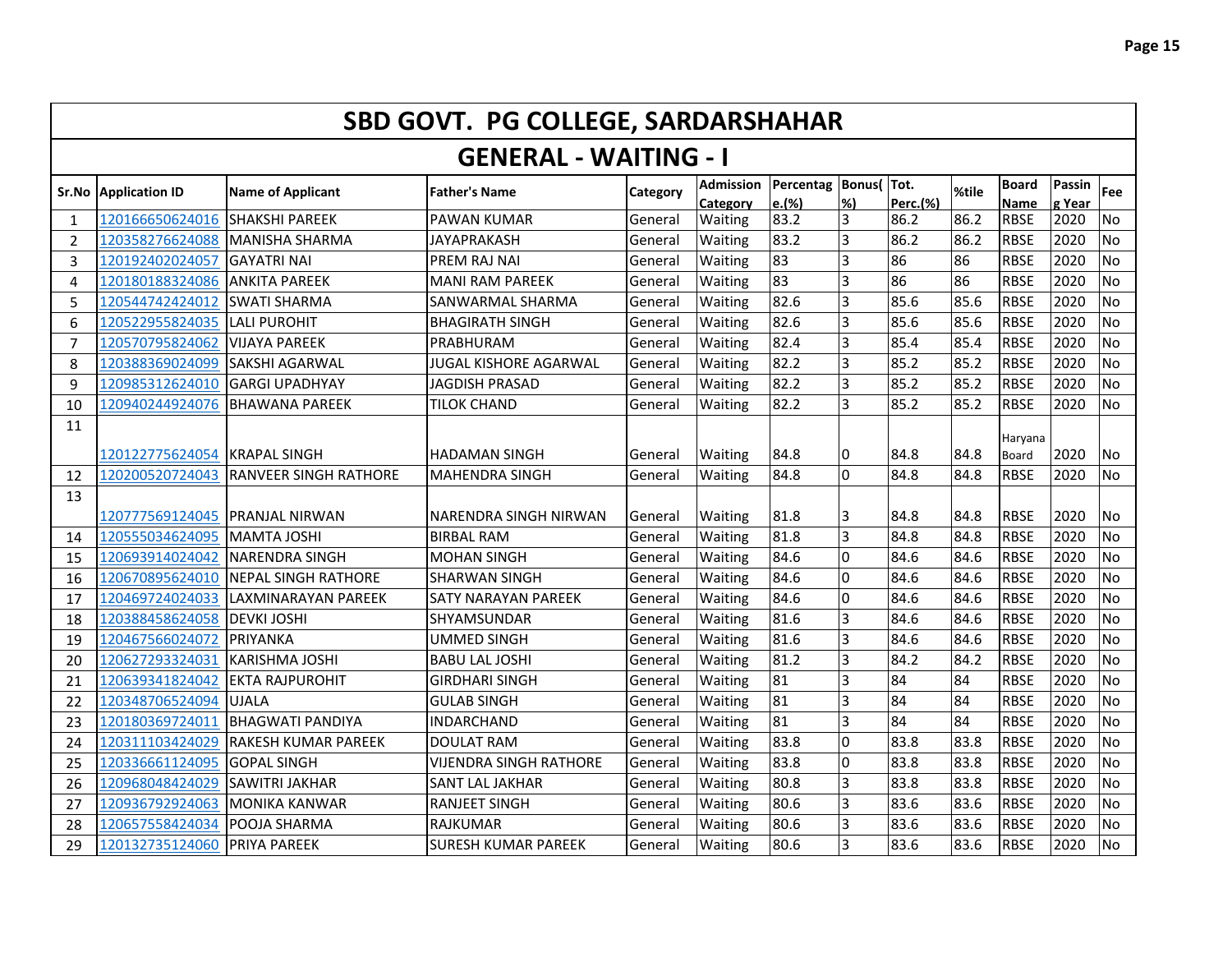| 30 |                                |                                   |                               |         |         |      |                |      |                 |             |      |                |
|----|--------------------------------|-----------------------------------|-------------------------------|---------|---------|------|----------------|------|-----------------|-------------|------|----------------|
|    | 120585439124056  MONIKA KANWAR |                                   | SAMPAT SINGH SHEKHAWAT        | General | Waiting | 80.4 | 3              | 83.4 | 83.4            | <b>RBSE</b> | 2020 | No             |
| 31 | 120128784124097                | AAINA RAJPUROHIT                  | <b>BHANWAR LAL</b>            | General | Waiting | 80.4 | 3              | 83.4 | 83.4            | <b>RBSE</b> | 2020 | No             |
| 32 | 120150727824020                | PAYAL                             | <b>PRATHVI RAJ</b>            | General | Waiting | 80.4 | 3              | 83.4 | 83.4            | RBSE        | 2020 | <b>No</b>      |
| 33 | 120154979824016                | <b>PRAKASH UPADHYAY</b>           | <b>SOHAN LAL</b>              | General | Waiting | 83.2 | <sup>o</sup>   | 83.2 | 83.2            | <b>RBSE</b> | 2020 | No             |
| 34 | 120324449524032                | IGAJANAND JOSHI                   | KHIYARAM                      | General | Waiting | 83.2 | <sup>o</sup>   | 83.2 | 83.2            | <b>RBSE</b> | 2020 | N <sub>o</sub> |
| 35 |                                |                                   |                               |         |         |      |                |      |                 |             |      |                |
|    |                                | 120159783024036  ARJUN LAL SHARMA | IMAHAVEER PRASAD SHARMA       | General | Waiting | 83   | 0              | 83   | 83              | RBSE        | 2020 | No             |
| 36 |                                |                                   |                               |         |         |      |                |      |                 |             |      |                |
|    | 120133982424097 ASHA PAREEK    |                                   | HANUMAN PRASAD PAREEK         | General | Waiting | 80   | 3              | 83   | 83              | <b>RBSE</b> | 2020 | No             |
| 37 | 120819059624065                | ANNAPURNA SHARMA                  | ISHARWAN RAM SHARMA           | General | Waiting | 80   | 3              | 83   | 83              | <b>RBSE</b> | 2020 | <b>No</b>      |
| 38 | 120886713424075                | RAJBALA                           | <b>SYAMLAL</b>                | General | Waiting | 79.8 | $\overline{3}$ | 82.8 | 82.8            | <b>RBSE</b> | 2020 | <b>No</b>      |
| 39 |                                |                                   |                               |         |         |      |                |      |                 |             |      |                |
|    | 120997095824059  RAMPRASAD     |                                   | IPARMESHWAR LAL SHARMA        | General | Waiting | 82.6 | 0              | 82.6 | 82.6            | RBSE        | 2020 | No             |
| 40 | 120589855724029                | IISHWAR SINGH BIDAVAT             | ISHANKAR SINGH BIDAWAT        | General | Waiting | 82.4 | O              | 82.4 | 82.4            | <b>RBSE</b> | 2018 | <b>No</b>      |
| 41 | 120845486924011                | <b>SHEETAL</b>                    | MAHAVEER PRASAD VYAS          | General | Waiting | 79.4 | 3              | 82.4 | 82.4            | <b>RBSE</b> | 2020 | No             |
| 42 | 120432034124021                | <b>MANISHA PAREEK</b>             | <b>MADAN LAL PAREEK</b>       | General | Waiting | 79.4 | $\overline{3}$ | 82.4 | 82.4            | <b>RBSE</b> | 2020 | No             |
| 43 | 120507079024082                | <b>BHARTI JOSHI</b>               | <b>KANAK MAL JOSHI</b>        | General | Waiting | 79.4 | $\overline{3}$ | 82.4 | 82.4            | <b>RBSE</b> | 2020 | No             |
| 44 | 120829129124057                | <b>DEVIKA RAJPUROHIT</b>          | <b>VIJAY SINGH RAJPUROHIT</b> | General | Waiting | 79.4 | $\overline{3}$ | 82.4 | 82.4            | <b>RBSE</b> | 2020 | No             |
| 45 | 120379258824046                | <b>POOJA PAREEK</b>               | TOLA RAM PAREEK               | General | Waiting | 79.4 | $\overline{3}$ | 82.4 | 82.4            | <b>RBSE</b> | 2020 | <b>No</b>      |
| 46 | 120680443124050                | <b>PUJA KANWAR</b>                | <b>OM SINGH</b>               | General | Waiting | 79.4 | $\overline{3}$ | 82.4 | 82.4            | <b>RBSE</b> | 2020 | <b>No</b>      |
| 47 | 120719300024087                | <b>SHYAM SINGH</b>                | <b>MAHENDAR SINGH</b>         | General | Waiting | 82.2 | <sup>o</sup>   | 82.2 | 82.2            | <b>RBSE</b> | 2020 | <b>No</b>      |
| 48 | 120940483724032                | VASUNDHARA PAREEK                 | <b>BHANWAR LAL</b>            | General | Waiting | 79.2 | $\overline{3}$ | 82.2 | 82.2            | <b>RBSE</b> | 2020 | <b>No</b>      |
| 49 | 120826593824012                | <b>SONU</b>                       | <b>OMPRAKASH</b>              | General | Waiting | 79.2 | $\overline{3}$ | 82.2 | 82.2            | <b>RBSE</b> | 2020 | No             |
| 50 | 120811956424042                | <b>NEETU</b>                      | <b>KESAR DEV</b>              | General | Waiting | 79.2 | $\overline{3}$ | 82.2 | 82.2            | <b>RBSE</b> | 2020 | No             |
| 51 | 120987221324047                | <b>SONU KANWAR</b>                | <b>PAPU SINGH</b>             | General | Waiting | 79.2 | $\overline{3}$ | 82.2 | 82.2            | <b>RBSE</b> | 2020 | No             |
| 52 | 120289138724039                | <b>ASHISH AGARWAL</b>             | OM PRAKASH AGARWAL            | General | Waiting | 82   | l0             | 82   | 82              | <b>CBSE</b> | 2020 | <b>No</b>      |
| 53 | 120348688724023                | <b>VIKAS</b>                      | <b>PAPPU RAM</b>              | OBC     | Waiting | 82   | l0             | 82   | 82              | <b>RBSE</b> | 2020 | <b>No</b>      |
| 54 | 120621811624097                | <b>SHIV RATAN</b>                 | LICHHU RAM TIWARI             | General | Waiting | 82   | O              | 82   | 82              | <b>RBSE</b> | 2020 | No             |
| 55 | 120603638424079                | <b>ARVIND SINGH</b>               | <b>BHARAT SINGH</b>           | General | Waiting | 82   | l0             | 82   | 82              | <b>RBSE</b> | 2020 | <b>No</b>      |
| 56 | 120174692524094                | <b>RAMSWAROOP</b>                 | <b>PRATAP SINGH</b>           | OBC     | Waiting | 82   | l0             | 82   | 82              | <b>RBSE</b> | 2020 | No             |
| 57 | 120851437024020                | <b>PRIYANKA</b>                   | SHYAM LAL SHARMA              | General | Waiting | 79   | $\overline{3}$ | 82   | 82              | <b>RBSE</b> | 2020 | No             |
| 58 | 120736715524073                | <b>ARTI PRAJAPAT</b>              | <b>CHANDA RAM PRAJAPAT</b>    | OBC     | Waiting | 79   | $\overline{3}$ | 82   | 82              | <b>RBSE</b> | 2020 | No             |
| 59 | 120902837424094                | <b>SANTOSH</b>                    | <b>RAMLAL GORA</b>            | OBC     | Waiting | 79   | $\overline{3}$ | 82   | 82              | <b>RBSE</b> | 2020 | No             |
| 60 | 120135811824017                | <b>KUSUM LATA</b>                 | <b>PARKASH SHARMA</b>         | General | Waiting | 79   | $\overline{3}$ | 82   | 82              | <b>RBSE</b> | 2020 | No             |
| 61 | 120356253924094                | RUKAMANI BHAMBHU                  | <b>BHANWARLAL BHAMBHU</b>     | OBC     | Waiting | 79   | 3              | 82   | 82              | <b>RBSE</b> | 2020 | No             |
| 62 | 120453162124063                | <b>SUMAN</b>                      | <b>SUMER SINGH</b>            | General | Waiting | 79   | $\overline{3}$ | 82   | $\overline{82}$ | <b>RBSE</b> | 2020 | <b>No</b>      |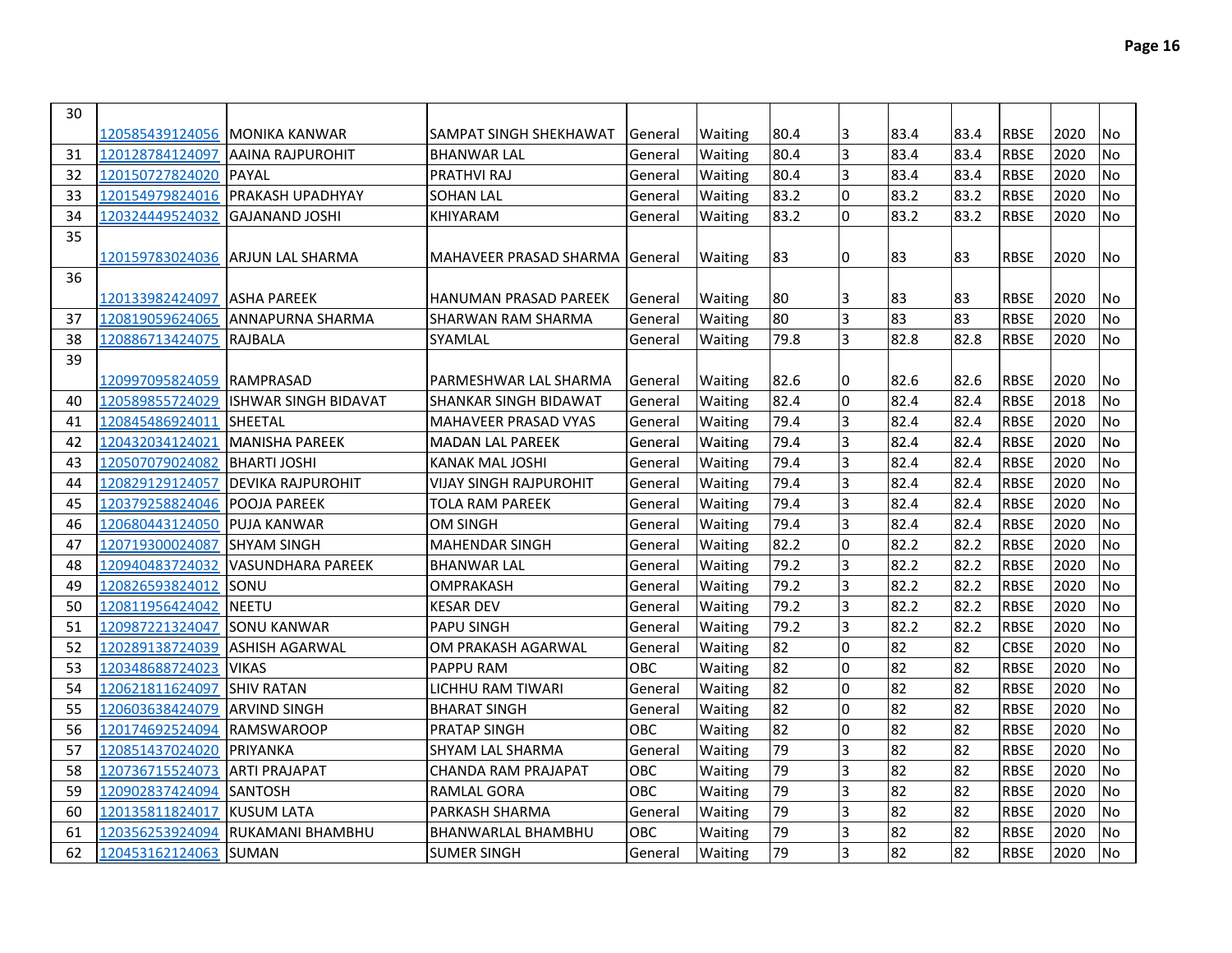| 63 | 120807844924090 URMILA           |                                        | <b>TILOK CHAND JAT</b>  | <b>OBC</b> | <b>Waiting</b> | 79   | 3              | 82   | 82   | <b>RBSE</b> | 2020 | No             |
|----|----------------------------------|----------------------------------------|-------------------------|------------|----------------|------|----------------|------|------|-------------|------|----------------|
| 64 | 120397162024000                  | <b>ANITA</b>                           | <b>SOHAN RAM</b>        | <b>OBC</b> | Waiting        | 79   | 3              | 82   | 82   | <b>RBSE</b> | 2020 | No             |
| 65 | 120189646424031                  | <b>HARIDEV</b>                         | <b>DEVILAL</b>          | <b>OBC</b> | Waiting        | 81.8 | l0             | 81.8 | 81.8 | <b>RBSE</b> | 2020 | No             |
| 66 | 120268634724095 RAMNIWAS         |                                        | HARI SINGH SINWAR       | <b>OBC</b> | Waiting        | 81.8 | I٥             | 81.8 | 81.8 | <b>RBSE</b> | 2020 | No             |
| 67 | 120576257924018 RAJENDAR PAREEK  |                                        | <b>GOPAL RAM</b>        | General    | Waiting        | 81.8 | I٥             | 81.8 | 81.8 | <b>RBSE</b> | 2020 | No             |
| 68 | 120558978424076 MONU PRAJAPAT    |                                        | <b>MOTARAM PRAJAPAT</b> | <b>OBC</b> | Waiting        | 81.8 | I٥             | 81.8 | 81.8 | <b>RBSE</b> | 2020 | <b>No</b>      |
| 69 | 120256088424092                  | <b>INANU RAM PRAJAPAT</b>              | TOLA RAM PRAJAPAT       | <b>OBC</b> | Waiting        | 81.8 | l0             | 81.8 | 81.8 | <b>RBSE</b> | 2020 | No             |
| 70 | 120420082424098                  | <b>IGAYTREE SUTHAR</b>                 | SOHANLAL SUTHAR         | OBC        | Waiting        | 78.8 | $\overline{3}$ | 81.8 | 81.8 | <b>RBSE</b> | 2020 | No             |
| 71 | 120846949824065                  | NIRANI GODARA                          | <b>BHANWAR LAL</b>      | OBC        | Waiting        | 78.8 | $\overline{3}$ | 81.8 | 81.8 | <b>RBSE</b> | 2020 | <b>No</b>      |
| 72 | 120174827424034                  | <b>BHAGWATI SAHU</b>                   | RAGHUVEER SAHU          | OBC        | Waiting        | 78.8 | 3              | 81.8 | 81.8 | <b>RBSE</b> | 2020 | <b>No</b>      |
| 73 | 120488225424065                  | <b>SARITA HUDDA</b>                    | MALA RAM HUDDA          | OBC        | Waiting        | 78.8 | 3              | 81.8 | 81.8 | <b>RBSE</b> | 2020 | No             |
| 74 | 120878359924049                  | <b>ISUMITRA</b>                        | <b>TILOK NATH</b>       | OBC        | Waiting        | 78.8 | 3              | 81.8 | 81.8 | <b>RBSE</b> | 2020 | No             |
| 75 | 120990202424076 PRIYA SIDDH      |                                        | <b>OMPRAKASH</b>        | <b>OBC</b> | Waiting        | 78.8 | $\overline{3}$ | 81.8 | 81.8 | <b>RBSE</b> | 2020 | No             |
| 76 | 120105538224080                  | IMAYA MAHIA                            | <b>BHADAR RAM</b>       | <b>OBC</b> | Waiting        | 78.8 | $\overline{3}$ | 81.8 | 81.8 | <b>RBSE</b> | 2020 | No             |
| 77 | 120538882824065                  | <b>MAMTA SARAN</b>                     | <b>GOVIND RAM SARAN</b> | OBC        | Waiting        | 78.8 | l3             | 81.8 | 81.8 | <b>RBSE</b> | 2020 | No             |
| 78 | 120642463824035                  | KANCHAN PAREEK                         | RAJU RAM                | General    | Waiting        | 78.8 | 3              | 81.8 | 81.8 | <b>RBSE</b> | 2020 | <b>No</b>      |
| 79 | 120492219724048   DIPIKA RATHORE |                                        | <b>VIJENDRA SINGH</b>   | General    | Waiting        | 78.8 | l3             | 81.8 | 81.8 | <b>RBSE</b> | 2020 | <b>No</b>      |
| 80 |                                  |                                        |                         |            |                |      |                |      |      |             |      |                |
|    |                                  | 120935480824013  RAMEENA KUMARI GODARA | <b>IHETRAM GODARA</b>   | <b>OBC</b> | Waiting        | 78.8 | I3             | 81.8 | 81.8 | <b>RBSE</b> | 2020 | No             |
| 81 |                                  | <b>PRASHANT KUMAR</b>                  |                         |            |                |      |                |      |      |             |      |                |
|    | 120842601324065 CHOUDHARY        |                                        | SHRAWAN KUMAR           | <b>OBC</b> | Waiting        | 81.6 | 10             | 81.6 | 81.6 | <b>RBSE</b> | 2020 | No.            |
| 82 | 120789278024010                  | <b>SONU SWAMI</b>                      | <b>DEVILAL SWAMI</b>    | <b>OBC</b> | Waiting        | 81.6 | lo             | 81.6 | 81.6 | <b>RBSE</b> | 2020 | <b>No</b>      |
| 83 | 120284422324067                  | <b>IRAMNIWAS GOSWAMI</b>               | <b>GANESH PURI</b>      | OBC        | Waiting        | 81.6 | I٥             | 81.6 | 81.6 | <b>RBSE</b> | 2020 | No             |
| 84 |                                  |                                        |                         |            |                |      |                |      |      |             |      |                |
|    |                                  | 120823113524086 SUMIT SINGH SISODIYA   | CHIMMAN SINGH SISODIYA  | General    | <b>Waiting</b> | 81.6 | 10             | 81.6 | 81.6 | <b>RBSE</b> | 2020 | No             |
| 85 | 120730793824078 GANESH SHARMA    |                                        | <b>BABU LAL SHARMA</b>  | General    | Waiting        | 81.6 | I٥             | 81.6 | 81.6 | <b>RBSE</b> | 2020 | No             |
| 86 |                                  |                                        |                         |            |                |      |                |      |      |             |      |                |
|    |                                  | 120488090424025 SURENDRA KUMAR JANGHU  | <b>TARACHAND JANGHU</b> | <b>OBC</b> | Waiting        | 81.6 | 0              | 81.6 | 81.6 | <b>RBSE</b> | 2020 | No             |
| 87 | 120783336624023 KHUSHBU SONI     |                                        | <b>NARENDRA KUMAR</b>   | OBC        | Waiting        | 78.6 | l3             | 81.6 | 81.6 | <b>RBSE</b> | 2020 | <b>No</b>      |
| 88 | 120602839724083                  | <b>RAJESH SAHU</b>                     | <b>TARACHAND</b>        | OBC        | Waiting        | 78.6 | l3             | 81.6 | 81.6 | <b>RBSE</b> | 2020 | <b>No</b>      |
| 89 | 120351152824083                  | IGANGA                                 | RAMKARAN                | OBC        | Waiting        | 78.6 | l3             | 81.6 | 81.6 | <b>RBSE</b> | 2020 | No             |
| 90 | 120543590824040                  | <b>MAYA SUTHAR</b>                     | <b>SANT LAL</b>         | OBC        | Waiting        | 78.6 | 3              | 81.6 | 81.6 | <b>RBSE</b> | 2020 | <b>No</b>      |
| 91 | 120804137924057                  | <b>UCHCHHAB BAIDA</b>                  | <b>HARI RAM BAIDA</b>   | OBC        | Waiting        | 78.6 | 3              | 81.6 | 81.6 | <b>RBSE</b> | 2020 | <b>No</b>      |
| 92 | 120279565024045                  | SAHIL GOSWAMI                          | RAMCHANDRA GOSWAMI      | OBC        | Waiting        | 81.4 | l0             | 81.4 | 81.4 | <b>RBSE</b> | 2020 | <b>No</b>      |
| 93 | 120516991024068                  | <b>MANOJ</b>                           | KHIRAJARAM              | <b>OBC</b> | Waiting        | 78.4 | l3             | 81.4 | 81.4 | <b>RBSE</b> | 2020 | No             |
| 94 | 120302772124092                  | <b>TANU NAI</b>                        | <b>RAKESH KUMAR</b>     | <b>OBC</b> | Waiting        | 78.4 | 3              | 81.4 | 81.4 | <b>RBSE</b> | 2020 | No             |
| 95 | 120253885724078 POOJA PRAJAPAT   |                                        | RAM CHANDRA             | <b>OBC</b> | Waiting        | 78.4 | l3             | 81.4 | 81.4 | <b>RBSE</b> | 2020 | N <sub>o</sub> |
|    |                                  |                                        |                         |            |                |      |                |      |      |             |      |                |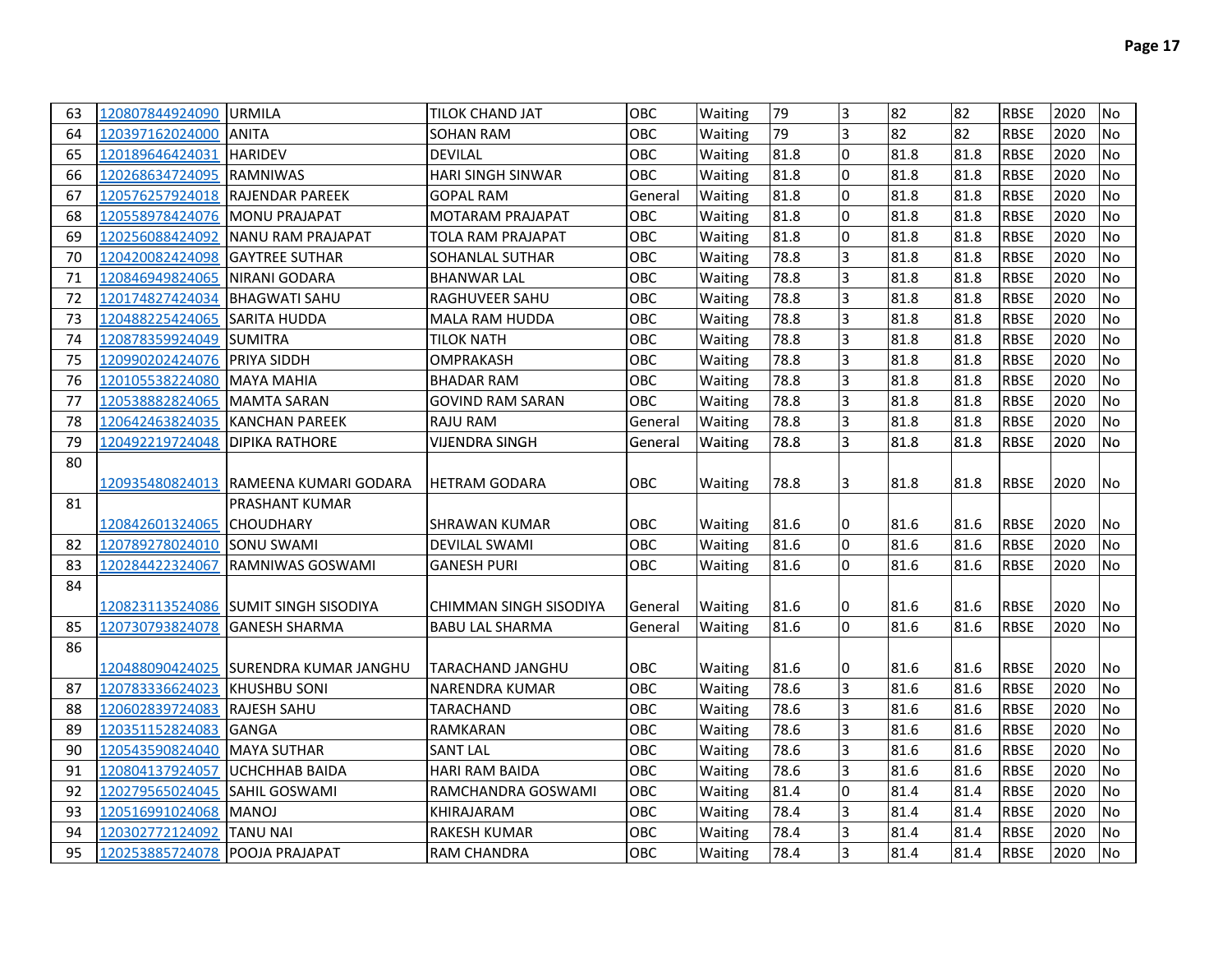| 96  | 120618433024040 SANGEETA SWAMI |                                      | [PAWAN KUMAR SWAMI       | <b>OBC</b> | Waiting        | 78.4 | 3  | 81.4 | 81.4 | <b>RBSE</b> | 2020 | No        |
|-----|--------------------------------|--------------------------------------|--------------------------|------------|----------------|------|----|------|------|-------------|------|-----------|
| 97  | 120402788724099                | <b>IVINOD GODARA</b>                 | <b>MANI RAM</b>          | OBC        | Waiting        | 78.4 | 3  | 81.4 | 81.4 | <b>RBSE</b> | 2020 | No        |
| 98  |                                | 120808463524066 PUSHPA PRAJAPAT      | RAJURAM PRAJAPAT         | OBC        | Waiting        | 78.4 | 3  | 81.4 | 81.4 | <b>RBSE</b> | 2020 | <b>No</b> |
| 99  |                                | 120539959324073 NEHA CHOUDHARY       | RAMESHWAR LAL            | OBC        | Waiting        | 78.4 | 3  | 81.4 | 81.4 | <b>RBSE</b> | 2020 | No        |
| 100 |                                | 120712307524070 SHIV KUMAR PAREEK    | <b>GOVIND RAM PAREEK</b> | General    | Waiting        | 81.2 | 0  | 81.2 | 81.2 | <b>RBSE</b> | 2020 | No        |
| 101 | 120890134724065                | <b>VIKASH POONIA</b>                 | LAL CHAND POONIA         | OBC        | Waiting        | 81.2 | 0  | 81.2 | 81.2 | <b>RBSE</b> | 2020 | No        |
| 102 | 120524905024015 SANDEEP SINGH  |                                      | <b>MANOHAR SINGH</b>     | General    | Waiting        | 81.2 | l0 | 81.2 | 81.2 | <b>RBSE</b> | 2020 | <b>No</b> |
| 103 |                                | 120724545124075 SHYAM LAL JAKHAR     | MAMRAJ JAKHAR            | OBC        | Waiting        | 81.2 | l0 | 81.2 | 81.2 | <b>RBSE</b> | 2020 | No        |
| 104 | 120264057124078   YOGESH SAINI |                                      | <b>BALCHAND SAINI</b>    | OBC        | Waiting        | 81.2 | l0 | 81.2 | 81.2 | <b>RBSE</b> | 2020 | <b>No</b> |
| 105 | 120742825124020 SUNIL SINGH    |                                      | <b>BHAIRU SINGH</b>      | General    | <b>Waiting</b> | 81.2 | l0 | 81.2 | 81.2 | <b>RBSE</b> | 2020 | <b>No</b> |
| 106 | 120324703524049 ARCHANA        |                                      | <b>RAMKUMAR JANGIR</b>   | <b>OBC</b> | Waiting        | 78.2 | 3  | 81.2 | 81.2 | <b>RBSE</b> | 2020 | <b>No</b> |
| 107 | 120383405324038 NISHA          |                                      | <b>MOHAN LAL</b>         | OBC        | Waiting        | 78.2 | l3 | 81.2 | 81.2 | <b>RBSE</b> | 2020 | No        |
| 108 |                                | 120819030524048  MOH SAMMU QURESHI   | <b>MOH DANISHAH</b>      | General    | Waiting        | 81   | l0 | 81   | 81   | <b>RBSE</b> | 2020 | <b>No</b> |
| 109 |                                | 120942055024019  INDARCHAND SARAN    | TOLARAM SARAN            | <b>OBC</b> | Waiting        | 81   | I٥ | 81   | 81   | <b>RBSE</b> | 2019 | <b>No</b> |
| 110 |                                | 120890263424080 BUDHRAM POONIYA      | <b>MOHAN LAL</b>         | OBC        | Waiting        | 81   | l0 | 81   | 81   | <b>RBSE</b> | 2020 | <b>No</b> |
| 111 | 120680152124041                | <b>BHARAT SARAN</b>                  | <b>HARI RAM SARAN</b>    | OBC        | Waiting        | 81   | l0 | 81   | 81   | <b>RBSE</b> | 2020 | <b>No</b> |
| 112 | 120935110424031                | <b>VIDHYA PRAJAPAT</b>               | SITARAM PRAJAPAT         | OBC        | Waiting        | 78   | l3 | 81   | 81   | <b>RBSE</b> | 2020 | No        |
| 113 |                                |                                      |                          |            |                |      |    |      |      |             |      |           |
|     | 120589602124014  SARITA SUTHAR |                                      | SHARWAN KUMAR SUTHAR     | <b>OBC</b> | Waiting        | 78   | ıз | 81   | 81   | <b>RBSE</b> | 2020 | No        |
| 114 | 120296866124060 SUNITA NAI     |                                      | <b>OMPRAKASH NAI</b>     | OBC        | Waiting        | 78   | l3 | 81   | 81   | <b>RBSE</b> | 2020 | <b>No</b> |
| 115 |                                | 120861347324075  RANJANA JARIWAL     | SUNILDUTT NAI            | OBC        | Waiting        | 78   | l3 | 81   | 81   | <b>RBSE</b> | 2020 | <b>No</b> |
| 116 | 120229562724052 PRIYANKA DUDI  |                                      | DUNGAR RAM DUDI          | OBC        | Waiting        | 78   | l3 | 81   | 81   | <b>RBSE</b> | 2020 | <b>No</b> |
| 117 | 120595339624072  ARVIND KUMAR  |                                      | JAGNA RAM                | General    | Waiting        | 80.8 | 0  | 80.8 | 80.8 | <b>RBSE</b> | 2020 | <b>No</b> |
| 118 | 120445598024081 MUBARIK KAZI   |                                      | <b>SHER MOHAMMD</b>      | General    | <b>Waiting</b> | 80.8 | 0  | 80.8 | 80.8 | <b>RBSE</b> | 2020 | <b>No</b> |
| 119 | 120584800424000 PAWAN KUMAR    |                                      | <b>BANSHI LAL</b>        | <b>OBC</b> | Waiting        | 80.8 | 0  | 80.8 | 80.8 | <b>RBSE</b> | 2020 | <b>No</b> |
| 120 | 120882972224050 RAKESH NATH    |                                      | <b>BIRBAL NATH</b>       | <b>OBC</b> | Waiting        | 80.8 | 0  | 80.8 | 80.8 | <b>RBSE</b> | 2020 | <b>No</b> |
| 121 | 120427047524068 BABY SHARMA    |                                      | <b>KEDAR MAL SHARMA</b>  | General    | Waiting        | 77.8 | 3  | 80.8 | 80.8 | <b>RBSE</b> | 2020 | <b>No</b> |
| 122 | 120603826324030 ANITA PANDAR   |                                      | <b>DEVILAL</b>           | OBC        | Waiting        | 77.8 | 3  | 80.8 | 80.8 | <b>RBSE</b> | 2020 | <b>No</b> |
| 123 |                                | 120466755524056 PRIYANKA SHARMA      | RAMLAL SHARMA            | General    | Waiting        | 77.8 | 3  | 80.8 | 80.8 | <b>RBSE</b> | 2020 | <b>No</b> |
| 124 | 120447285224047 MANISHA        |                                      | <b>BABULAL PAREEK</b>    | General    | Waiting        | 77.8 | l3 | 80.8 | 80.8 | <b>RBSE</b> | 2020 | <b>No</b> |
| 125 |                                | 120362277124095  BHAGWATI BANGARAWA  | RAJU RAM BANGARAWA       | OBC        | Waiting        | 77.8 | l3 | 80.8 | 80.8 | <b>RBSE</b> | 2020 | <b>No</b> |
| 126 | 120398008024069 NISHA BASHIR   |                                      | PRAKASH BASHIR           | OBC        | Waiting        | 77.8 | l3 | 80.8 | 80.8 | <b>RBSE</b> | 2020 | <b>No</b> |
| 127 | 120440391524062 SUMAN SIDDH    |                                      | <b>BHANWAR NATH</b>      | OBC        | Waiting        | 77.8 | l3 | 80.8 | 80.8 | <b>RBSE</b> | 2020 | <b>No</b> |
| 128 |                                | 120312041324082  MAMTA RAJPUROHIT    | <b>BHAGIRATH SINGH</b>   | General    | Waiting        | 77.8 | l3 | 80.8 | 80.8 | <b>RBSE</b> | 2020 | <b>No</b> |
| 129 | 120174097724015 SARITA SARAN   |                                      | <b>HANSRAJ SARAN</b>     | OBC.       | Waiting        | 77.8 | l3 | 80.8 | 80.8 | <b>RBSE</b> | 2020 | <b>No</b> |
| 130 | 120454061924063 ARINA PAREEK   |                                      | <b>MAHESH KUMAR</b>      | General    | <b>Waiting</b> | 77.8 | l3 | 80.8 | 80.8 | <b>RBSE</b> | 2020 | <b>No</b> |
| 131 |                                | 120228792024068 NARAYAN PRASAD SWAMI | <b>ADUDAS SWAMI</b>      | OBC.       | <b>Waiting</b> | 80.6 | 0  | 80.6 | 80.6 | <b>RBSE</b> | 2020 | No.       |
|     |                                |                                      |                          |            |                |      |    |      |      |             |      |           |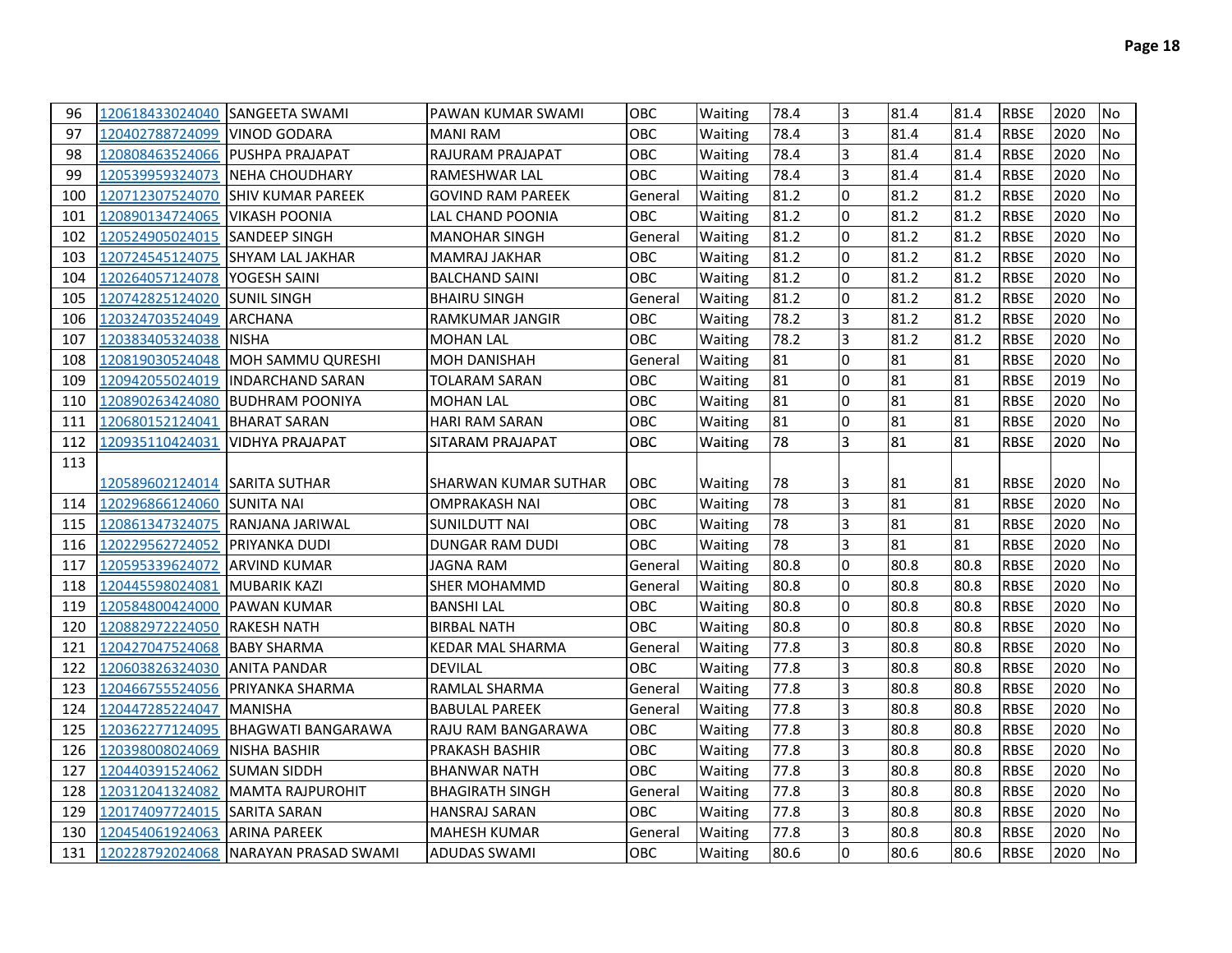| 132 | 120192759024086 SUNIL PAREEK    |                                      | <b>GOPI CHAND PAREEK</b> | General    | Waiting        | 80.6 | l0             | 80.6 | 80.6 | <b>RBSE</b> | 2020 | No             |
|-----|---------------------------------|--------------------------------------|--------------------------|------------|----------------|------|----------------|------|------|-------------|------|----------------|
| 133 |                                 | 120219409224024 INIRMALA CHARAN      | <b>HARU DAN CHARAN</b>   | OBC        | Waiting        | 77.6 | 3              | 80.6 | 80.6 | <b>RBSE</b> | 2020 | <b>No</b>      |
| 134 | 120277733324020   BIMLA SARAWAG |                                      | NIRANA RAM SARAWAG       | OBC        | Waiting        | 77.6 | 3              | 80.6 | 80.6 | <b>RBSE</b> | 2020 | <b>No</b>      |
| 135 | 120791128524020 MEERA           |                                      | RAM CHANDRA SARAN        | OBC        | Waiting        | 77.6 | $\overline{3}$ | 80.6 | 80.6 | <b>RBSE</b> | 2020 | <b>No</b>      |
| 136 | 120840639224014 lEKATA SAINI    |                                      | <b>GOGRAJ SAINI</b>      | OBC        | Waiting        | 77.6 | 3              | 80.6 | 80.6 | <b>RBSE</b> | 2020 | No             |
| 137 |                                 |                                      | RAMCHANDRA               | OBC        | Waiting        | 77.6 | 3              | 80.6 | 80.6 | <b>RBSE</b> | 2020 | <b>No</b>      |
| 138 |                                 | 120765078224064  RAMNIWAS TANDI      | <b>MAHAVEER PRASAD</b>   | OBC        | Waiting        | 80.4 | l0             | 80.4 | 80.4 | <b>RBSE</b> | 2020 | <b>No</b>      |
| 139 | 120443607824032                 | <b>IDWARKA PRASAD PAREEK</b>         | LAXMINARAYAN PAREEK      | General    | Waiting        | 80.4 | 0              | 80.4 | 80.4 | <b>RBSE</b> | 2020 | <b>No</b>      |
| 140 |                                 | 120268071324040 RAMSWAROOP NATH      | FOOL NATH JOGI           | OBC        | Waiting        | 80.4 | 0              | 80.4 | 80.4 | <b>RBSE</b> | 2020 | No             |
| 141 |                                 | 120441162624048   VASU DEV PAREEK    | RAMNIWASH PAREEK         | General    | Waiting        | 80.4 | I٥             | 80.4 | 80.4 | <b>RBSE</b> | 2020 | No             |
| 142 |                                 |                                      | KUNDAN SHARMA            | General    | Waiting        | 80.4 | I٥             | 80.4 | 80.4 | <b>RBSE</b> | 2020 | No             |
| 143 | 120920441524035   NIKITA MALI   |                                      | JAGDISH PRASAD           | OBC        | Waiting        | 77.4 | 3              | 80.4 | 80.4 | <b>RBSE</b> | 2020 | No             |
| 144 | 120318502624036 KAVITA          |                                      | SANWAR MAL SARAN         | OBC        | Waiting        | 77.4 | 3              | 80.4 | 80.4 | <b>RBSE</b> | 2020 | No             |
| 145 |                                 | 120922360024011  JAGDAMBA PAREEK     | <b>SUBHASH PAREEK</b>    | General    | Waiting        | 77.4 | 3              | 80.4 | 80.4 | <b>RBSE</b> | 2020 | No             |
| 146 | 120770939524017 MONIKA KASWAN   |                                      | <b>KRISHAN LAL</b>       | OBC        | Waiting        | 77.4 | l3             | 80.4 | 80.4 | <b>RBSE</b> | 2020 | No             |
| 147 | 120441621024090  DHAPU KUMARI   |                                      | RAM CHANDRA              | <b>OBC</b> | Waiting        | 77.4 | l3             | 80.4 | 80.4 | <b>RBSE</b> | 2020 | No             |
| 148 |                                 |                                      |                          |            |                |      |                |      |      |             |      |                |
|     | 120103538324078  MONIKA PAREEK  |                                      | MAHAVEER PRASAD PAREEK   | General    | Waiting        | 77.4 | I3             | 80.4 | 80.4 | <b>RBSE</b> | 2020 | No             |
| 149 | 120779916924039 ANKITA          |                                      | <b>RAM KUMAR</b>         | OBC        | Waiting        | 77.4 | 3              | 80.4 | 80.4 | <b>RBSE</b> | 2020 | No             |
| 150 | 120124058424087 MAMTA SAINI     |                                      | <b>RAMESH KUMAR</b>      | OBC        | Waiting        | 77.4 | l3             | 80.4 | 80.4 | <b>RBSE</b> | 2020 | No             |
| 151 | 120243607024057 BABULAL         |                                      | KAMAL KUMAR              | OBC        | Waiting        | 80.2 | l0             | 80.2 | 80.2 | <b>RBSE</b> | 2020 | No             |
| 152 | 120495966024036 PURNA HUDDA     |                                      | SANTLAL HUDDA            | OBC        | Waiting        | 77.2 | l3             | 80.2 | 80.2 | <b>RBSE</b> | 2020 | No             |
| 153 | 120448192524077 AAYNA PAREEK    |                                      | <b>BRAMANAND PAREEK</b>  | General    | Waiting        | 77.2 | 3              | 80.2 | 80.2 | <b>RBSE</b> | 2020 | No             |
| 154 | 120106969424070  POOJA SINWAR   |                                      | <b>HANUMAN PRASAD</b>    | OBC        | Waiting        | 77.2 | 3              | 80.2 | 80.2 | <b>RBSE</b> | 2020 | No             |
| 155 |                                 | 120644610024073 KHUSHBU SHARMA       | TILOK CHAND              | General    | Waiting        | 77.2 | l3             | 80.2 | 80.2 | <b>RBSE</b> | 2020 | No             |
| 156 | 120991777724079  ANJU           |                                      | <b>RAM PRASAD</b>        | General    | Waiting        | 77.2 | l3             | 80.2 | 80.2 | <b>RBSE</b> | 2020 | No             |
| 157 | 120978928724065 SHIVANI PAREEK  |                                      | <b>NEMICHAND PAREEK</b>  | General    | <b>Waiting</b> | 77.2 | l3             | 80.2 | 80.2 | <b>RBSE</b> | 2020 | <b>No</b>      |
| 158 | 120429340424043  MAMTA          |                                      | <b>BAGH SINGH</b>        | General    | Waiting        | 77.2 | l3             | 80.2 | 80.2 | <b>RBSE</b> | 2020 | No             |
| 159 | 120941105124018  SARITA         |                                      | VINOD                    | General    | Waiting        | 77.2 | 3              | 80.2 | 80.2 | <b>RBSE</b> | 2020 | <b>No</b>      |
| 160 | 120979853024064 KESHAV PAREEK   |                                      | RANJEET PAREEK           | General    | Waiting        | 80   | l0             | 80   | 80   | <b>CBSE</b> | 2020 | No             |
| 161 | 120388853224037  GANESHA RAM    |                                      | JAGDISH DARA             | OBC        | Waiting        | 80   | l0             | 80   | 80   | <b>RBSE</b> | 2020 | No             |
| 162 | 120741515624081 YOGENDRA SINGH  |                                      | <b>BHANWAR SINGH</b>     | General    | Waiting        | 80   | I٥             | 80   | 80   | <b>RBSE</b> | 2020 | No             |
| 163 | 120861345424067 SURESH KUMAR    |                                      | <b>HARI RAM</b>          | OBC        | Waiting        | 80   | I٥             | 80   | 80   | <b>RBSE</b> | 2020 | No             |
| 164 | 120790962924039 NAVEEN KAUSIK   |                                      | SANTLAL                  | General    | Waiting        | 80   | 0              | 80   | 80   | <b>RBSE</b> | 2020 | No             |
| 165 |                                 | 120821697324020  KANTA KARWASARA     | KHIRAJA RAM              | OBC        | Waiting        | 77   | l3             | 80   | 80   | <b>RBSE</b> | 2020 | <b>No</b>      |
| 166 | 120903026924052 SUSHILA         |                                      | <b>MAGHARAM</b>          | OBC        | Waiting        | 77   | 3              | 80   | 80   | <b>RBSE</b> | 2020 | <b>No</b>      |
| 167 |                                 | 120497420724059 HANSU KANWAR RAJPOOT | <b>KARANI SINGH</b>      | General    | Waiting        | 77   | l3             | 80   | 80   | <b>RBSE</b> | 2020 | N <sub>o</sub> |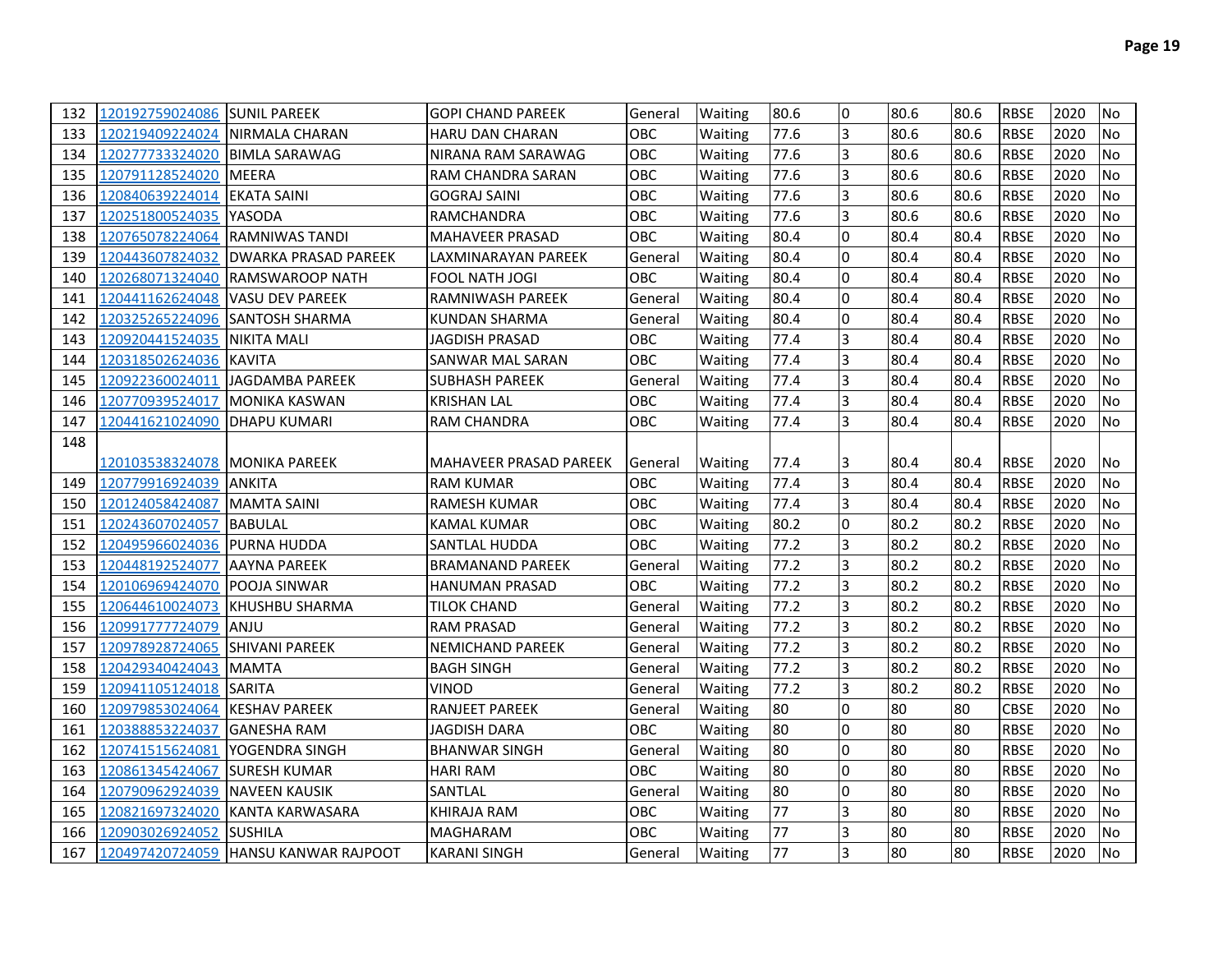| 168 | 120277474424066 MONIKA          |                                               | <b>GANPAT RAM</b>                 | <b>OBC</b> | Waiting        | 77   | 3                       | 80   | 80   | <b>RBSE</b> | 2020 | <b>No</b> |
|-----|---------------------------------|-----------------------------------------------|-----------------------------------|------------|----------------|------|-------------------------|------|------|-------------|------|-----------|
| 169 | 120566187124021 INDRA DAIRU     |                                               | <b>MOOLCHAND DAIRU</b>            | <b>OBC</b> | Waiting        | 77   | $\overline{\mathbf{3}}$ | 80   | 80   | <b>RBSE</b> | 2020 | <b>No</b> |
| 170 | 120526824224014 MONIKA REWAR    |                                               | <b>NAND LAL REWAR</b>             | <b>OBC</b> | Waiting        | 77   | $\overline{\mathbf{3}}$ | 80   | 80   | <b>RBSE</b> | 2020 | <b>No</b> |
| 171 | 120186312624091 SANJU DAIYA     |                                               | SHARWAN KUMAR                     | <b>OBC</b> | Waiting        | 75   | 5                       | 80   | 80   | <b>RBSE</b> | 2020 | <b>No</b> |
| 172 | 120982061724020 RAHUL PAREEK    |                                               | <b>GIRDHARI LAL PAREEK</b>        | General    | Waiting        | 79.8 | $\overline{0}$          | 79.8 | 79.8 | <b>RBSE</b> | 2020 | <b>No</b> |
| 173 | 120278334924090 ROHIT MOOND     |                                               | <b>KRISHAN MOOND</b>              | ОВС        | Waiting        | 79.8 | l0                      | 79.8 | 79.8 | <b>RBSE</b> | 2020 | No        |
| 174 | 120915094024037                 | <b>RADHESHYAM</b>                             | <b>SHISHPAL</b>                   | OBC        | Waiting        | 79.8 | l0                      | 79.8 | 79.8 | <b>RBSE</b> | 2020 | <b>No</b> |
| 175 |                                 | 120334339724070 BHAWANI SHANKAR               | RAWAT RAM                         | General    | Waiting        | 79.8 | <sup>0</sup>            | 79.8 | 79.8 | <b>RBSE</b> | 2020 | <b>No</b> |
| 176 |                                 | 120269172024086 GANESH SINGH RATHORE          | <b>HEM SINGH</b>                  | General    | Waiting        | 79.8 | l0                      | 79.8 | 79.8 | <b>RBSE</b> | 2020 | <b>No</b> |
| 177 |                                 |                                               |                                   |            |                |      |                         |      |      |             |      |           |
|     |                                 | 12041408232408 <b>9  PREM SINGH SHEKHAWAT</b> | NARAPAT SINGH SHEKHAWAT   General |            | <b>Waiting</b> | 79.8 | 10                      | 79.8 | 79.8 | IRBSE       | 2020 | lNo       |
| 178 | 120575202724096 RACHNA GODARA   |                                               | <b>BAJRANG LAL</b>                | OBC.       | Waiting        | 76.8 | $\overline{3}$          | 79.8 | 79.8 | <b>RBSE</b> | 2020 | <b>No</b> |
| 179 | 120826151424042 UTTAM KANWAR    |                                               | <b>PABU SINGH</b>                 | General    | Waiting        | 76.8 | 3                       | 79.8 | 79.8 | <b>RBSE</b> | 2020 | <b>No</b> |
| 180 | 120186131324066 PINTU NAI       |                                               | LAL CHAND NAI                     | OBC.       | Waiting        | 76.8 | 3                       | 79.8 | 79.8 | <b>RBSE</b> | 2020 | <b>No</b> |
| 181 | 120460087724075 SUMAN GODARA    |                                               | <b>RAM CHANDRA</b>                | OBC        | Waiting        | 76.8 | 3                       | 79.8 | 79.8 | <b>RBSE</b> | 2020 | <b>No</b> |
| 182 | 120584307124026 MONIKA          |                                               | <b>RANVEER</b>                    | <b>OBC</b> | Waiting        | 76.8 | 3                       | 79.8 | 79.8 | <b>RBSE</b> | 2020 | <b>No</b> |
| 183 | 120848331824095 SUCHITRA PAREEK |                                               | <b>BHAIRARAM PAREEK</b>           | General    | Waiting        | 76.8 | 3                       | 79.8 | 79.8 | <b>RBSE</b> | 2020 | No        |
| 184 | 120233849524050 DIMPAL          |                                               | KISHAN LAL                        | General    | Waiting        | 76.8 | 3                       | 79.8 | 79.8 | <b>RBSE</b> | 2020 | <b>No</b> |
| 185 | 120660005824027                 | <b>SARSWATI</b>                               | HANSRAJ ISHARAM                   | ОВС        | Waiting        | 76.8 | 3                       | 79.8 | 79.8 | <b>RBSE</b> | 2020 | <b>No</b> |
| 186 | 120282981224010 SURYA PRAKASH   |                                               | RAMKUMAR SARAN                    | OBC.       | Waiting        | 79.6 | $\overline{0}$          | 79.6 | 79.6 | <b>RBSE</b> | 2020 | <b>No</b> |
| 187 | 120972036924088 TILOK CHAND     |                                               | <b>RAM KUMAR</b>                  | OBC        | Waiting        | 79.6 | l0                      | 79.6 | 79.6 | <b>RBSE</b> | 2020 | <b>No</b> |
| 188 | 120439736724042                 | <b>SITA RAM SARAN</b>                         | <b>MANI RAM SARAN</b>             | ОВС        | Waiting        | 79.6 | $\overline{0}$          | 79.6 | 79.6 | <b>RBSE</b> | 2020 | <b>No</b> |
| 189 |                                 | 120881100724016   DEVKINANDAN SUTHAR          | <b>BANWARI LAL SUTHAR</b>         | OBC        | Waiting        | 79.6 | $\overline{0}$          | 79.6 | 79.6 | <b>RBSE</b> | 2020 | <b>No</b> |
| 190 |                                 | 120352983024060 NARENDRA MOOND                | <b>HIRA LAL</b>                   | <b>OBC</b> | Waiting        | 79.6 | $\overline{0}$          | 79.6 | 79.6 | <b>RBSE</b> | 2020 | <b>No</b> |
| 191 | 120557870324042                 | <b>RAJU BHARTI</b>                            | <b>IMILAL BHARTI</b>              | ОВС        | Waiting        | 79.6 | $\overline{0}$          | 79.6 | 79.6 | <b>RBSE</b> | 2020 | <b>No</b> |
| 192 | 120997568524051                 | <b>DROPADI</b>                                | RAMNIVAS CHAHAR                   | ОВС        | Waiting        | 76.6 | 3                       | 79.6 | 79.6 | <b>RBSE</b> | 2020 | No        |
| 193 | 120165021624097                 | <b>SHREYA BHATI</b>                           | <b>GUMAN SINGH BHATI</b>          | General    | Waiting        | 76.6 | 3                       | 79.6 | 79.6 | <b>RBSE</b> | 2020 | <b>No</b> |
| 194 | 120994919324050 PUNAM           |                                               | <b>KRISHAN LAL</b>                | <b>OBC</b> | Waiting        | 76.6 | 3                       | 79.6 | 79.6 | <b>RBSE</b> | 2020 | <b>No</b> |
| 195 | 120313854424037                 | <b>MAMTA PAREEK</b>                           | RAJKUMAR PAREEK                   | General    | Waiting        | 76.6 | 3                       | 79.6 | 79.6 | <b>RBSE</b> | 2020 | <b>No</b> |
| 196 | 120847939024074                 | <b>VIKAS</b>                                  | <b>MOHAR SINGH</b>                | <b>OBC</b> | Waiting        | 79.4 | $\overline{0}$          | 79.4 | 79.4 | <b>RBSE</b> | 2020 | <b>No</b> |
| 197 |                                 | 120376100024085 AJIT SINGH CHOUHAN            | <b>BALDEV SINGH CHOUHAN</b>       | General    | Waiting        | 79.4 | <sup>0</sup>            | 79.4 | 79.4 | <b>RBSE</b> | 2020 | <b>No</b> |
| 198 |                                 |                                               |                                   |            |                |      |                         |      |      |             |      |           |
|     |                                 | 120527820024099  MOHD FARDEEN SANKHALA        | IMOHD YUSUF SANKHALA              | ОВС        | Waiting        | 79.4 | 0                       | 79.4 | 79.4 | <b>RBSE</b> | 2020 | lNo.      |
| 199 |                                 | 120791848224081 SUBHASH CHANDAR               | <b>HARI RAM MOTHSARA</b>          | ОВС        | Waiting        | 79.4 | <sup>0</sup>            | 79.4 | 79.4 | <b>RBSE</b> | 2020 | No        |
| 200 | 120680347724023 BABULAL JAKHAR  |                                               | RAMLAL JAKHAR                     | OBC.       | Waiting        | 79.4 | $\overline{0}$          | 79.4 | 79.4 | <b>RBSE</b> | 2020 | <b>No</b> |
| 201 | 120753639824094                 | <b>DHARMPAL HUDDA</b>                         | PURNA RAM HUDDA                   | <b>OBC</b> | Waiting        | 79.4 | $\overline{0}$          | 79.4 | 79.4 | <b>RBSE</b> | 2020 | <b>No</b> |
| 202 | 120425325924079 RUCHIKA KANWAR  |                                               | <b>CHHATTU SINGH</b>              | General    | Waiting        | 76.4 | $\overline{3}$          | 79.4 | 79.4 | <b>RBSE</b> | 2020 | <b>No</b> |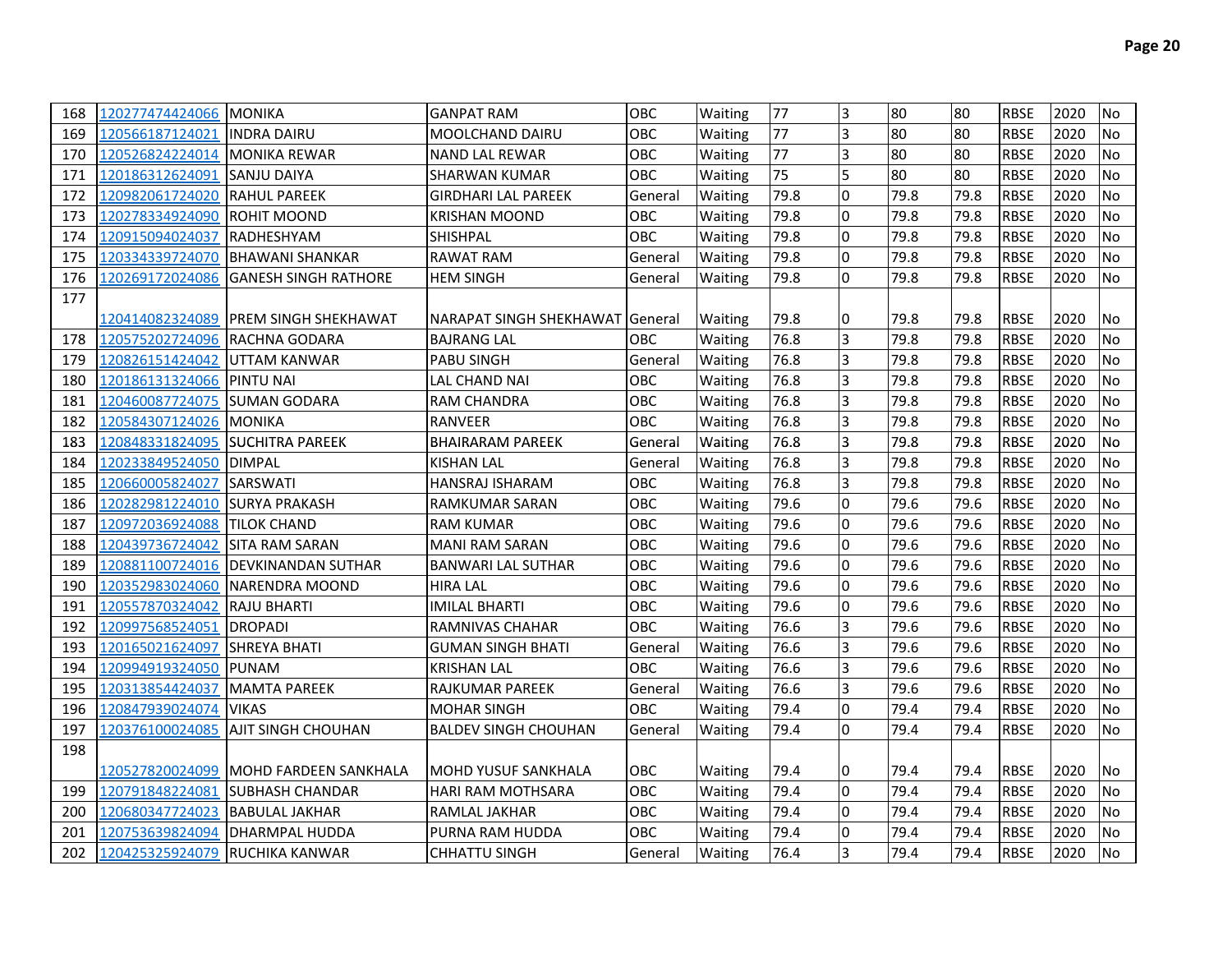| 203 | 120451250824015 MONIKA SWAMI     |                                          | <b>RAM NIWAS</b>                        | <b>OBC</b> | Waiting        | 76.4 | 3            | 79.4 | 79.4 | <b>RBSE</b> | 2020 | <b>No</b>      |
|-----|----------------------------------|------------------------------------------|-----------------------------------------|------------|----------------|------|--------------|------|------|-------------|------|----------------|
| 204 | 120754125824039                  | <b>URMILA SARAN</b>                      | <b>JORA RAM</b>                         | <b>OBC</b> | Waiting        | 76.4 | 3            | 79.4 | 79.4 | <b>RBSE</b> | 2020 | No             |
| 205 | 120257016024022 SUNITA BHOBHIYA  |                                          | <b>KRISHNA KUMAR</b>                    | <b>OBC</b> | Waiting        | 76.4 | l3           | 79.4 | 79.4 | <b>RBSE</b> | 2020 | N <sub>o</sub> |
| 206 |                                  |                                          |                                         |            |                |      |              |      |      |             |      |                |
|     | 120937105824015   DIMPAL RATHORE |                                          | <b>BHANWAR SINGH RATHORE</b>            | General    | Waiting        | 76.4 | 13           | 79.4 | 79.4 | <b>RBSE</b> | 2020 | No             |
| 207 | 120913416124023                  | <b>POONAM PAREEK</b>                     | <b>SHANKAR LAL</b>                      | General    | Waiting        | 76.4 | 3            | 79.4 | 79.4 | <b>RBSE</b> | 2020 | No             |
| 208 | 120488796124048 RIGA MANDAL      |                                          | <b>MUNNA MANDAL</b>                     | General    | Waiting        | 76.4 | 3            | 79.4 | 79.4 | <b>RBSE</b> | 2020 | No             |
| 209 |                                  | 120187269024018 SHREE KRISHAN PAREEK     | <b>OMPRAKASH PAREEK</b>                 | General    | Waiting        | 79.2 | l0           | 79.2 | 79.2 | <b>RBSE</b> | 2020 | No             |
| 210 | 120334505724071                  | lMAHENDRA KUMAR                          | <b>DALIP GAR</b>                        | <b>OBC</b> | Waiting        | 79.2 | l0           | 79.2 | 79.2 | <b>RBSE</b> | 2020 | <b>No</b>      |
| 211 | 120416710724060                  | <b>IJETHARAM SAHU</b>                    | <b>RAMPRATAP SAHU</b>                   | <b>OBC</b> | Waiting        | 79.2 | I٥           | 79.2 | 79.2 | <b>RBSE</b> | 2020 | <b>No</b>      |
| 212 | 120874629124021                  | <b>KAAN GAR</b>                          | <b>SAMPAT GAR</b>                       | <b>OBC</b> | Waiting        | 79.2 | I٥           | 79.2 | 79.2 | <b>RBSE</b> | 2020 | No             |
| 213 | 120777740924032                  | <b>RAJPAL BAIRD</b>                      | <b>HARLAL</b>                           | <b>OBC</b> | Waiting        | 79.2 | I٥           | 79.2 | 79.2 | <b>RBSE</b> | 2020 | No             |
| 214 | 120338749424052                  | <b>TARACHAND RANWAN</b>                  | RAJKUMAR RANWAN                         | <b>OBC</b> | Waiting        | 79.2 | l0           | 79.2 | 79.2 | <b>RBSE</b> | 2020 | No             |
| 215 | 120891946024083                  | <b>IHANUMAN SINGH</b>                    | <b>BHANI SINGH</b>                      | General    | Waiting        | 79.2 | I٥           | 79.2 | 79.2 | <b>RBSE</b> | 2019 | No             |
| 216 |                                  |                                          |                                         |            |                |      |              |      |      |             |      |                |
|     | 120944752024010 DEEPIKA SINWAR   |                                          | MAHAVEER PRASAD SINWAR                  | <b>OBC</b> | Waiting        | 76.2 | 13           | 79.2 | 79.2 | <b>RBSE</b> | 2020 | No             |
| 217 | 120943190024060                  | INIKITA RAJPUROHIT                       | <b>INDRA SINGH RAJPUROHIT</b>           | General    | <b>Waiting</b> | 76.2 | Iз           | 79.2 | 79.2 | <b>RBSE</b> | 2020 | <b>No</b>      |
| 218 | 120712481824050                  | <b>INIRMLA PRAJAPAT</b>                  | <b>CHHAGAN LAL PRAJAPAT</b>             | <b>OBC</b> | Waiting        | 76.2 | l3           | 79.2 | 79.2 | <b>RBSE</b> | 2020 | No             |
| 219 | 120604239024082                  | <b>SUMAN BHAMBHU</b>                     | <b>GANPATRAM BHAMBHU</b>                | <b>OBC</b> | Waiting        | 76.2 | 3            | 79.2 | 79.2 | <b>RBSE</b> | 2020 | No             |
| 220 | 120909954324071                  | <b>SUMAN SAHARAN</b>                     | KASHI RAM SAHARAN                       | <b>OBC</b> | Waiting        | 76.2 | 3            | 79.2 | 79.2 | <b>RBSE</b> | 2020 | No             |
| 221 | 120887884024058                  | <b>NIKITA PAREEK</b>                     | <b>SITARAM</b>                          | General    | Waiting        | 76.2 | 3            | 79.2 | 79.2 | <b>RBSE</b> | 2020 | No             |
| 222 | 120222867424062                  | <b>SANDEEPA PAREEK</b>                   | <b>SHRAWAN KUMAR</b>                    | General    | Waiting        | 76.2 | l3           | 79.2 | 79.2 | <b>RBSE</b> | 2020 | No             |
| 223 | 120708846024056                  | <b>YOGITA JANGIR</b>                     | <b>MOHAN LAL</b>                        | <b>OBC</b> | Waiting        | 76.2 | l3           | 79.2 | 79.2 | <b>RBSE</b> | 2020 | <b>No</b>      |
| 224 |                                  | 120513042524068 RAJURAM BENIWAL          | <b>SANTOSH KUMAR</b>                    | <b>OBC</b> | Waiting        | 79   | I٥           | 79   | 79   | <b>RBSE</b> | 2020 | No             |
| 225 |                                  |                                          |                                         |            |                |      |              |      |      |             |      |                |
|     |                                  | 120687313524096   PARMESHWAR LAL SAHARAN | <b>SAHIRAM SAHARAN</b>                  | <b>OBC</b> | Waiting        | 79   | 10           | 79   | 79   | <b>RBSE</b> | 2020 | No             |
| 226 | 120302915024064 RIZWAN LEELGAR   |                                          | SIKANDAR                                | OBC        | Waiting        | 79   | l0           | 79   | 79   | <b>RBSE</b> | 2020 | No             |
| 227 | 120523167724083                  | <b>IMUKESH</b>                           | PALA RAM                                | OBC        | Waiting        | 79   | I٥           | 79   | 79   | <b>RBSE</b> | 2020 | No             |
| 228 | 120112865024042                  | <b>BABULAL PRAJAPAT</b>                  | <b>BHIKHARAM PRAJAPAT</b>               | <b>OBC</b> | Waiting        | 79   | I٥           | 79   | 79   | <b>RBSE</b> | 2020 | No             |
| 229 | 120947834924047                  | <b>VIRENDRA</b>                          | SHARWAN KUMAR                           | <b>OBC</b> | Waiting        | 79   | l0           | 79   | 79   | <b>RBSE</b> | 2020 | <b>No</b>      |
| 230 | 120476083224079 SONU KANWAR      |                                          | KISHOR SINGH RAJPOOT                    | General    | Waiting        | 76   | lз           | 79   | 79   | <b>RBSE</b> | 2020 | No             |
| 231 |                                  |                                          |                                         |            |                |      |              |      |      |             |      |                |
|     | 120123192624023 JYOTI RAJPUROHIT |                                          | <b>CHANDRA SINGH RAJPUROHIT General</b> |            | Waiting        | 76   | I3           | 79   | 79   | <b>RBSE</b> | 2020 | No             |
| 232 | 120918776224071                  | <b>SIYA KANWAR</b>                       | <b>HANUMAN DAN</b>                      | <b>OBC</b> | Waiting        | 76   | l3           | 79   | 79   | <b>RBSE</b> | 2020 | No             |
| 233 | 120793789624050                  | <b>RITIKA SONI</b>                       | <b>HARI SHANKAR SONI</b>                | OBC        | Waiting        | 76   | 3            | 79   | 79   | <b>RBSE</b> | 2020 | No             |
| 234 | 120479330024079                  | <b>INEHA PANWAR</b>                      | KAMAL KUMAR                             | OBC        | Waiting        | 76   | 3            | 79   | 79   | <b>RBSE</b> | 2020 | No             |
| 235 | 120742628024032 POONAM NAI       |                                          | <b>BHAIRARAM NAI</b>                    | <b>OBC</b> | Waiting        | 76   | <sup>3</sup> | 79   | 79   | <b>RBSE</b> | 2020 | <b>No</b>      |
|     |                                  |                                          |                                         |            |                |      |              |      |      |             |      |                |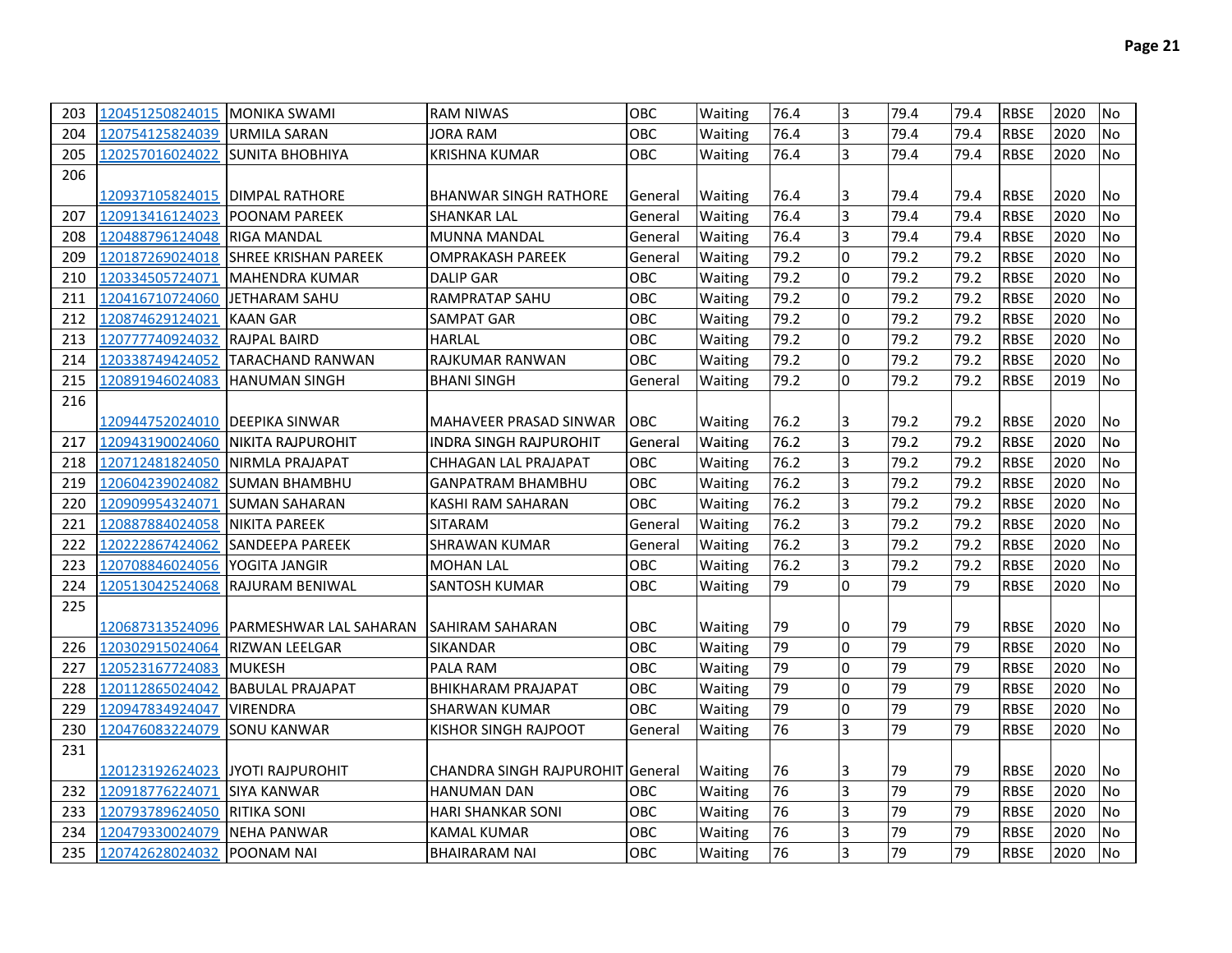| 236 |                                | 120332751024027   MOHD ALTAF KHATRI     | <b>ABDUL WASID</b>        | OBC        | Waiting        | 76   | I3             | 79   | 79   | <b>RBSE</b> | 2020 | No             |
|-----|--------------------------------|-----------------------------------------|---------------------------|------------|----------------|------|----------------|------|------|-------------|------|----------------|
| 237 | 120722704624010 GAJANAND NAI   |                                         | <b>RAJU RAM NAI</b>       | <b>OBC</b> | Waiting        | 78.8 | I٥             | 78.8 | 78.8 | <b>RBSE</b> | 2020 | N <sub>o</sub> |
| 238 |                                |                                         |                           |            |                |      |                |      |      |             |      |                |
|     |                                | 120324081624060  VIRENDRA SINGH RATHORE | IHANUMAN SINGH RATHORE    | General    | <b>Waiting</b> | 78.8 | IО             | 78.8 | 78.8 | <b>RBSE</b> | 2020 | No             |
| 239 | 120996902124084                | <b>SAKIL TELI</b>                       | <b>HAKAM TELI</b>         | OBC        | Waiting        | 78.8 | I٥             | 78.8 | 78.8 | <b>RBSE</b> | 2020 | No             |
| 240 | 120877127924019                | RAMDAYAL JAKHAR                         | <b>MANFUL JAKHAR</b>      | OBC        | Waiting        | 78.8 | lo.            | 78.8 | 78.8 | <b>RBSE</b> | 2020 | <b>No</b>      |
| 241 | 120743952424031                | <b>KIRAN CHOUDHARY</b>                  | <b>BHAGIRATH SARAN</b>    | OBC        | Waiting        | 75.8 | Iз             | 78.8 | 78.8 | <b>RBSE</b> | 2020 | No             |
| 242 | 120824557324063 SUMAN          |                                         | <b>BHANWAR LAL</b>        | OBC        | Waiting        | 75.8 | Iз             | 78.8 | 78.8 | <b>RBSE</b> | 2020 | No             |
| 243 | 120817942624095                | <b>ANSHUIYA</b>                         | <b>BRIJLAL PANDAR</b>     | OBC        | Waiting        | 75.8 | 3              | 78.8 | 78.8 | <b>RBSE</b> | 2020 | No             |
| 244 | 120430129224099 PRAMILA SUTHAR |                                         | <b>BHAGIRATH SUTHAR</b>   | <b>OBC</b> | Waiting        | 75.8 | 3              | 78.8 | 78.8 | <b>RBSE</b> | 2020 | No             |
| 245 | 120776001024070                | <b>SAROJ BHAKAR</b>                     | <b>HARI RAM BHAKAR</b>    | <b>OBC</b> | Waiting        | 75.8 | Iз             | 78.8 | 78.8 | <b>RBSE</b> | 2020 | <b>No</b>      |
| 246 | 120713711724026                | <b>GUDDI ACHARIYA</b>                   | <b>BHEEM SEN ACHARIYA</b> | <b>OBC</b> | Waiting        | 75.8 | Iз             | 78.8 | 78.8 | <b>RBSE</b> | 2020 | No             |
| 247 | 120315670924060                | <b>POOJA JANGIR</b>                     | PHOOLA RAM                | OBC        | Waiting        | 75.8 | Iз             | 78.8 | 78.8 | <b>RBSE</b> | 2020 | <b>No</b>      |
| 248 | 120902680224064                | <b>RAM LAL</b>                          | <b>MANIRAM</b>            | OBC        | Waiting        | 78.6 | Iо             | 78.6 | 78.6 | <b>RBSE</b> | 2020 | No             |
| 249 | 120272187024090                | <b>SURESH KUMAR NAI</b>                 | <b>KUNANA RAM NAI</b>     | OBC        | Waiting        | 78.6 | lo.            | 78.6 | 78.6 | <b>RBSE</b> | 2020 | No             |
| 250 | 120858144724060                | <b>LALCHAND</b>                         | <b>RAMAVTAR</b>           | General    | Waiting        | 78.6 | lo.            | 78.6 | 78.6 | <b>RBSE</b> | 2019 | No             |
| 251 | 120524153424027                | <b>GOPAL PRAJAPAT</b>                   | RAJENDRA KUMAR            | <b>OBC</b> | Waiting        | 78.6 | I٥             | 78.6 | 78.6 | <b>RBSE</b> | 2020 | <b>No</b>      |
| 252 | 120285792624050                | <b>KRISHNA KUMAR</b>                    | <b>SUGNA RAM SARAN</b>    | <b>OBC</b> | Waiting        | 78.6 | I0             | 78.6 | 78.6 | <b>RBSE</b> | 2020 | <b>No</b>      |
| 253 | 120291045524069                | ABDUL MATIN AAGIWAN                     | <b>JYAN MOHAMMAD</b>      | OBC        | Waiting        | 78.6 | lo.            | 78.6 | 78.6 | <b>RBSE</b> | 2020 | No             |
| 254 | 120639230924098                | <b>ROHITASH</b>                         | SHISH PAL                 | OBC        | Waiting        | 78.6 | Iо             | 78.6 | 78.6 | <b>RBSE</b> | 2020 | No             |
| 255 | 120967529024027                | <b>ANCHAL MISHRA</b>                    | <b>MANOJ KUMAR MISHRA</b> | General    | Waiting        | 75.6 | Iз             | 78.6 | 78.6 | <b>RBSE</b> | 2020 | No             |
| 256 | 120453265024049                | <b>IBHAWANA PRAJAPAT</b>                | <b>SANWAR MAL</b>         | <b>OBC</b> | Waiting        | 75.6 | Iз             | 78.6 | 78.6 | <b>RBSE</b> | 2020 | No             |
| 257 | 120291988924044                | <b>KANTA SHARMA</b>                     | <b>GOPAL RAM SHARMA</b>   | General    | Waiting        | 75.6 | 3              | 78.6 | 78.6 | <b>RBSE</b> | 2020 | No             |
| 258 | 120479252724062                | <b>SILOCHANA</b>                        | DULARAM GODARA            | OBC        | <b>Waiting</b> | 75.6 | 3              | 78.6 | 78.6 | <b>RBSE</b> | 2020 | <b>No</b>      |
| 259 | 120295434724032                | <b>HOSHIYAR SINGH KHEMKA</b>            | RATI RAM KHEMKA           | General    | Waiting        | 78.4 | I0             | 78.4 | 78.4 | <b>RBSE</b> | 2020 | No             |
| 260 | 120444408324035                | <b>KRISHAN RAM</b>                      | <b>KHYALI RAM</b>         | OBC        | Waiting        | 78.4 | Iо             | 78.4 | 78.4 | <b>RBSE</b> | 2020 | No             |
| 261 | 120639680024041                | <b>PAWAN KUMAR</b>                      | <b>MAHESH KUMAR</b>       | General    | Waiting        | 78.4 | Iо             | 78.4 | 78.4 | <b>RBSE</b> | 2020 | No             |
| 262 | 120935966024054                | <b>GIRDHARI SONI</b>                    | <b>MANOJ SONI</b>         | OBC        | Waiting        | 78.4 | l0             | 78.4 | 78.4 | <b>RBSE</b> | 2020 | No             |
| 263 | 120544312424091                | RAMNIWAS SINWAR                         | <b>MAHENDRA KUMAR</b>     | OBC        | Waiting        | 78.4 | l0             | 78.4 | 78.4 | <b>RBSE</b> | 2020 | No             |
| 264 |                                |                                         |                           |            |                |      |                |      |      |             |      |                |
|     | 120150808524025  SAROJ GODARA  |                                         | SHRAWAN KUMAR GODARA      | ІОВС       | Waiting        | 75.4 | I3             | 78.4 | 78.4 | <b>RBSE</b> | 2020 | No             |
| 265 | 120644178224094                | <b>MUSKAN TAGALA</b>                    | RAFIK MOHAMMAD            | <b>OBC</b> | Waiting        | 75.4 | l3             | 78.4 | 78.4 | <b>RBSE</b> | 2020 | No             |
| 266 | 120377909124045                | <b>MONIKA</b>                           | <b>RAM KUMAR NAI</b>      | OBC        | Waiting        | 75.4 | Iз             | 78.4 | 78.4 | <b>RBSE</b> | 2020 | No             |
| 267 | 120782748824071                | <b>MAYA SWAMI</b>                       | <b>KASHIRAM SWAMI</b>     | <b>OBC</b> | Waiting        | 75.4 | Iз             | 78.4 | 78.4 | <b>RBSE</b> | 2020 | No             |
| 268 | 120461877324036 RAJABALA       |                                         | <b>SOHAN RAM</b>          | OBC        | Waiting        | 75.4 | $\overline{3}$ | 78.4 | 78.4 | <b>RBSE</b> | 2020 | No             |
| 269 | 120508754424010                | <b>MUSKAN</b>                           | UMED KHAN                 | <b>OBC</b> | Waiting        | 75.4 | 3              | 78.4 | 78.4 | <b>RBSE</b> | 2020 | No             |
| 270 | 120163570124089 RAMESH KUMAR   |                                         | OM PRAKASH KHATI          | <b>OBC</b> | <b>Waiting</b> | 78.2 | I٥             | 78.2 | 78.2 | <b>RBSE</b> | 2020 | <b>No</b>      |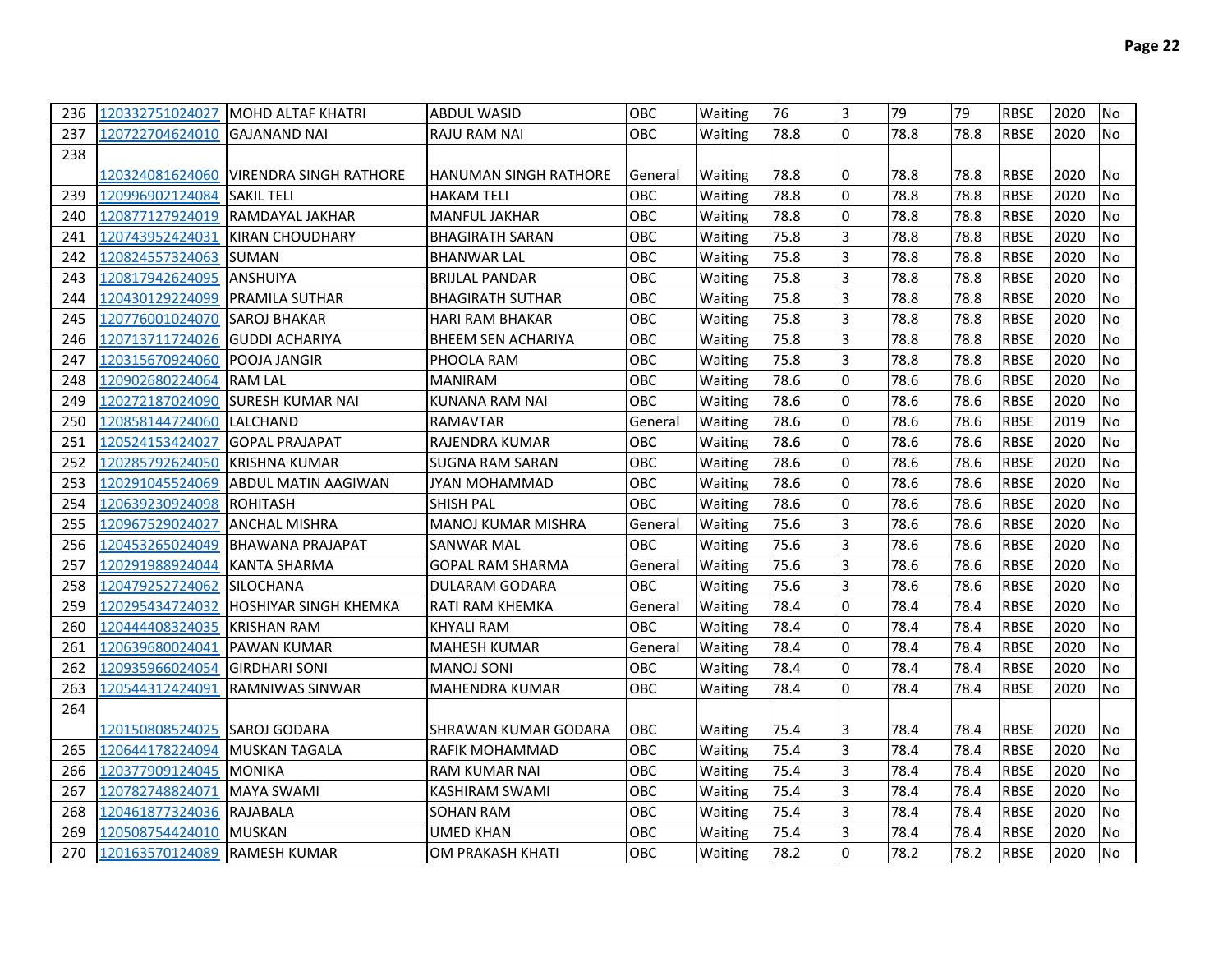| 271 | 120682325724038 RAJDEEP JANGHU | <b>IINDRAJ JANGHU</b>       | <b>IOBC</b>    | <b>Waiting</b> | 78.2  | 78.2  | ے.78   | <b>IRBSE</b> | 2020 | -INo |
|-----|--------------------------------|-----------------------------|----------------|----------------|-------|-------|--------|--------------|------|------|
| 272 | 120740661024061 RAHUL PRAJAPAT | <b>IPARTARAM PRAJAPAT</b>   | ІОВС           | <b>Waiting</b> | 178.2 | 178.2 | י∡.178 | <b>RBSE</b>  | 2020 | 1No  |
| 273 | 120945893824079  MAMTA GODARA  | <b>IGIRDHARI LAL GODARA</b> | <b>OBC</b>     | <b>Waiting</b> | 75.2  | 178.2 | ے.78   | <b>IRBSE</b> | 2020 | -INo |
| 274 |                                | <b>ISANWAR MAL SHARMA</b>   | <b>General</b> | <b>Waiting</b> | 75.2  | 178.2 | 178.2  | <b>RBSE</b>  | 2020 | -INo |
| 275 | 120298156124022  MANJU SARAN   | IMOHAN LAL SARAN            | <b>IOBC</b>    | <b>Waiting</b> | 75.2  | 78.2  | 78.2   | <b>RBSE</b>  | 2020 | -INo |
| 276 | 120718576724093 DEEPIKA KUMARI | <b>BHAIRURAM</b>            | <b>OBC</b>     | <b>Waiting</b> | 75.2  | 178.2 | 78.∠   | <b>RBSE</b>  | 2020 | -INo |

## OBC WAITING - I

|    | <b>Sr.No Application ID</b> | <b>Name of Applicant</b> | <b>Father's Name</b>       | Category   | <b>Admission</b> | Percentag Bonus( |              | Tot.     | %tile | <b>Board</b> | Passin | Fee       |
|----|-----------------------------|--------------------------|----------------------------|------------|------------------|------------------|--------------|----------|-------|--------------|--------|-----------|
|    |                             |                          |                            |            | Category         | e.(%)            | l%)          | Perc.(%) |       | Name         | g Year |           |
| 1  | 120294955124013             | <b>IMS RADHA SARAN</b>   | <b>RUGHARAM SARAN</b>      | <b>OBC</b> | Waiting          | 75.2             | 3            | 78.2     | 78.2  | <b>RBSE</b>  | 2020   | No        |
| 2  | 120495300124074             | <b>POOJA SIDDH</b>       | <b>BAJARANG NATH SIDDH</b> | OBC        | Waiting          | 75.2             | 3            | 78.2     | 78.2  | <b>RBSE</b>  | 2020   | <b>No</b> |
| 3  | 120536175524033             | <b>KAMLESH</b>           | YAADRAM                    | OBC        | Waiting          | 75.2             | 3            | 78.2     | 78.2  | <b>RBSE</b>  | 2020   | No        |
| 4  | 120240063124068             | <b>SURESH KUMAR</b>      | <b>KHIRAJA RAM</b>         | OBC        | Waiting          | 78               | l0           | 78       | 78    | <b>RBSE</b>  | 2020   | <b>No</b> |
| 5  | 120175960024021             | <b>IBHOMARAM JAT</b>     | <b>KESARA RAM</b>          | OBC        | Waiting          | 78               | $\Omega$     | 78       | 78    | <b>RBSE</b>  | 2020   | <b>No</b> |
| 6  | 120336933924087             | <b>GIRDHARI LAL</b>      | <b>DEVILAL</b>             | OBC        | Waiting          | 78               | <sup>0</sup> | 78       | 78    | <b>RBSE</b>  | 2020   | <b>No</b> |
| 7  | 120288887124033             | NANDKISHOR SARAN         | <b>DEDA RAM</b>            | OBC        | Waiting          | 78               | l0           | 78       | 78    | <b>RBSE</b>  | 2020   | No        |
| 8  | 120919291024031             | <b>PUSHPA JAT</b>        | <b>INDRAJ JAT</b>          | OBC        | Waiting          | 75               | 3            | 78       | 78    | <b>RBSE</b>  | 2020   | <b>No</b> |
| 9  | 120894876424038             | <b>SANJU BENIWAL</b>     | KESHRARAM                  | OBC        | Waiting          | 75               | 3            | 78       | 78    | <b>RBSE</b>  | 2020   | <b>No</b> |
| 10 | 120253344224011             | <b>MEERA KHYALIYA</b>    | <b>ASA RAM</b>             | OBC        | Waiting          | 75               | 3            | 78       | 78    | <b>RBSE</b>  | 2020   | No        |
| 11 | 120921161924017             | <b>MANISHA</b>           | <b>ANNARAM PUNIYA</b>      | OBC        | Waiting          | 75               | 3            | 78       | 78    | <b>RBSE</b>  | 2020   | <b>No</b> |
| 12 | 120735587924062             | <b>SUCHITRA DUDI</b>     | <b>HARI RAM DUDI</b>       | OBC        | Waiting          | 75               | IЗ           | 78       | 78    | <b>RBSE</b>  | 2020   | No        |
| 13 | 120931341724051             | <b>VIJETA</b>            | <b>BALVEER</b>             | OBC        | Waiting          | 75               | 3            | 78       | 78    | <b>RBSE</b>  | 2020   | <b>No</b> |
| 14 | 120708370924055             | <b>RAHUL SWAMI</b>       | <b>MANOJ KUMAR SWAMI</b>   | OBC        | Waiting          | 77.8             | $\Omega$     | 77.8     | 77.8  | <b>RBSE</b>  | 2020   | <b>No</b> |
| 15 | 120992289024025             | <b>RAJPAL</b>            | <b>DAULAT RAM</b>          | OBC        | Waiting          | 77.8             | <sup>0</sup> | 77.8     | 77.8  | <b>RBSE</b>  | 2020   | <b>No</b> |
| 16 | 120593596024010             | <b>RAMNIWASH TANDI</b>   | <b>BHANWAR LAL TANDI</b>   | OBC        | Waiting          | 77.8             | l0           | 77.8     | 77.8  | <b>RBSE</b>  | 2020   | No        |
| 17 | 120557622724051             | <b>BHARAT POONIA</b>     | <b>MOHAR SINGH</b>         | OBC        | Waiting          | 77.8             | l0           | 77.8     | 77.8  | <b>RBSE</b>  | 2020   | <b>No</b> |
| 18 | 120555075424058             | <b>DINESH KUMAR</b>      | <b>HARMANA RAM SARAN</b>   | OBC        | Waiting          | 77.8             | <sup>0</sup> | 77.8     | 77.8  | <b>RBSE</b>  | 2020   | No        |
| 19 |                             |                          |                            |            |                  |                  |              |          |       |              |        |           |
|    | 120158890724065             | <b>ISUMAN</b>            | RAM NARAYAN DHETARWAL      | OBC        | <b>Waiting</b>   | 74.8             | l3           | 77.8     | 77.8  | <b>RBSE</b>  | 2020   | <b>No</b> |
| 20 | 120499052524089             | <b>OMKALA</b>            | <b>MALA RAM</b>            | OBC        | Waiting          | 74.8             | 3            | 77.8     | 77.8  | <b>RBSE</b>  | 2020   | <b>No</b> |
| 21 | 120258911724089             | <b>URMILA SARAN</b>      | <b>TOLURAM SARAN</b>       | OBC        | Waiting          | 74.8             | 3            | 77.8     | 77.8  | <b>RBSE</b>  | 2020   | No        |
| 22 | 120229098124093             | <b>MONIKA</b>            | <b>RAJENDRA PURI</b>       | OBC        | Waiting          | 74.8             | 3            | 77.8     | 77.8  | <b>RBSE</b>  | 2020   | <b>No</b> |
| 23 | 120636507224000             | <b>CHANDRKLA</b>         | <b>DHANPAT RAM</b>         | OBC        | Waiting          | 74.8             | 3            | 77.8     | 77.8  | <b>RBSE</b>  | 2020   | No        |
| 24 | 120907941224016             | <b>POONAM KUMARI</b>     | <b>BHANWAR LAL JYANI</b>   | OBC        | Waiting          | 74.8             | 3            | 77.8     | 77.8  | <b>RBSE</b>  | 2020   | No        |
| 25 | 120740072824070             | <b>KISHAN LAL SARAN</b>  | <b>BHANWAR LAL SARAN</b>   | OBC        | Waiting          | 77.6             | I٥           | 77.6     | 77.6  | <b>RBSE</b>  | 2020   | <b>No</b> |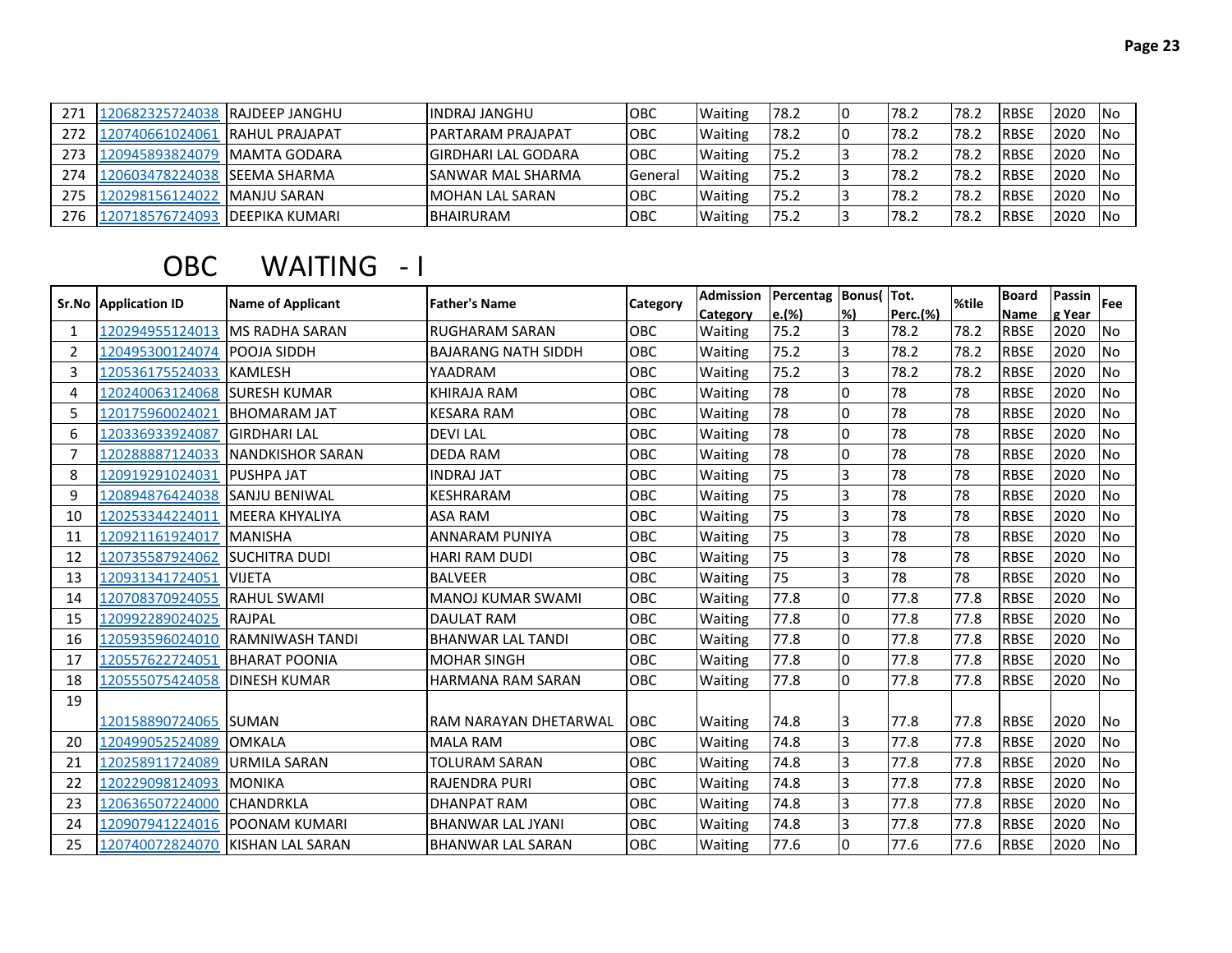| 26 |                               | 120125938624011   DHARAMCHAND SUTHAR                           | <b>RAMESHWAR LAL</b>        | <b>OBC</b> | Waiting | 77.6 | <sup>0</sup>   | 77.6 | 77.6 | <b>RBSE</b> | 2020 | <b>No</b>      |
|----|-------------------------------|----------------------------------------------------------------|-----------------------------|------------|---------|------|----------------|------|------|-------------|------|----------------|
| 27 |                               | 120922289224028 FARDEEN KHAN CHAUHAN                           | SALIM KHAN                  | <b>OBC</b> | Waiting | 77.6 | <sup>0</sup>   | 77.6 | 77.6 | <b>RBSE</b> | 2020 | <b>No</b>      |
| 28 | 120133976124072 SUNDER JAKHAR |                                                                | RAMNARAYAN JAKHAR           | OBC        | Waiting | 74.6 | $\overline{3}$ | 77.6 | 77.6 | <b>RBSE</b> | 2020 | No             |
| 29 |                               |                                                                | <b>RUPARAM</b>              | <b>OBC</b> | Waiting | 74.6 | $\overline{3}$ | 77.6 | 77.6 | <b>RBSE</b> | 2019 | <b>No</b>      |
| 30 |                               |                                                                |                             |            |         |      |                |      |      |             |      |                |
|    | 120170927524029  MANJU        |                                                                | SHANKAR LAL KARWASARA       | <b>OBC</b> | Waiting | 74.6 | 13             | 77.6 | 77.6 | <b>RBSE</b> | 2020 | <b>No</b>      |
| 31 | 120925935024084               | <b>RAJU BHANDARA</b>                                           | <b>BHANWAR LAL BHANDARA</b> | <b>OBC</b> | Waiting | 74.6 | $\overline{3}$ | 77.6 | 77.6 | <b>RBSE</b> | 2020 | <b>No</b>      |
| 32 | 120940254624015               | <b>IYOGITA BHATI</b>                                           | RAJESH BHATI                | OBC        | Waiting | 74.6 | $\overline{3}$ | 77.6 | 77.6 | <b>RBSE</b> | 2020 | <b>No</b>      |
| 33 | 120439833624030 EKATA         |                                                                | GIRDHARI LAL                | <b>OBC</b> | Waiting | 74.6 | $\overline{3}$ | 77.6 | 77.6 | <b>RBSE</b> | 2020 | <b>No</b>      |
| 34 |                               |                                                                | <b>HETRAM SAHARAN</b>       | <b>OBC</b> | Waiting | 77.4 | l0             | 77.4 | 77.4 | <b>RBSE</b> | 2020 | No             |
| 35 |                               |                                                                |                             |            |         |      |                |      |      |             |      |                |
|    |                               | 120850296024055  IPURUSHOTAM GADIYA LUHARIPEMARAM GADIYA LUHAR |                             | OBC.       | Waiting | 77.4 | 0              | 77.4 | 77.4 | <b>RBSE</b> | 2020 | No             |
| 36 | 120918133324099               | <b>SANJANA</b>                                                 | <b>BABULAL BHARGWA</b>      | OBC        | Waiting | 74.4 | <sup>3</sup>   | 77.4 | 77.4 | <b>RBSE</b> | 2020 | No             |
| 37 | 120483967824029               | <b>SONU PRAJAPAT</b>                                           | <b>MANGILAL PRAJAPAT</b>    | <b>OBC</b> | Waiting | 74.4 | 3              | 77.4 | 77.4 | <b>RBSE</b> | 2020 | <b>No</b>      |
| 38 | 120860519024061               | <b>TARAMANI</b>                                                | <b>GOPI CHAND</b>           | OBC        | Waiting | 74.4 | 3              | 77.4 | 77.4 | <b>RBSE</b> | 2020 | <b>No</b>      |
| 39 | 120405784424086               | <b>POOJA BHAKAR</b>                                            | <b>BAJRANG LAL</b>          | OBC        | Waiting | 74.4 | $\overline{3}$ | 77.4 | 77.4 | <b>RBSE</b> | 2020 | <b>No</b>      |
| 40 | 120330000924046               | <b>KAVITA SARAN</b>                                            | SOHAN RAM                   | OBC        | Waiting | 74.4 | $\overline{3}$ | 77.4 | 77.4 | <b>RBSE</b> | 2020 | No             |
| 41 | 120633488424020               | <b>IDAULAT SARAN</b>                                           | <b>MAHAVEER SARAN</b>       | OBC        | Waiting | 77.2 | l0             | 77.2 | 77.2 | <b>RBSE</b> | 2020 | <b>No</b>      |
| 42 | 120725247624086               | <b>VIKAS KUMAR SARAN</b>                                       | SEETA RAM SARAN             | OBC        | Waiting | 77.2 | l0             | 77.2 | 77.2 | <b>RBSE</b> | 2020 | <b>No</b>      |
| 43 |                               | 120153357124023 PAWANGAR GUNSAI                                | <b>MOOLGAR GUNSAL</b>       | <b>OBC</b> | Waiting | 77.2 | l0             | 77.2 | 77.2 | <b>RBSE</b> | 2020 | <b>No</b>      |
| 44 | 120174229324041               | <b>IKRISHNA KUMAR SWAMI</b>                                    | <b>GANPAT DAS SWAMI</b>     | <b>OBC</b> | Waiting | 77.2 | l0             | 77.2 | 77.2 | <b>RBSE</b> | 2020 | No             |
| 45 | 120640861724024               | IGHANSHYAM BAGRIYA                                             | RAJKUMAR BAGRIYA            | <b>OBC</b> | Waiting | 77.2 | l0             | 77.2 | 77.2 | <b>RBSE</b> | 2020 | <b>No</b>      |
| 46 | 120488364624022               | ILALCHAND KULHARI                                              | <b>BHAIRA RAM KULHARI</b>   | <b>OBC</b> | Waiting | 77.2 | l0             | 77.2 | 77.2 | <b>RBSE</b> | 2020 | <b>No</b>      |
| 47 | 120326680124058 SHITAL        |                                                                | <b>GOVIND RAM PRAJAPAT</b>  | <b>OBC</b> | Waiting | 74.2 | <sup>3</sup>   | 77.2 | 77.2 | <b>RBSE</b> | 2020 | <b>No</b>      |
| 48 | 120175886924074               | <b>IPOONAM SARAN</b>                                           | <b>MEGHA RAM</b>            | <b>OBC</b> | Waiting | 74.2 | <sup>3</sup>   | 77.2 | 77.2 | <b>RBSE</b> | 2020 | <b>No</b>      |
| 49 | 120699402424069 BHAVANA THECH |                                                                | TILOK CHAND                 | OBC.       | Waiting | 74.2 | <sup>3</sup>   | 77.2 | 77.2 | <b>RBSE</b> | 2020 | <b>No</b>      |
| 50 | 120633207024051               | <b>RAM LAL GOSWAMI</b>                                         | PREM GAR GOSWAMI            | OBC.       | Waiting | 77   | <sup>0</sup>   | 77   | 77   | <b>RBSE</b> | 2020 | <b>No</b>      |
| 51 | 120650986524037               | <b>ISANDEEP KUMAR SARAN</b>                                    | <b>HARI RAM SARAN</b>       | <b>OBC</b> | Waiting | 77   | <sup>0</sup>   | 77   | 77   | <b>RBSE</b> | 2020 | <b>No</b>      |
| 52 | 120277700024099               | <b>SANJAY KUMAR KHATI</b>                                      | <b>NEMICHAND KHATI</b>      | <b>OBC</b> | Waiting | 77   | <sup>o</sup>   | 77   | 77   | <b>RBSE</b> | 2020 | <b>No</b>      |
| 53 | 120389706124050 SUMAN         |                                                                | SHANKAR LAL SARAN           | <b>OBC</b> | Waiting | 74   | $\overline{3}$ | 77   | 77   | <b>RBSE</b> | 2020 | <b>No</b>      |
| 54 |                               | 120285337824031 DEV KARAN SWAMI                                | <b>BANWARI LAL SWAMI</b>    | <b>OBC</b> | Waiting | 76.8 | l0             | 76.8 | 76.8 | <b>RBSE</b> | 2020 | <b>No</b>      |
| 55 |                               | 120629375624064 MOHAMMAD IRSAD                                 | SAFI MOHAMMAD               | <b>OBC</b> | Waiting | 76.8 | l0             | 76.8 | 76.8 | <b>RBSE</b> | 2020 | <b>No</b>      |
| 56 | 120905159424085 BAJRANG LAL   |                                                                | <b>DANARAM JAT</b>          | <b>OBC</b> | Waiting | 76.8 | <sup>o</sup>   | 76.8 | 76.8 | <b>RBSE</b> | 2020 | <b>No</b>      |
| 57 | 120682613524090 ALTAF KHAN    |                                                                | MO ALI KHAN                 | <b>OBC</b> | Waiting | 76.8 | l0             | 76.8 | 76.8 | <b>RBSE</b> | 2020 | <b>No</b>      |
| 58 | 120906809824089               | <b>RAM PRASAD</b>                                              | <b>OMPRAKASH SARAN</b>      | <b>OBC</b> | Waiting | 76.8 | $\Omega$       | 76.8 | 76.8 | <b>RBSE</b> | 2020 | <b>No</b>      |
| 59 | 120429180624030 VINOD         |                                                                | <b>OMPRAKASH</b>            | <b>OBC</b> | Waiting | 76.8 | $\Omega$       | 76.8 | 76.8 | <b>RBSE</b> | 2020 | <b>No</b>      |
| 60 | 120447768224080 CHANCHAL SONI |                                                                | <b>SHYAM SUNDAR SONI</b>    | <b>OBC</b> | Waiting | 73.8 | 3              | 76.8 | 76.8 | <b>RBSE</b> | 2020 | N <sub>o</sub> |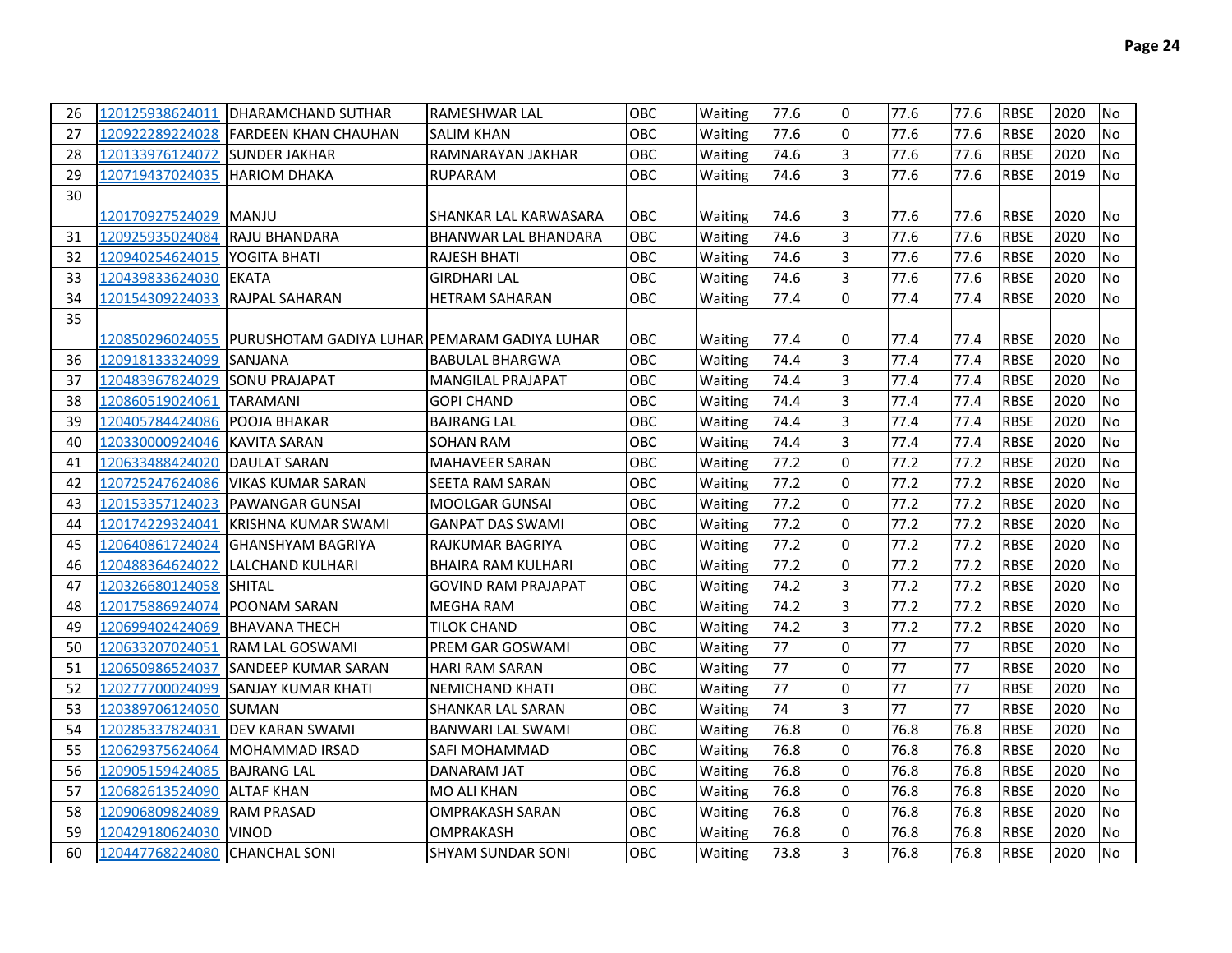| 61 | 120548858024080 KALAWATI       |                                      | SHYOCHAND                     | OBC.       | Waiting | 73.8 | 3              | 76.8 | 76.8 | <b>RBSE</b> | 2020 | No        |
|----|--------------------------------|--------------------------------------|-------------------------------|------------|---------|------|----------------|------|------|-------------|------|-----------|
| 62 | 120337191324017                | <b>ARTI NAI</b>                      | SHIV LAL NAI                  | <b>OBC</b> | Waiting | 73.8 | $\overline{3}$ | 76.8 | 76.8 | <b>RBSE</b> | 2020 | No        |
| 63 | 120286358224013 KAUSHLYA DHAKA |                                      | <b>MANIRAM DHAKA</b>          | OBC        | Waiting | 73.8 | 3              | 76.8 | 76.8 | <b>RBSE</b> | 2020 | No        |
| 64 | 120445018024049 SUNITA SUTHAR  |                                      | PATRAM SUTHAR                 | <b>OBC</b> | Waiting | 73.8 | 3              | 76.8 | 76.8 | <b>RBSE</b> | 2020 | No        |
| 65 | 120482399324053 GAJANAND DUDI  |                                      | SITA RAM DUDI                 | <b>OBC</b> | Waiting | 76.6 | l0             | 76.6 | 76.6 | <b>RBSE</b> | 2020 | <b>No</b> |
| 66 | 120368991524063 LILADHAR       |                                      | <b>BHOMA RAM BISSU</b>        | <b>OBC</b> | Waiting | 76.6 | l0             | 76.6 | 76.6 | <b>RBSE</b> | 2020 | <b>No</b> |
| 67 | 120970665824020                | <b>YOGESH SONI</b>                   | <b>SUBHASH SONI</b>           | <b>OBC</b> | Waiting | 76.6 | l0             | 76.6 | 76.6 | <b>RBSE</b> | 2020 | <b>No</b> |
| 68 | 120802858224037                | IBHARAT KUMAR SARAN                  | LAL CHAND SARAN               | OBC.       | Waiting | 74.6 | $\overline{2}$ | 76.6 | 76.6 | <b>RBSE</b> | 2020 | <b>No</b> |
| 69 | 120448087324056                | IGOMTI JAT                           | <b>NEMCHAND JAT</b>           | <b>OBC</b> | Waiting | 73.6 | $\overline{3}$ | 76.6 | 76.6 | <b>RBSE</b> | 2020 | <b>No</b> |
| 70 | 120789255824080                | <b>IAMBIKA PRAJAPAT</b>              | MAHENDRA PRAJAPAT             | <b>OBC</b> | Waiting | 73.6 | l3             | 76.6 | 76.6 | <b>RBSE</b> | 2020 | No        |
| 71 | 120750605024027                | IPOOJA KASWAN                        | <b>GOPI RAM</b>               | <b>OBC</b> | Waiting | 73.6 | l3             | 76.6 | 76.6 | <b>RBSE</b> | 2020 | No        |
| 72 | 120274042824035                | <b>IMANJU GODARA</b>                 | <b>BAJRANG LAL GODARA</b>     | OBC        | Waiting | 73.6 | l3             | 76.6 | 76.6 | <b>RBSE</b> | 2020 | <b>No</b> |
| 73 | 120286947724072                | IKOMAL ACHARYA                       | BHANWAR LAL ACHARYA           | OBC        | Waiting | 73.6 | l3             | 76.6 | 76.6 | <b>RBSE</b> | 2020 | No        |
| 74 | 120734219224085                | <b>JAMNA JAT</b>                     | <b>FUSARAM JAT</b>            | OBC        | Waiting | 73.6 | 3              | 76.6 | 76.6 | <b>RBSE</b> | 2019 | <b>No</b> |
| 75 | 120637550424074                | MOHMMD AASIF KHILJI                  | MOHMMAD ILIYAS KHILJI         | OBC        | Waiting | 73.6 | l3             | 76.6 | 76.6 | <b>RBSE</b> | 2020 | <b>No</b> |
| 76 | 120120058824083 POOJA SWAMI    |                                      | RAMNIWAS                      | OBC        | Waiting | 73.6 | 3              | 76.6 | 76.6 | <b>RBSE</b> | 2020 | No        |
| 77 | 120489568524039 SUMAN          |                                      | <b>HARDATT RAM</b>            | OBC        | Waiting | 73.6 | 3              | 76.6 | 76.6 | <b>RBSE</b> | 2020 | No        |
| 78 | 120523294424090                | <b>MANISH KUMAR</b>                  | <b>MAHENDRA KUMAR</b>         | OBC        | Waiting | 76.4 | Iо             | 76.4 | 76.4 | <b>RBSE</b> | 2020 | No        |
| 79 | 120397714324094                | <b>DURGA</b>                         | <b>DALEEP KUMAR</b>           | OBC        | Waiting | 73.4 | l3             | 76.4 | 76.4 | <b>RBSE</b> | 2020 | No        |
| 80 | 120391981324054                | <b>IKAVITA DEVANA</b>                | <b>HEMRAJ DEVANA</b>          | <b>OBC</b> | Waiting | 73.4 | 3              | 76.4 | 76.4 | <b>RBSE</b> | 2020 | No        |
| 81 |                                | 120817808224058 MUKUL KUMAR SWAMI    | PRITHVI RAJ SWAMI             | <b>OBC</b> | Waiting | 76.2 | I٥             | 76.2 | 76.2 | <b>RBSE</b> | 2018 | No        |
| 82 | 120202719824043 DINESH GODARA  |                                      | <b>RAM SWAROOP</b>            | OBC.       | Waiting | 76.2 | I٥             | 76.2 | 76.2 | <b>RBSE</b> | 2020 | No        |
| 83 |                                |                                      |                               |            |         |      |                |      |      |             |      |           |
|    |                                | 120773314424020 SUBHASH BANGARWA     | RAMESH KUMAR BANGARWA   OBC   |            | Waiting | 76.2 | 10             | 76.2 | 76.2 | IRBSE       | 2019 | No        |
| 84 |                                | 120173636324068 SANWARMAL SUTHAR     | <b>SOHAN LAL SUTHAR</b>       | <b>OBC</b> | Waiting | 76.2 | I٥             | 76.2 | 76.2 | <b>RBSE</b> | 2020 | No.       |
| 85 |                                | 120823095824015 RAM PRATAP GODARA    | PAPPU RAM GODARA              | <b>OBC</b> | Waiting | 74.2 | <b>2</b>       | 76.2 | 76.2 | <b>RBSE</b> | 2020 | No.       |
| 86 | 120114585424082                | <b>TAMANNA SARAN</b>                 | <b>SHRAWAN KUMAR</b>          | <b>OBC</b> | Waiting | 73.2 | 3              | 76.2 | 76.2 | <b>RBSE</b> | 2020 | No.       |
| 87 | 120546154024061                | ANJU                                 | PRAMESHWAR LAL                | <b>OBC</b> | Waiting | 73.2 | l3             | 76.2 | 76.2 | <b>RBSE</b> | 2020 | No        |
| 88 | 120634511124013 SANDEEP BAIDA  |                                      | <b>HETRAM BAIDA</b>           | <b>OBC</b> | Waiting | 76   | I٥             | 76   | 76   | <b>RBSE</b> | 2019 | No        |
| 89 | 120778298024080                | <b>ARBAJ KHAN</b>                    | <b>NAGRAJ KHAN</b>            | OBC        | Waiting | 76   | l0             | 76   | 76   | <b>RBSE</b> | 2020 | <b>No</b> |
| 90 |                                | 120649132024024 PARMESHWAR LAL SARAN | KUMBHA RAM SARAN              | OBC        | Waiting | 76   | I٥             | 76   | 76   | <b>RBSE</b> | 2020 | <b>No</b> |
| 91 | 120127182724089                | <b>DINESH PURI</b>                   | <b>JAISA PURI</b>             | OBC        | Waiting | 76   | I٥             | 76   | 76   | <b>RBSE</b> | 2020 | No        |
| 92 | 120276232124095 DINESH CHAHAR  |                                      | PHUSA RAM CHAHAR              | OBC        | Waiting | 76   | I٥             | 76   | 76   | <b>RBSE</b> | 2020 | No        |
| 93 | 120409235024093                | <b>MOOLI SWAMI</b>                   | SHRI RAM DAS                  | OBC.       | Waiting | 73   | l3             | 76   | 76   | <b>RBSE</b> | 2020 | No        |
| 94 | 120467921724022                | <b>KAUSHALYA SARAN</b>               | <b>SUKHRAM SARAN</b>          | OBC.       | Waiting | 73   | l3             | 76   | 76   | <b>RBSE</b> | 2020 | No        |
| 95 |                                |                                      |                               |            |         |      |                |      |      |             |      |           |
|    | 120534665324090 URAMILA        |                                      | <b>GORISHANKAR SINDHARIYA</b> | IOBC.      | Waiting | 73   | I3             | 76   | 76   | <b>RBSE</b> | 2020 | INo.      |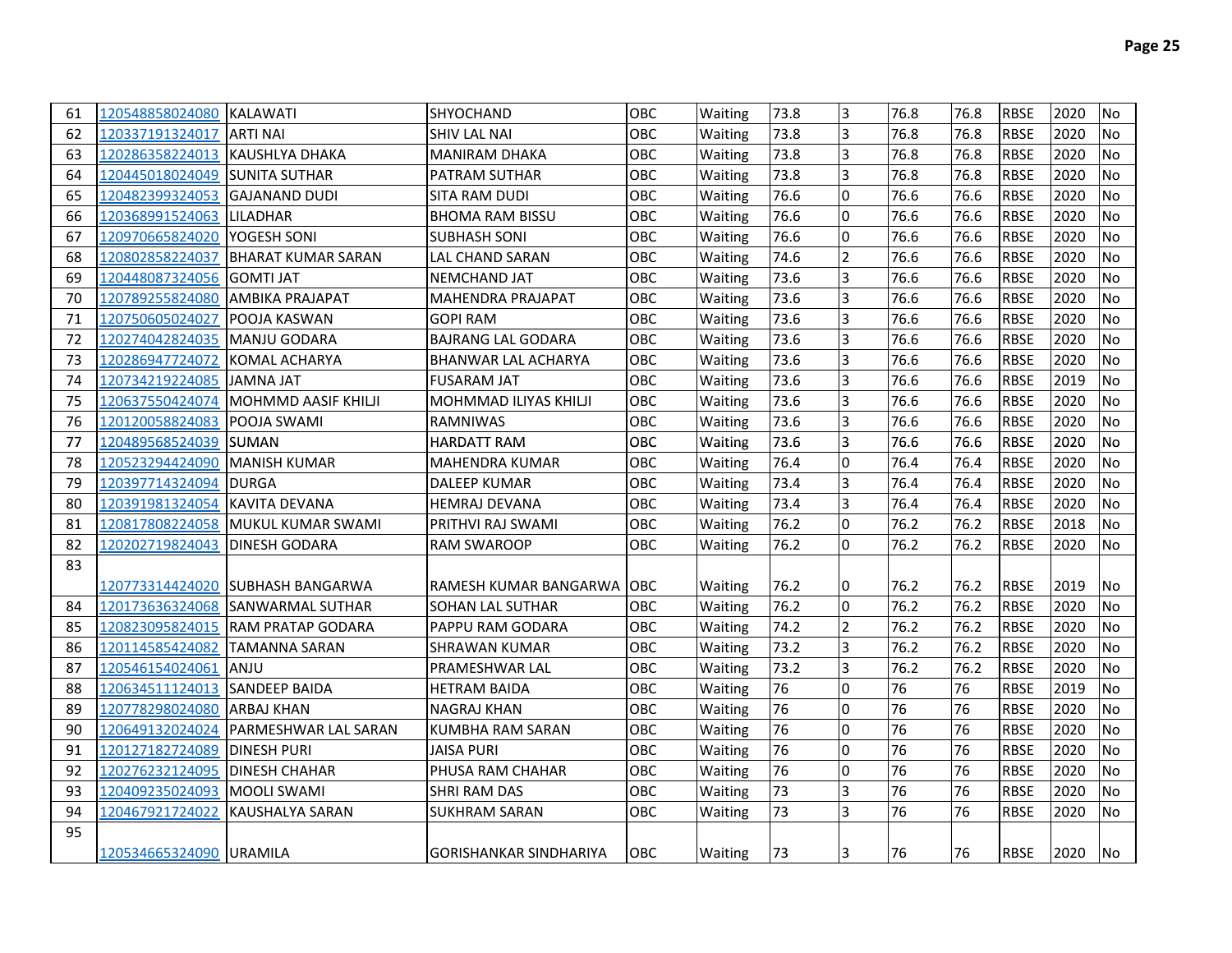| 96  | 120905544024024                | <b>POOJA</b>                     | <b>CHHOTULAL NAI</b>      | OBC        | Waiting | 73   | 3              | 76   | 76   | <b>RBSE</b> | 2020 | No             |
|-----|--------------------------------|----------------------------------|---------------------------|------------|---------|------|----------------|------|------|-------------|------|----------------|
| 97  | 120105603824043 RAJANI JAT     |                                  | <b>SITA RAM</b>           | OBC        | Waiting | 73   | 3              | 76   | 76   | <b>RBSE</b> | 2020 | <b>No</b>      |
| 98  | 120643168724055 SUSHILA DAIRU  |                                  | <b>SARWAN KUMAR DAIRU</b> | OBC        | Waiting | 73   | 3              | 76   | 76   | <b>RBSE</b> | 2020 | <b>No</b>      |
| 99  | 120998070224058 SAHIL KHILJI   |                                  | <b>HAMID KHILJI</b>       | OBC        | Waiting | 73   | $\overline{3}$ | 76   | 76   | <b>RBSE</b> | 2020 | N <sub>o</sub> |
| 100 | 120549561824097  HITEN JHAKAL  |                                  | RAJKUMAR JHAKAL           | OBC        | Waiting | 75.8 | 0              | 75.8 | 75.8 | <b>RBSE</b> | 2020 | N <sub>o</sub> |
| 101 | 120147296224071                | <b>IMANISH KUMAR NAI</b>         | <b>RAM KISHAN</b>         | OBC        | Waiting | 75.8 | <sup>o</sup>   | 75.8 | 75.8 | <b>RBSE</b> | 2020 | N <sub>o</sub> |
| 102 | 120955698324011 AAKASH SAINI   |                                  | <b>PAWAN KUMAR SAINI</b>  | OBC        | Waiting | 75.8 | l0             | 75.8 | 75.8 | <b>RBSE</b> | 2020 | <b>No</b>      |
| 103 | 120392813624084                | <b>GORISHANKAR SINWAR</b>        | <b>BAJRANG LAL</b>        | OBC        | Waiting | 75.8 | <sup>o</sup>   | 75.8 | 75.8 | <b>RBSE</b> | 2020 | <b>INo</b>     |
| 104 | 120526971024020                | <b>DINESH SAHU</b>               | <b>RANVEER SAHU</b>       | OBC        | Waiting | 75.8 | <sup>o</sup>   | 75.8 | 75.8 | <b>RBSE</b> | 2020 | No             |
| 105 |                                | 120519453024019 VANDANA GOSWAMI  | <b>BABULAL</b>            | OBC        | Waiting | 72.8 | 3              | 75.8 | 75.8 | <b>RBSE</b> | 2020 | <b>INo</b>     |
| 106 | 120950468524085                | <b>ANITA</b>                     | <b>KHYALIRAM</b>          | OBC        | Waiting | 72.8 | 3              | 75.8 | 75.8 | <b>RBSE</b> | 2020 | <b>INo</b>     |
| 107 | 120272911224070                | <b>KIRAN</b>                     | <b>BHAGIRATH POONIA</b>   | OBC        | Waiting | 72.8 | 3              | 75.8 | 75.8 | <b>RBSE</b> | 2020 | <b>I</b> No    |
| 108 | 120643632324010                | KOSHALYA SWAMI                   | TARACHAND                 | OBC        | Waiting | 72.8 | 3              | 75.8 | 75.8 | <b>RBSE</b> | 2020 | <b>INo</b>     |
| 109 | 120383643624092                | <b>ANITA PRAJAPAT</b>            | <b>ROOPA RAM</b>          | <b>OBC</b> | Waiting | 72.8 | 3              | 75.8 | 75.8 | <b>RBSE</b> | 2020 | N <sub>O</sub> |
| 110 | 120411558324089 NEETU JANGIR   |                                  | KISHAN LAL JANGIR         | OBC        | Waiting | 72.8 | 3              | 75.8 | 75.8 | <b>RBSE</b> | 2020 | <b>INo</b>     |
| 111 | 120755604524056 SUNITA         |                                  | <b>BHANWAR LAL</b>        | <b>OBC</b> | Waiting | 72.8 | 3              | 75.8 | 75.8 | <b>RBSE</b> | 2020 | <b>INo</b>     |
| 112 | 120363510024035 MAYA           |                                  | <b>AMICHAND SINWAR</b>    | OBC        | Waiting | 72.8 | 3              | 75.8 | 75.8 | <b>RBSE</b> | 2020 | lNo.           |
| 113 | 120151642124061                | VIJAYA KUMAR                     | JHABARMAL SWAMI           | OBC        | Waiting | 75.6 | $\overline{0}$ | 75.6 | 75.6 | <b>RBSE</b> | 2020 | <b>No</b>      |
| 114 | 120896605524057                | <b>JAYPAL NAI</b>                | SITA RAM NAI              | <b>OBC</b> | Waiting | 75.6 | <sup>0</sup>   | 75.6 | 75.6 | <b>RBSE</b> | 2018 | <b>No</b>      |
| 115 | 120525870924000 VIKASH KUMAR   |                                  | <b>JAGDISH</b>            | OBC        | Waiting | 75.6 | <sup>0</sup>   | 75.6 | 75.6 | <b>RBSE</b> | 2020 | <b>INo</b>     |
| 116 | 120385111524065 ANIL KUMAR     |                                  | <b>BHAGWANARAM BARACH</b> | <b>OBC</b> | Waiting | 75.6 | l0             | 75.6 | 75.6 | <b>RBSE</b> | 2020 | <b>INo</b>     |
| 117 |                                | 120188111024087 BHARAT LAL SIHAG | <b>SURJA RAM</b>          | OBC        | Waiting | 75.6 | <sup>0</sup>   | 75.6 | 75.6 | <b>RBSE</b> | 2020 | <b>No</b>      |
| 118 | 120901235224082                | <b>IRADHESHYAM SWAMI</b>         | <b>REWANT DAS SWAMI</b>   | <b>OBC</b> | Waiting | 75.6 | $\overline{0}$ | 75.6 | 75.6 | <b>RBSE</b> | 2020 | <b>No</b>      |
| 119 | 120756938724094                | <b>IMANISH KHAN</b>              | TAJ MOHAMAD               | OBC        | Waiting | 75.6 | l0             | 75.6 | 75.6 | <b>RBSE</b> | 2019 | <b>No</b>      |
| 120 | 120470900624042 SUNITA         |                                  | <b>BHAGIRATH SARAN</b>    | OBC        | Waiting | 72.6 | 3              | 75.6 | 75.6 | <b>RBSE</b> | 2020 | <b>INo</b>     |
| 121 | 120189925124046 POOJA KANWAR   |                                  | SOHAN DAAN                | OBC        | Waiting | 72.6 | 3              | 75.6 | 75.6 | <b>RBSE</b> | 2020 | <b>No</b>      |
| 122 | 120678340324091                | <b>KIRAN JANGIR</b>              | OM PRAKASH JANGIR         | OBC        | Waiting | 72.6 | 3              | 75.6 | 75.6 | <b>RBSE</b> | 2020 | N <sub>o</sub> |
| 123 | 120245331624050 PRIYANKA SIHAG |                                  | DEVILAL                   | OBC        | Waiting | 72.6 | 3              | 75.6 | 75.6 | <b>RBSE</b> | 2020 | INo.           |
| 124 | 120378898624050 SWITA MAHLA    |                                  | <b>BHAGWANA RAM</b>       | <b>OBC</b> | Waiting | 72.6 | 3              | 75.6 | 75.6 | <b>RBSE</b> | 2020 | INo.           |
| 125 | 120439985124036 SITA MOTSARA   |                                  | <b>HARI RAM MOTSARA</b>   | <b>OBC</b> | Waiting | 72.6 | 3              | 75.6 | 75.6 | <b>RBSE</b> | 2020 | <b>INo</b>     |
| 126 | 120439326624010 NIRMA SIDDH    |                                  | SHRICHAND SIDDH           | OBC        | Waiting | 72.6 | 3              | 75.6 | 75.6 | <b>RBSE</b> | 2020 | <b>No</b>      |

## **SC - WAITING - I**

| <b>Sr.No Application ID</b> | Name of Applicant | <b>Father's Name</b> | <b>Category</b> | Admission       | <b>Percentag Bonus Tot.</b> |               |              | %tile      | <b>IBoard</b> | <sup>'</sup> Passin <sub>Fee</sub> |       |
|-----------------------------|-------------------|----------------------|-----------------|-----------------|-----------------------------|---------------|--------------|------------|---------------|------------------------------------|-------|
|                             |                   |                      |                 | <b>Category</b> | le.(%)                      | $\frac{1}{2}$ | Perc.(%)     |            | Name          | lg Year                            |       |
| 120264579824070             | <b>SAROJ</b>      | <b>BHAGIRATH LAL</b> | lsc             | <b>Waiting</b>  | 172.4                       |               | フロ<br>-. د ۱ | 175<br>5.4 | <b>IRBSE</b>  | 2020                               | - INc |
| 13982403                    | <b>ROSHANI</b>    | <b>BHANWAR LAL</b>   | lsc             | <b>Waiting</b>  | 72.4                        |               | 75<br>۔ ر    | 75.4       | <b>RBSE</b>   | 2020                               | - INo |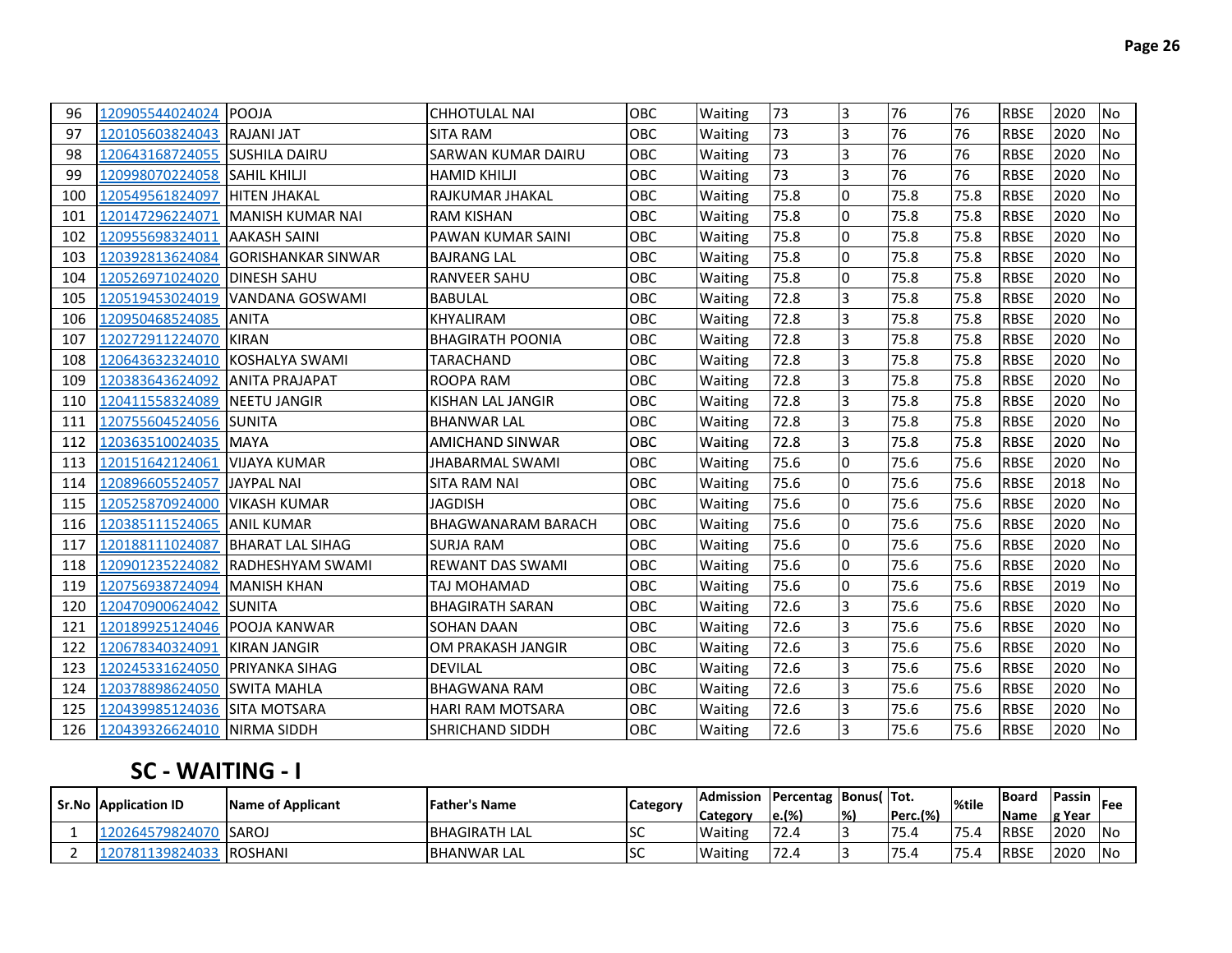| 3              |                                | 120231575924080 SHANKAR LAL MEGHWAL                       | KASHI RAM MEGHWAL        | SC        | Waiting | 75.2 | I٥             | 75.2 | 75.2 | <b>RBSE</b> | 2020 | No             |
|----------------|--------------------------------|-----------------------------------------------------------|--------------------------|-----------|---------|------|----------------|------|------|-------------|------|----------------|
| 4              | 120128429324077                | <b>BABU LAL</b>                                           | OMPRAKASH MEGHWAL        | SC        | Waiting | 75   | $\overline{0}$ | 75   | 75   | <b>RBSE</b> | 2020 | N <sub>o</sub> |
| 5              | 120607531624057                | <b>ANIL KHURIWAL</b>                                      | PALARAM KHURIWAL         | SC        | Waiting | 75   | $\overline{0}$ | 75   | 75   | <b>RBSE</b> | 2020 | <b>No</b>      |
| 6              | 120927062324027                | <b>RAMCHANDRA MEV</b>                                     | GEEGARAM                 | SC        | Waiting | 75   | $\overline{0}$ | 75   | 75   | <b>RBSE</b> | 2020 | N <sub>o</sub> |
| $\overline{7}$ | 120900655724064 DEEP CHAND     |                                                           | SHANKAR LAL              | SC        | Waiting | 74.8 | 0              | 74.8 | 74.8 | <b>CBSE</b> | 2020 | <b>No</b>      |
| 8              |                                |                                                           |                          |           |         |      |                |      |      |             |      |                |
|                |                                | 120192346924037  RAVINDRA KUMAR MEGHWAL BHERA RAM MEGHWAL |                          | SC        | Waiting | 74.6 | 0              | 74.6 | 74.6 | <b>RBSE</b> | 2020 | <b>No</b>      |
| 9              |                                | 120371864924060  BAJRANG LAL BAROR                        | ASHA RAM BAROR           | SC        | Waiting | 74.6 | l0             | 74.6 | 74.6 | <b>RBSE</b> | 2020 | No             |
| 10             | 120996102324083 ASHOK BARUPAL  |                                                           | <b>BALDEVA RAM</b>       | SC        | Waiting | 74.6 | $\overline{0}$ | 74.6 | 74.6 | <b>RBSE</b> | 2019 | No             |
| 11             |                                | 120918404324083 BASANTI MEGHWAL                           | CHHAGAN LAL MEGHWAL      | SC        | Waiting | 71.6 | 3              | 74.6 | 74.6 | <b>RBSE</b> | 2020 | <b>No</b>      |
| 12             | 120556759024095 PRIYANKA GURDA |                                                           | RAMNIWAS GURDA           | SC        | Waiting | 71.6 | $\overline{3}$ | 74.6 | 74.6 | <b>RBSE</b> | 2020 | <b>No</b>      |
| 13             | 120199808524094                | <b>RAMNIWAS</b>                                           | <b>MUKHRAM DHANAK</b>    | SC        | Waiting | 74.4 | l0             | 74.4 | 74.4 | <b>RBSE</b> | 2020 | No             |
| 14             | 120120284724087                | LALURAM MEGHWAL                                           | KISHANA RAM MEGHWAL      | SC        | Waiting | 74.4 | $\overline{0}$ | 74.4 | 74.4 | <b>RBSE</b> | 2020 | <b>No</b>      |
| 15             |                                | 120180492524020 SUNDAR MEGHWAL                            | POMARAM MEGHWAL          | SC        | Waiting | 71.4 | $\overline{3}$ | 74.4 | 74.4 | <b>RBSE</b> | 2020 | <b>No</b>      |
| 16             | 120861161024029 POOJA GUDDESAR |                                                           | <b>BHANWAR LAL</b>       | <b>SC</b> | Waiting | 71.4 | $\overline{3}$ | 74.4 | 74.4 | <b>RBSE</b> | 2020 | No             |
| 17             |                                | <b>SURENDRA KUMAR</b>                                     |                          |           |         |      |                |      |      |             |      |                |
|                | 120684671124023  MEGHWAL       |                                                           | IHARMANA RAM             | SC        | Waiting | 69.4 | 5              | 74.4 | 74.4 | <b>RBSE</b> | 2020 | INo.           |
| 18             | 120288349324081                | <b>VIKASH</b>                                             | <b>TORMAL SANDELA</b>    | SC        | Waiting | 74.2 | I٥             | 74.2 | 74.2 | <b>RBSE</b> | 2020 | N <sub>o</sub> |
| 19             |                                | 120852490324035 BASANTI MEGHWAL                           | <b>BHAGU RAM MEGHWAL</b> | <b>SC</b> | Waiting | 71.2 | 3              | 74.2 | 74.2 | <b>RBSE</b> | 2020 | <b>No</b>      |
| 20             | 120698260024020                | <b>MANA RAM</b>                                           | LUNARAM                  | SC        | Waiting | 74   | <sup>0</sup>   | 74   | 74   | <b>RBSE</b> | 2020 | <b>No</b>      |
| 21             | 120104901024055                | <b>ANIL</b>                                               | SHIVBHAGVAN              | <b>SC</b> | Waiting | 74   | I٥             | 74   | 74   | <b>RBSE</b> | 2020 | No             |
| 22             |                                | 120984145424039 KULDEEP MEGHWAL                           | KISHAN LAL MEGHWAL       | SC        | Waiting | 73.8 | $\overline{0}$ | 73.8 | 73.8 | <b>RBSE</b> | 2020 | <b>No</b>      |
| 23             |                                | 120670161124063 RAJESH MEGHWAL                            | <b>GHARSIRAM MEGHWAL</b> | <b>SC</b> | Waiting | 73.8 | l0             | 73.8 | 73.8 | <b>RBSE</b> | 2020 | No             |
| 24             | 120227658124031                | <b>ISONA</b>                                              | <b>NOPA RAM</b>          | <b>SC</b> | Waiting | 70.8 | $\overline{3}$ | 73.8 | 73.8 | <b>RBSE</b> | 2020 | No             |
| 25             | 120247292824097                | <b>DAROPTI</b>                                            | <b>TOLARAM</b>           | <b>SC</b> | Waiting | 70.8 | $\overline{3}$ | 73.8 | 73.8 | <b>RBSE</b> | 2020 | No             |
| 26             | 120728208824035                | <b>ANIL KUMAR</b>                                         | NORANGLAL DHANKA         | <b>SC</b> | Waiting | 73.6 | I٥             | 73.6 | 73.6 | <b>RBSE</b> | 2020 | N <sub>o</sub> |
| 27             | 120516283124035 SARSWATI       |                                                           | <b>OMPRAKASH</b>         | <b>SC</b> | Waiting | 70.6 | $\overline{3}$ | 73.6 | 73.6 | <b>RBSE</b> | 2020 | lNo            |
| 28             |                                |                                                           |                          |           |         |      |                |      |      |             |      |                |
|                |                                | 120340340624019 IBHAWANI SHANKAR GODHA                    | BUDDHA RAM MEGHWAL       | <b>SC</b> | Waiting | 73.4 | n              | 73.4 | 73.4 | <b>RBSE</b> | 2020 | No.            |
| 29             |                                | 120530940324084 SUBHASH CHANDRA                           | LICHHU RAM               | SC        | Waiting | 73.4 | I٥             | 73.4 | 73.4 | <b>RBSE</b> | 2020 | No             |
| 30             | 120401911724089 BAJRANG LAL    |                                                           | TOLARAM                  | SC        | Waiting | 73.2 | l0             | 73.2 | 73.2 | <b>RBSE</b> | 2020 | <b>No</b>      |
| 31             |                                | 120808126924019 KAILASH KUMAR MEV                         | CHHAGAN LAL              | SC        | Waiting | 73.2 | l0             | 73.2 | 73.2 | <b>RBSE</b> | 2020 | <b>No</b>      |
| 32             |                                | 120839565924019 RAJBALA MEGHWAL                           | <b>MOTARAM</b>           | SC        | Waiting | 70.2 | $\overline{3}$ | 73.2 | 73.2 | <b>RBSE</b> | 2020 | <b>No</b>      |
| 33             | 120836400624053 SUNITA         |                                                           | <b>SHARWAN KUMAR</b>     | SC        | Waiting | 70   | $\overline{3}$ | 73   | 73   | <b>RBSE</b> | 2020 | <b>No</b>      |
| 34             |                                | 120600485924064 DHANNI MEGHWAL                            | PURKHA RAM MEGHWAL       | SC        | Waiting | 70   | $\overline{3}$ | 73   | 73   | <b>RBSE</b> | 2020 | lNo            |
| 35             | 120822975224033 JITESH KUMAR   |                                                           | <b>BUDH RAM</b>          | SC        | Waiting | 72.8 | $\Omega$       | 72.8 | 72.8 | <b>CBSE</b> | 2020 | N <sub>o</sub> |
| 36             |                                | 120331403224057 SUMAN MEGHWAL                             | TEJA RAM MEGHWAL         | <b>SC</b> | Waiting | 69.8 | 3              | 72.8 | 72.8 | <b>RBSE</b> | 2020 | N <sub>o</sub> |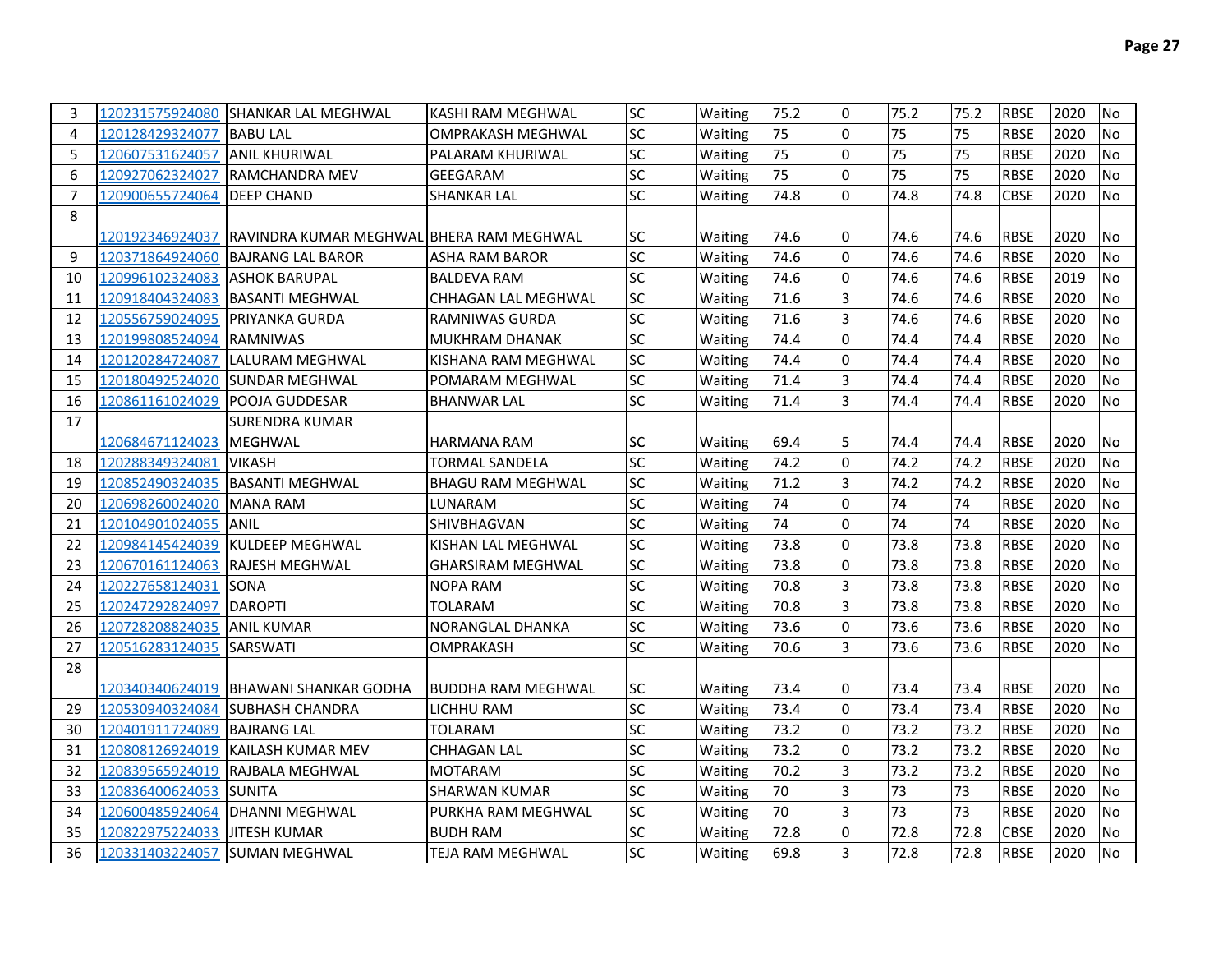| 37 | 120222949024088                | <b>SUMAN</b>                         | <b>ASHA RAM</b>            | SC        | Waiting | 69.8  | 3              | 72.8  | 72.8  | <b>RBSE</b> | 2020 | No        |
|----|--------------------------------|--------------------------------------|----------------------------|-----------|---------|-------|----------------|-------|-------|-------------|------|-----------|
| 38 | 120588500024028                | <b>ISUMAN</b>                        | AMARCHAND                  | <b>SC</b> | Waiting | 69.6  | 3              | 72.6  | 72.6  | <b>RBSE</b> | 2020 | No        |
| 39 | 120242960624063 SUNDAR NAYAK   |                                      | <b>BHAIRA RAM NAYAK</b>    | SC        | Waiting | 69.6  | $\overline{3}$ | 72.6  | 72.6  | <b>RBSE</b> | 2020 | <b>No</b> |
| 40 | 120225653224090 HARIOM GARG    |                                      | <b>BABU LAL GARG</b>       | <b>SC</b> | Waiting | 72.4  | l0             | 72.4  | 72.4  | <b>RBSE</b> | 2020 | <b>No</b> |
| 41 |                                | 120410077324063 INDRAJ MEGHWAL       | <b>HAJARIMAL MEGHWAL</b>   | <b>SC</b> | Waiting | 72.4  | l0             | 72.4  | 72.4  | <b>RBSE</b> | 2020 | <b>No</b> |
| 42 | 120392083724064 SUNITA SANSI   |                                      | MAGHA RAM SANSI            | <b>SC</b> | Waiting | 69.4  | 3              | 72.4  | 72.4  | <b>RBSE</b> | 2020 | No        |
| 43 | 120140442924048 SUMAN          |                                      | JAIKARAN                   | SC        | Waiting | 69.4  | l3             | 72.4  | 72.4  | <b>RBSE</b> | 2020 | <b>No</b> |
| 44 |                                | 120755036424083 MAINPAL MEGHWAL      | <b>CHETRAM</b>             | SC        | Waiting | 72.2  | 0              | 72.2  | 72.2  | <b>RBSE</b> | 2020 | <b>No</b> |
| 45 | 120177624824028                | <b>ILAL CHAND MEGHWAL</b>            | <b>DEEPA RAM</b>           | <b>SC</b> | Waiting | 72.2  | l0             | 72.2  | 72.2  | <b>RBSE</b> | 2020 | <b>No</b> |
| 46 | 120743472624011                | <b>INDRACHAND MEGHWAL</b>            | <b>HARIBUX MEGHWAL</b>     | SC        | Waiting | 72.2  | I٥             | 72.2  | 72.2  | <b>RBSE</b> | 2020 | No        |
| 47 |                                | 120945420024010  MUKESH MEGHWAL      | MULA RAM MEGHWAL           | SC        | Waiting | 72.2  | I٥             | 72.2  | 72.2  | <b>RBSE</b> | 2020 | No        |
| 48 | 120556877924071                | <b>VIKAS KUMAR</b>                   | PREM RAJ NAYAK             | SC        | Waiting | 72    | Iо             | 72    | 72    | <b>RBSE</b> | 2020 | No        |
| 49 |                                | 120335908324083 SUMITRA MEGHAWAL     | OMPRAKASH                  | SC        | Waiting | 69    | 3              | 72    | 72    | <b>RBSE</b> | 2020 | No        |
| 50 |                                | 120988424324061 SANTOSH MEGHWAL      | <b>AMAR CHAND</b>          | SC        | Waiting | 68.8  | l3             | 71.8  | 71.8  | <b>RBSE</b> | 2020 | <b>No</b> |
| 51 | 120316409224060 SUSHILA        |                                      | <b>MOTA RAM</b>            | SC        | Waiting | 68.8  | 3              | 71.8  | 71.8  | <b>RBSE</b> | 2020 | <b>No</b> |
| 52 | 120473511824090 MANGEE         |                                      | RAMCHANDRA MEGHWAL         | SC        | Waiting | 68.8  | l3             | 71.8  | 71.8  | <b>RBSE</b> | 2020 | <b>No</b> |
| 53 |                                | 120463299124025 KALAWATI MEGHWAL     | <b>MAHAVEER PRASAD</b>     | <b>SC</b> | Waiting | 68.6  | l3             | 71.6  | 71.6  | <b>RBSE</b> | 2020 | <b>No</b> |
| 54 | 120779494724050 SAJNA MEGHWAL  |                                      | <b>MAGHA RAM</b>           | <b>SC</b> | Waiting | 68.6  | l3             | 71.6  | 71.6  | <b>RBSE</b> | 2020 | No        |
| 55 | 120728298424093 BAJRANG LAL    |                                      | <b>BHUGANA RAM</b>         | <b>SC</b> | Waiting | 72.41 | l0             | 71.43 | 71.43 |             | 2019 | No        |
| 56 | 120491273924063 BABU LAL BAROR |                                      | <b>MUKH RAM BAROR</b>      | <b>SC</b> | Waiting | 71.4  | l0             | 71.4  | 71.4  | <b>RBSE</b> | 2020 | No        |
| 57 | 120268066624022                | KRISHANA KUMARI                      | <b>HARI RAM</b>            | <b>SC</b> | Waiting | 68.4  | l3             | 71.4  | 71.4  | <b>RBSE</b> | 2020 | No        |
| 58 | 120901187524092 RAM PRATAP     |                                      | <b>MOHAN RAM</b>           | <b>SC</b> | Waiting | 71.2  | l0             | 71.2  | 71.2  | <b>RBSE</b> | 2020 | No        |
| 59 | 120760706724072 DILIP NAYAK    |                                      | <b>CHUNARAM NAYAK</b>      | SC        | Waiting | 71.2  | l0             | 71.2  | 71.2  | <b>RBSE</b> | 2020 | No        |
| 60 |                                | 120494455024092 BIRAJARAM BARUPAL    | <b>CHYANAN RAM</b>         | <b>SC</b> | Waiting | 71.2  | I٥             | 71.2  | 71.2  | <b>RBSE</b> | 2020 | <b>No</b> |
| 61 | 120587189624060 SUNIL KUMAR    |                                      | <b>LILU RAM</b>            | <b>SC</b> | Waiting | 71    | I٥             | 71    | 71    | <b>RBSE</b> | 2020 | <b>No</b> |
| 62 |                                | 120639991424041 BANSHILAL MEGHWAL    | <b>SARDARA RAM</b>         | <b>SC</b> | Waiting | 71    | I٥             | 71    | 71    | <b>RBSE</b> | 2020 | <b>No</b> |
| 63 | 120914547524050 SUMAN BHATIA   |                                      | MANGAL CHAND               | <b>SC</b> | Waiting | 68    | l3             | 71    | 71    | <b>RBSE</b> | 2020 | No        |
| 64 |                                | 120160183024036 RAKESH KUMAR SANDELA | SARVAN KUMAR SANDELA       | <b>SC</b> | Waiting | 70.8  | l0             | 70.8  | 70.8  | <b>RBSE</b> | 2020 | No        |
| 65 | 120508670424074 VISHAL         |                                      | <b>RAJU RAM</b>            | <b>SC</b> | Waiting | 70.8  | l0             | 70.8  | 70.8  | <b>RBSE</b> | 2020 | No        |
| 66 |                                | 120422901724079 SULOCHANA KANWALIYA  | <b>KUMBHA RAM</b>          | SC        | Waiting | 67.8  | l3             | 70.8  | 70.8  | <b>RBSE</b> | 2020 | No        |
| 67 | 120176065524088 MEERA          |                                      | <b>BHOOP SINGH</b>         | <b>SC</b> | Waiting | 67.8  | l3             | 70.8  | 70.8  | <b>RBSE</b> | 2020 | No        |
| 68 |                                |                                      |                            |           |         |       |                |       |       |             |      |           |
|    |                                | 120454794324094  PAWAN KUMAR MEGHWAL | <b>KALU RAM MEGHWAL</b>    | SC        | Waiting | 70.6  | I0             | 70.6  | 70.6  | <b>RBSE</b> | 2020 | No        |
| 69 | 120795694524072 VIKASH MEGHWAL |                                      | <b>MOHAR SINGH MEGHWAL</b> | SC        | Waiting | 70.6  | I٥             | 70.6  | 70.6  | <b>RBSE</b> | 2020 | No        |
| 70 |                                | 120966771324019 AANCHAL SONGARA      | <b>PAWAN KUMAR</b>         | SC        | Waiting | 67.6  | l3             | 70.6  | 70.6  | <b>RBSE</b> | 2020 | No        |
| 71 |                                |                                      |                            |           |         |       |                |       |       |             |      |           |
|    | 120109258324066 POOJA BARUPAL  |                                      | BHAGWANA RAM MEGHWAL ISC   |           | Waiting | 67.6  | 13             | 70.6  | 70.6  | <b>RBSE</b> | 2020 | lNo.      |